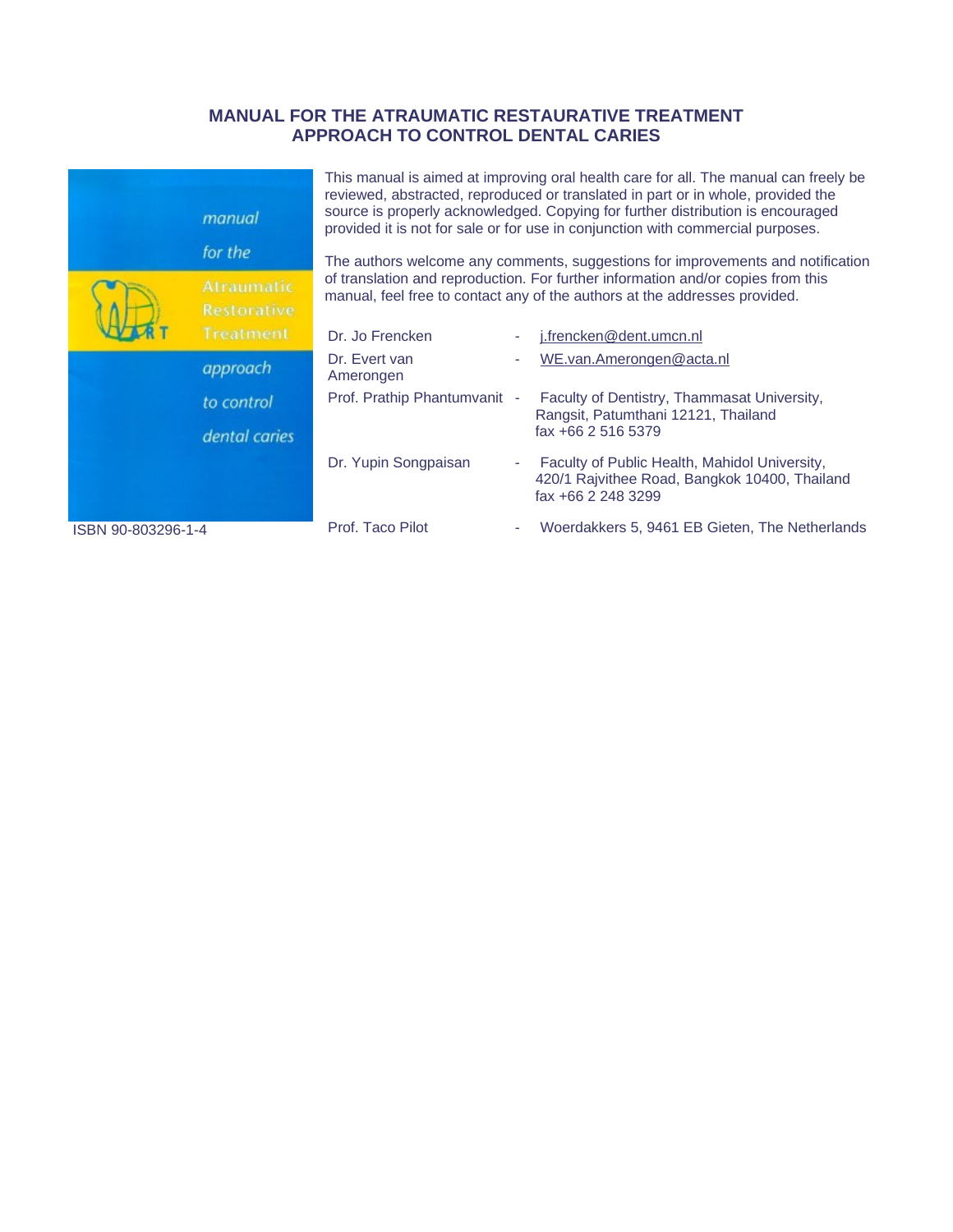# **Introduction**

The Atraumatic Restorative Treatment (ART) is a procedure based on removing carious tooth tissues using hand instruments alone and restoring the cavity with an adhesive restorative material. At present the restorative material is glass-ionomer. This procedure has been developed because millions of people in less-industrialized countries and certain special groups such as refugees and people living in deprived communities are unable to obtain restorative dental care. Their teeth gradually decay until extraction is the only treatment option. These people have not benefited from the developments that have brought about improved oral health and care in the industrialized world. The absence of electricity and the idea that restorative dental care always requires special electrically driven equipment are the main reasons for this situation. In contrast, the ART approach enables treatment of cavities in teeth to be provided for people residing in areas where electricity is not available or, alternatively, in areas which have electricity, but where the community cannot afford expensive dental equipment.

Glass-ionomers are very useful dental restorative materials. In addition to its use as a restorative material, glass-ionomers can be applied in the very early stages of caries development. The glass-ionomer sticks to the tooth and halts or slows the progression of lesions, mainly because it slowly releases fluoride.

ART is, however, just one component of oral health care which must start with health promoting messages about a prudent diet and good oral hygiene using a fluoride containing toothpaste. Sealing pits and grooves in the chewing surfaces of teeth is another preventive action to consider. Removing carious tooth tissue with hand instruments alone, and restoring the cavity with an adhesive material - that is ART - will conserve as much tooth structure as possible and prevent further decay. This approach is a breakthrough towards achieving the goal that all people should retain as many teeth as possible: "Teeth for life".

### **ART provides care for decayed teeth, which is non-threatening, low cost, and can prevent extractions in most cases.**

Oral care workers are now able to carry all the necessary equipment, instruments and materials for providing oral care in a handbag, and travel easily by bus or bicycle. In addition, they will also be able to educate people about good and bad oral health habits and healthy behaviour. Oral health care workers in the field who make use of ART will appreciate the very positive advantages that this approach offers for saving teeth from decay. This will provide them with greater job satisfaction and communities will be better motivated towards oral health.

Furthermore, in the industrialized world, there are also many applications where ART is appropriate. ART is based on modern knowledge about minimal intervention, minimal invasion and minimal cavity preparation for carious lesions. Because it is such a friendly procedure, there are great potentials for its use in children as well as in fearful adults. It also provides a restorative option for special groups in the community, such as the physically or mentally handicapped, people living in nursing homes and the home-bound elderly. Atraumatic Restorative Treatment was pioneered in the mid 1980s in Tanzania. In 1991, a community field trial started in Thailand, comparing ART with traditional treatment using portable dental drilling equipment and amalgam. Based on the experiences gained in Thailand, another community field trial was set up in Zimbabwe in 1993. The results of the latter study has shown that through the careful application of ART, about 85% of one-surface restorations in the permanent dentition will be in a good to acceptable condition after 3 years. The studies in Thailand and Zimbabwe, and also another community field trial, which started in 1995 in Pakistan, have clearly shown that pain is rarely experienced with this approach. In fact, if applied correctly ART is well received by the vast majority of patients.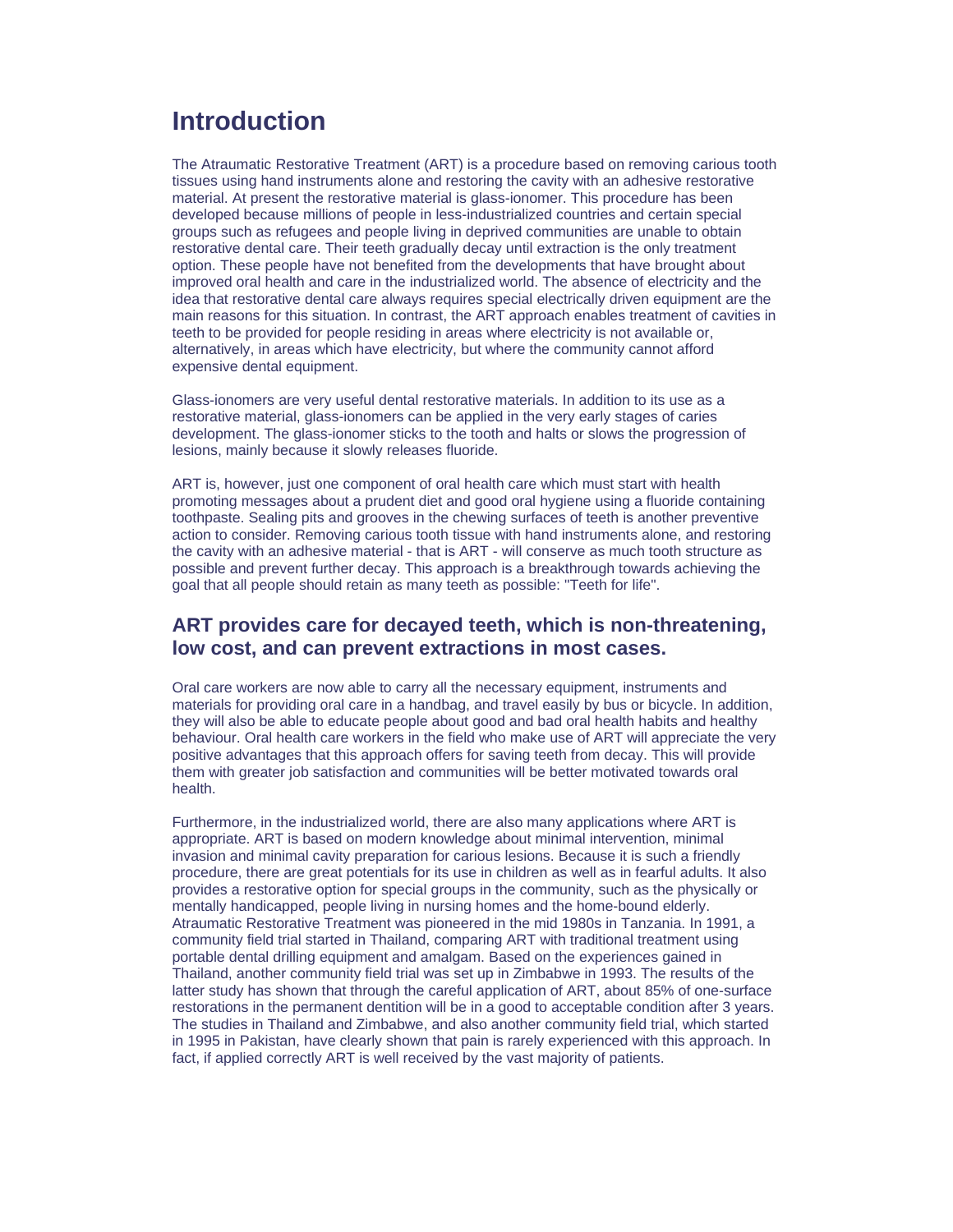## **In conclusion, ART is quality treatment applicable to all communities.**

The results of the longitudinal studies and the practical experience gained in applying ART over the last five years have convinced us of the need for a revised edition of the ART Manual. This new manual contains instructions for the treatment of caries in both the early stage and when it has progressed into a cavity. It is principally meant for those who have limited experience in oral care procedures. A number of chapters will be very useful for qualified dental workers. However, the manual is not a self-instruction guide. Rather, those people who intend to use ART are advised to follow an ART training course first before using the approach in the field and clinic. This manual will assist them both in the training course and later in the field and clinic.

# **We must emphasize that ART should be considered as part of a total package of oral health care that is based on a philosophy of promoting health and preventing diseases.**

The authors would like to acknowledge the support from Mrs. Jennifer Sardo-Infirri from the World Health Organization, Geneva, Dr. Christopher J. Holmgren from the University of Hong Kong and Dr. Graham Mount from the University of Adelaide, Australia for their valuable comments, encouragement and editorial advice. The support of Dr. Waranuch Pithipat (who was one of the authors of the earlier editions of this Manual) and colleagues of Khon Kaen University in Thailand, as well as of the Ministry of Health & Child Welfare in Zimbabwe, is acknowledge and greatly appreciated. Harare, January 1997

Jo Frencken Prathip Phantumvanit Taco Pilot Yupin Songpaisan Evert van Amerongen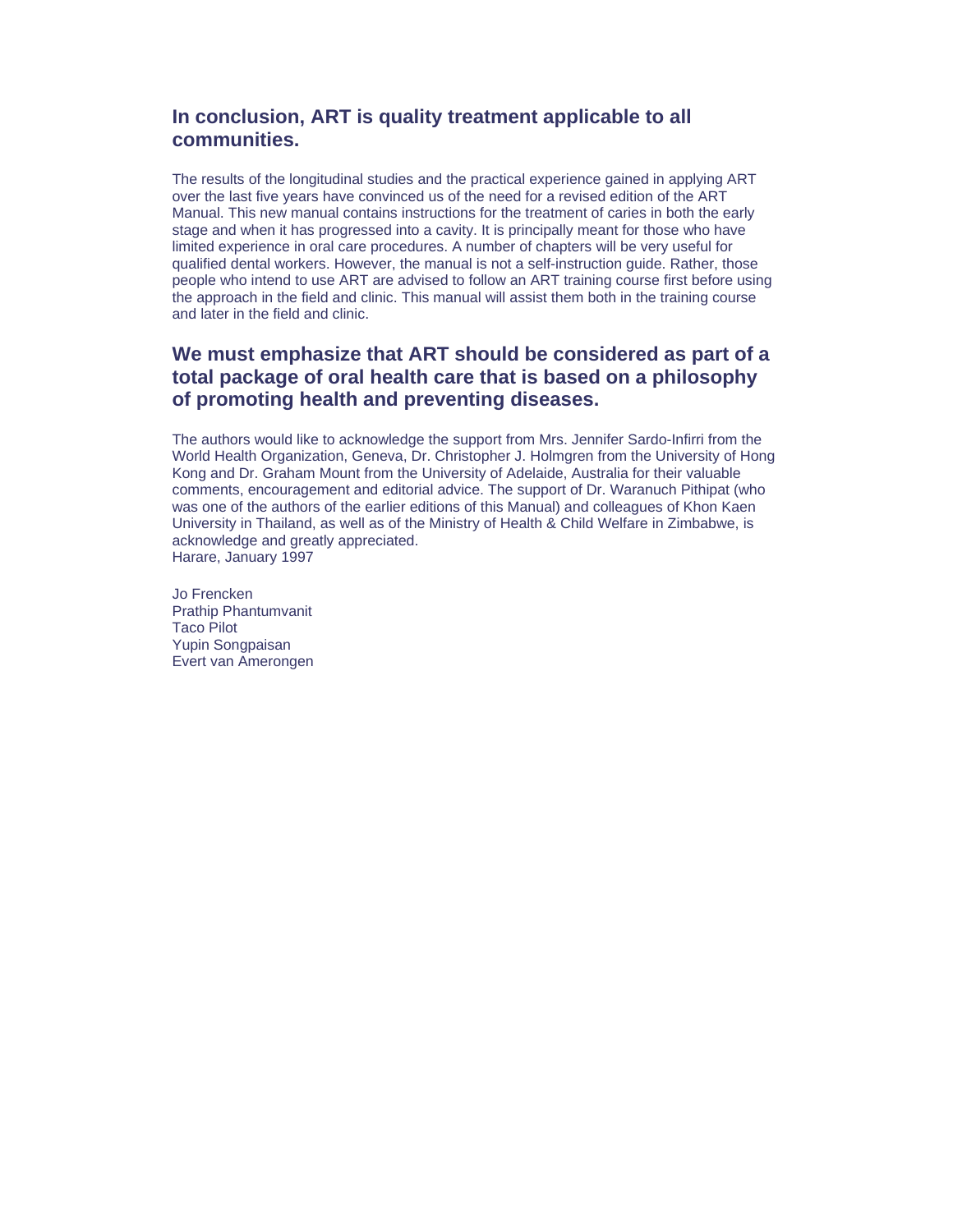# **Chapter 1 - Mouth, teeth and dental caries**

**This chapter presents a brief description of the mouth, the teeth and dental caries, the disease that causes tooth decay and cavities in teeth. It provides the basic knowledge needed for using the Atraumatic Restorative Treatment of dental caries described in the following chapters.**

### **The Mouth**

With our mouth and teeth we are able to talk, to smile, to express emotions and to enjoy eating. The lips are the entrance to the oral cavity. The oral cavity is bordered by the lips, the cheeks, the floor of the mouth and the tongue, and by the soft and hard palate, also called the roof of the mouth.

The inside of the oral cavity is covered by a slippery mucous membrane. That is because there is always saliva in the mouth. Saliva contains substances that help digestion. It also contains minerals and proteins that protect the teeth. We produce a lot of saliva when we chew coarse foods. We produce only a little saliva when we sleep. As the flow of saliva needs to be controlled when carrying out restorative procedures in the mouth, it is useful to know where it comes from:

Through little openings in the mucous membrane of the cheek, close to the left and right upper molars through openings in the floor of the mouth, just behind the lower front teeth.

The tongue has a very important function, that of taste. It enables us to tell the difference between sweet, salty, sour and bitter foods. When we eat, the tongue, lips and cheeks place pieces of food between the teeth so they can be chewed and mixed with saliva. They can then be swallowed and digested. The tongue is a very active muscle. When giving oral treatment such as ART, you often need to control the tongue, so that the treatment area remains dry.

### **The Teeth**

The teeth are arranged in two arches in the upper and lower jaws. They are surrounded by the lips, cheeks and tongue. Each tooth consists of a crown and a root, which join at the slightly thinner part, called the neck. The crown is that part visible in the mouth. The root is inside the jaw and holds the tooth in place



(Fig 1.1). Teeth are of different shapes and sizes depending on their functions.

Figure 1.1 Teeth are attached to the jaw by their roots: a cross-sectional view of an incisor and a molar tooth.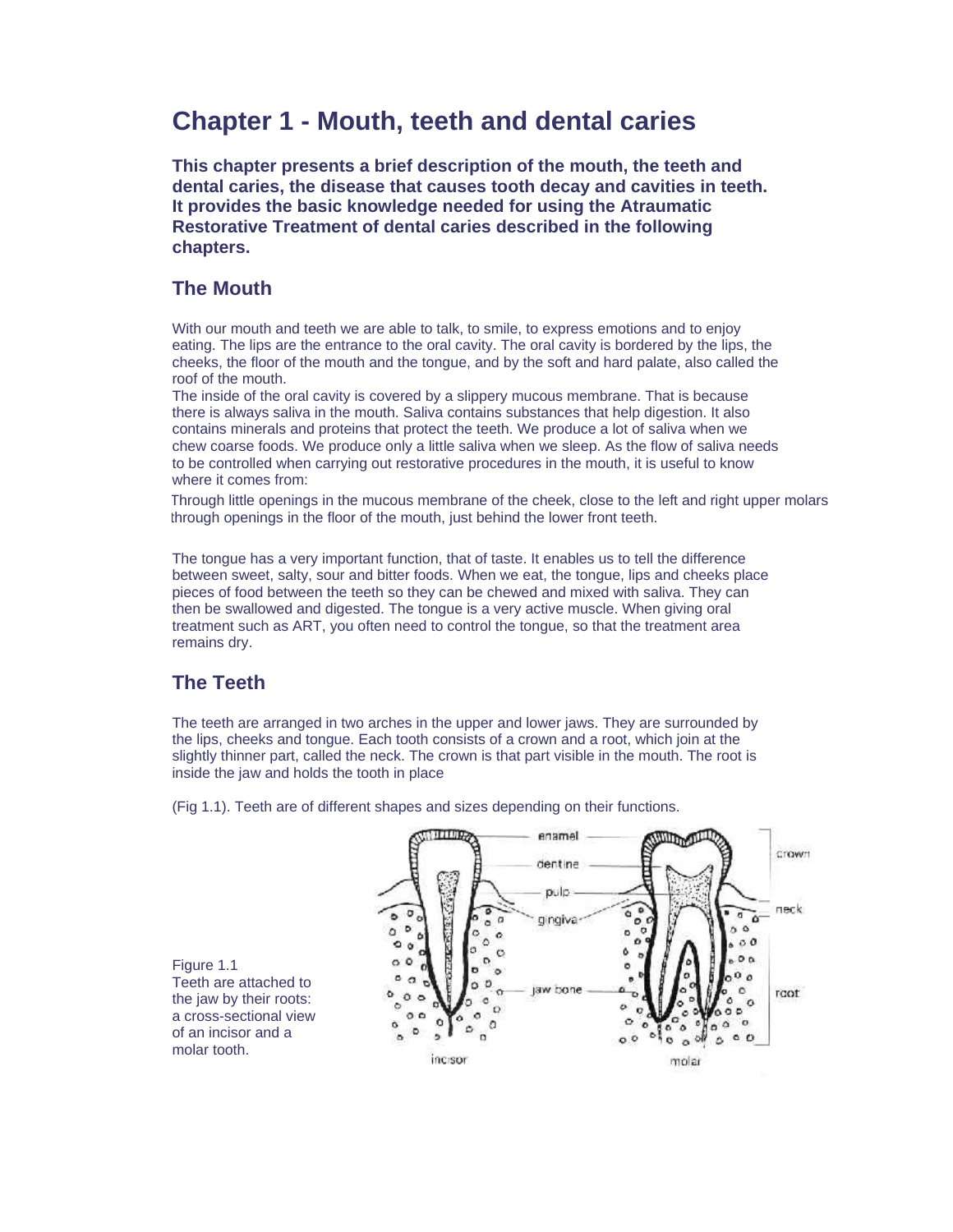The **crown** of a tooth is covered with **enamel**. This is the hardest tissue in the body. Under the enamel lies the **dentine**. This is hard also and makes up the main part of the tooth. However, it is not as hard as enamel. It is a living tissue and can become painful and sensitive under certain circumstances.

In the middle of the tooth is the **pulp**. It contains nerves and blood vessels, which enter the tooth through a very fine hole in the tip of the root. The pulp connects the tooth to the rest of the body and is the source of all nutrition to the tooth as well as all pain sensation. The tissue that surrounds a tooth and covers the **jawbone** is called the gum or **gingival** (Fig. 1.1). Healthy gingival tissue fits closely around the tooth and feels firm to the touch and does not bleed if you press on it gently. Bleeding gingiva indicates gum disease and the need for better cleaning of teeth.

During our growing period we get two sets of teeth. The primary teeth develop during the first two years. These then are gradually replaced by the permanent teeth between the age of 6- 12 years.

# **Primary Teeth**

There are 20 primary teeth, 10 in each jaw (Fig. 1.2). In each jaw there are:

- four front teeth: the incisors,
- two canines,
- four molars.

The primary teeth are much smaller, more round and whiter than the permanent teeth.

Figure 1.2 The primary teeth; looking at the chewing sufaces



### **Permanent Teeth**

Adults usually have 32 permanent teeth, 16 in each jaw (Fig. 1.3). In each jaw there are: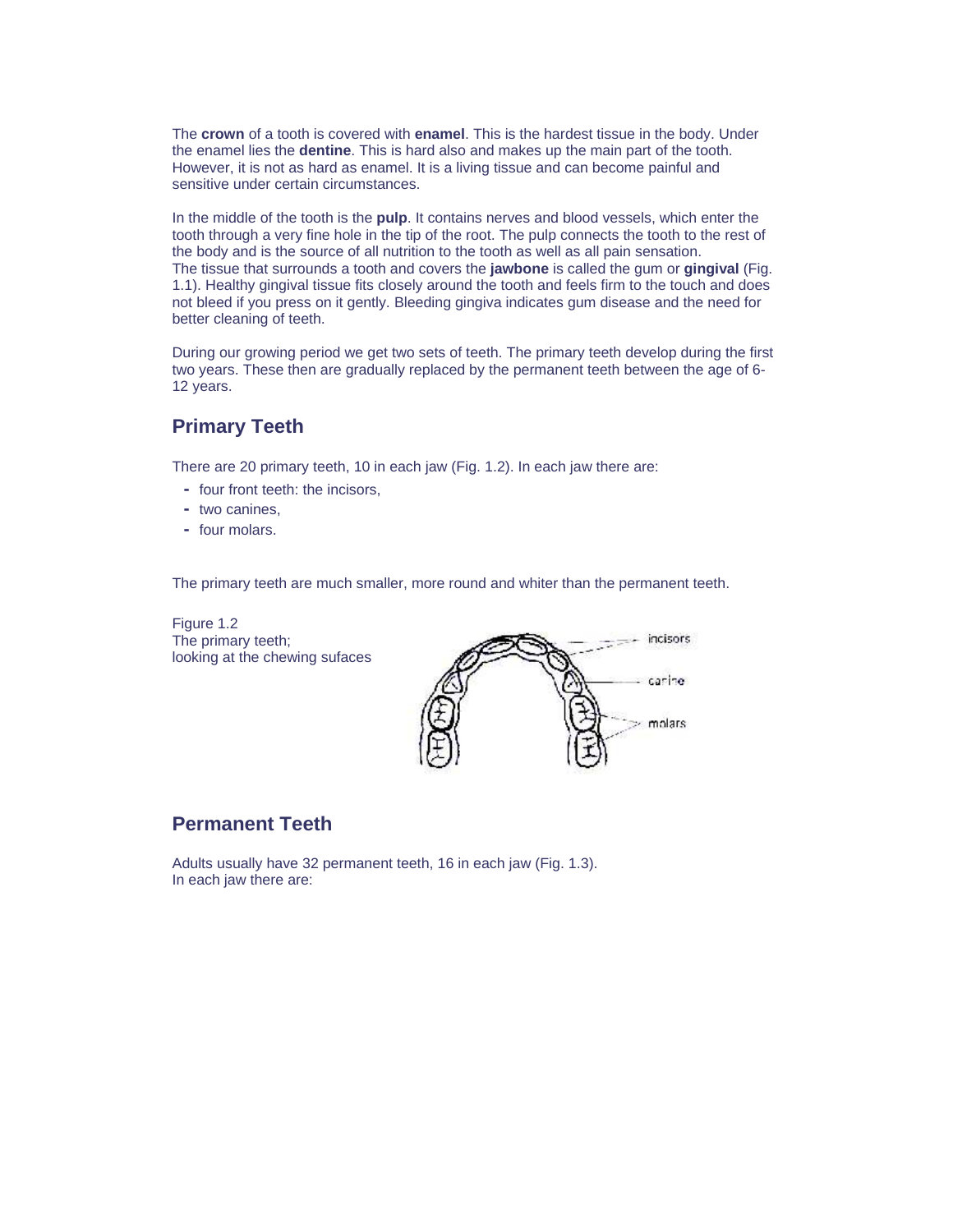

- Four front teeth (**incisors**). These are shaped like a shovel with a wide edge for biting; they have one root. The upper incisors are bigger than the lower ones.
- Two **canines** which are similar in the upper and lower jaws. They are the strong, pointed teeth at the corners of the mouth. They have only one root.
- Four **premolars** which look like small molars. The crowns are round rather like the shape of a tin can; they have two cusps, one next to the cheek and one next to the tongue. Most pre- molars have one, some have two roots.
- Six **molars.** These are the large teeth at the back of the mouth used for grinding food. All molars have square crowns, like building blocks. They may have three, four or five cusps.
	- The molars in the upper jaw have three and those in the lower jaw two roots.

Figure 1.3

a. looking at the front of the mouth



b. looking at the chewing surfaces

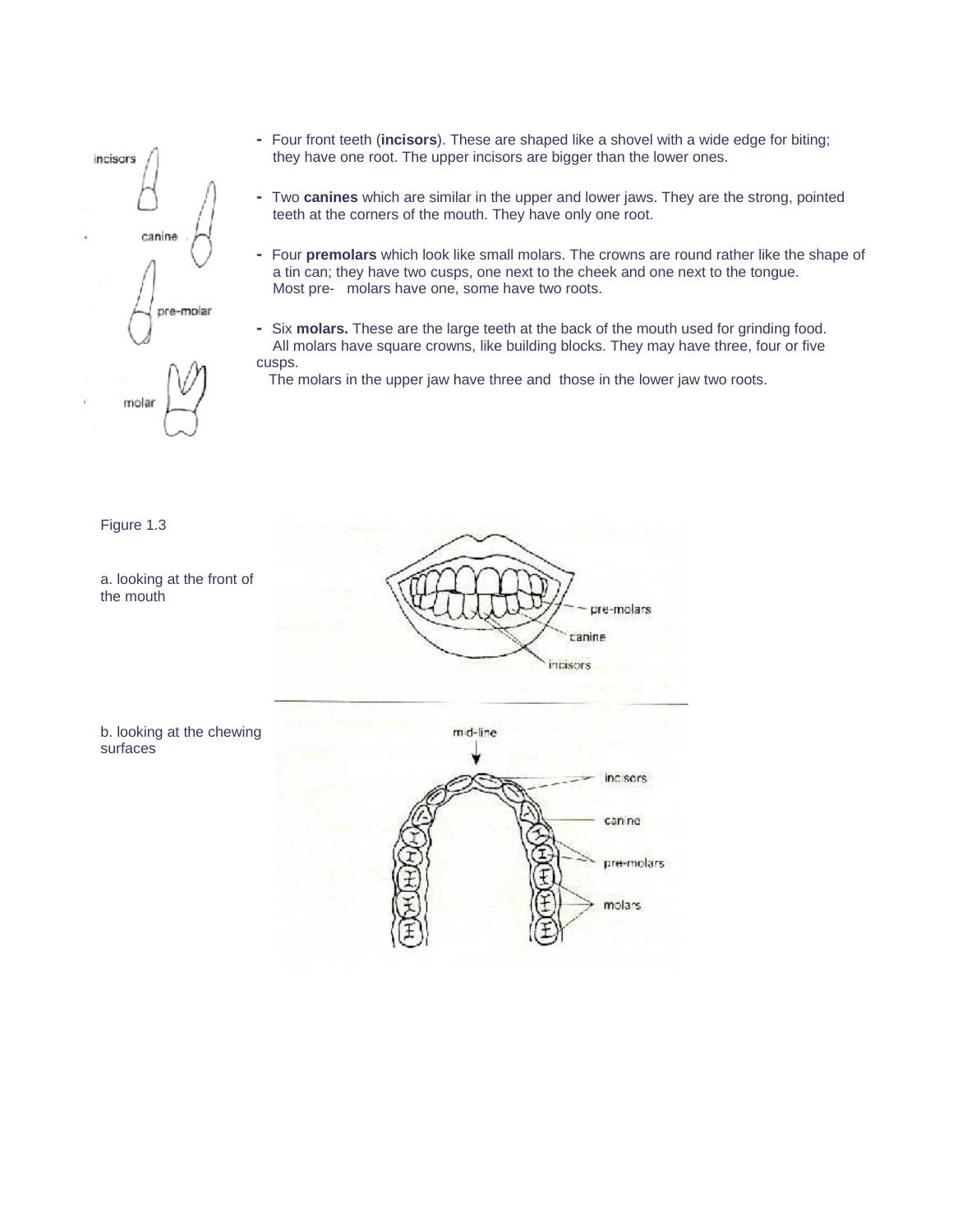The following names are used for the surfaces of the teeth (Fig. 1.4):

- **1. Occlusal surface**
- **2. Mesial surface**
- **3. Lingual surface**
- the surface nearest the midline of the body.

- the chewing surface of molars and premolars.

- the surface nearest to the tongue in the lower jaw; it is called the palatal surface in the upper jaw.
- the surface furthest from the midline.
- the surface nearest to the lips and cheek. the incisors and canines have a cutting edge instead of
- **4. Distal surface 5. Buccal surface 6. Incisal edge**
- 
- **7. Proximal surfaces**
- an occlusal surface. surfaces that are close together, i.e.; the mesial surface of one tooth may touch the distal surface of the next tooth. The two

surfaces are described as proximal surfaces.

#### Figure 1.4



#### **Dental Plaque and Calculus**

In the mouth there are billions of living bacteria. Most of these bacteria are harmless. Some of them help in the digestion of our food. **Dental plaque** is the soft, white or yellow layer that sticks to the teeth. Plaque is made up mainly of bacteria. It also contains remains of saliva, various blood cells and particles from food.

Plaque builds up:

- where the gum meets the neck of the tooth,
- in the grooves (fissures) of the chewing (occlusal) surfaces of the teeth,
- in the narrow areas between the teeth (proximal surfaces).

Since plaque is the cause of both tooth decay and gum disease, these are the places where these oral diseases generally start. Plaque is found on teeth in everybody's mouth. But some people have much more than others do. These people are more likely to develop gum disease and tooth decay.

# **Formation of Plaque**

Immediately after the teeth have been cleaned, new plaque begins to grow on the tooth surfaces. A very thin layer of saliva components forms on all oral surfaces. Bacteria settle on this saliva layer and start to multiply until they form an unbroken layer of plaque. If the bacteria are supplied with sugar they produce sticky substances that allow the plaque to grow quickly. If plaque is not removed each day its composition changes and it becomes more harmful to the teeth and gums.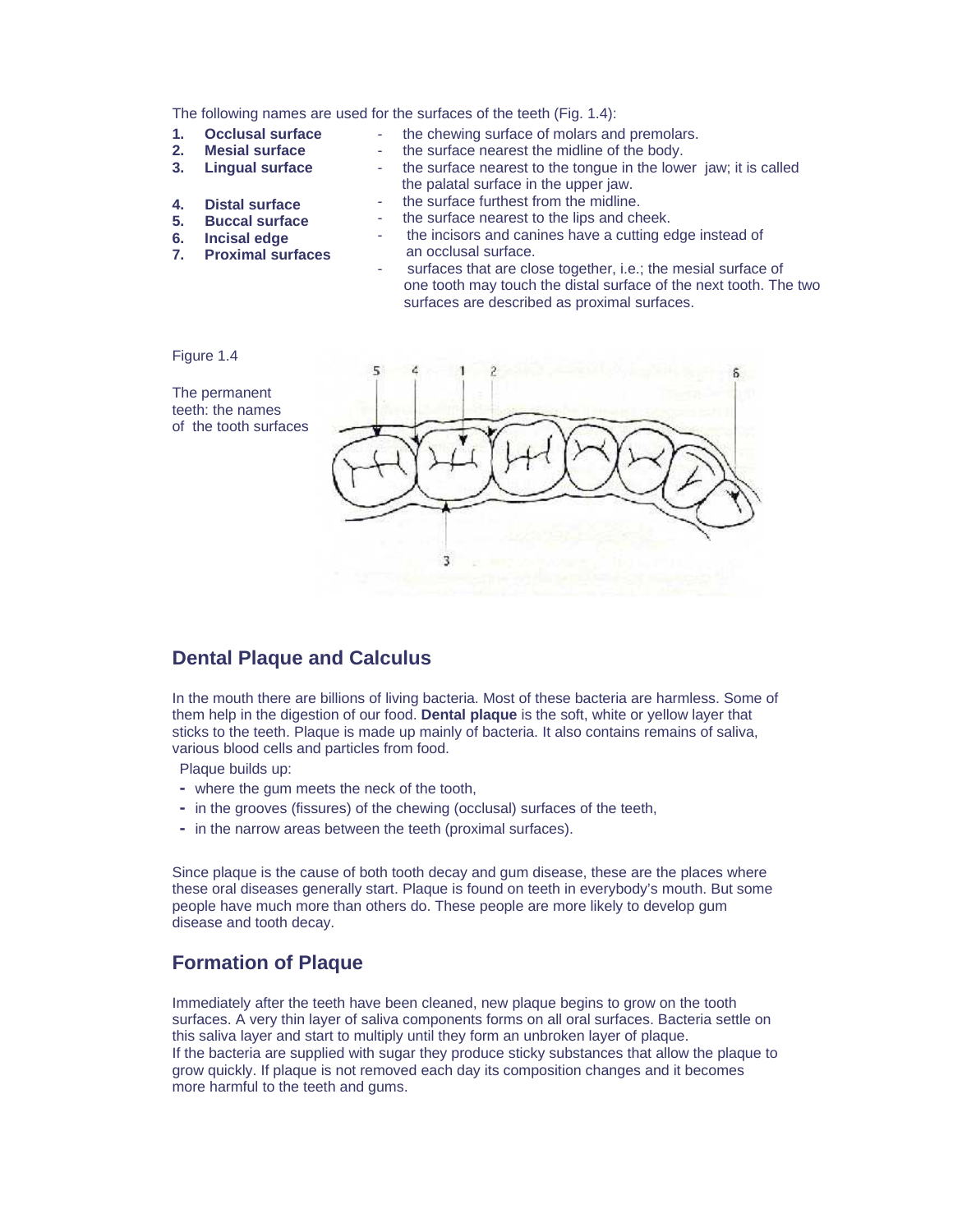#### Dental Calculus

When plaque stays on the teeth for long periods it becomes very hard. This is because calcium and other minerals from saliva and some foods settle in the plaque. This new substance is called calculus. Some facts about calculus are mentioned below.

- Young calculus is light yellow, and has a rough surface that is easily stained dark by foods, tea and tobacco.
- The surface is always covered with soft, bacterial plaque.
- Calculus can be found on any surface of all teeth,

**-** Most frequently, larger amounts of calculus are found close to the openings through which saliva comes into the mouth.

#### **Dental Caries**

The most common oral disease is **dental caries**. This is the disease that destroys the enamel and the dentine of the tooth. It starts with loss of minerals from the enamel surface. At this early stage the process can be reversed. If the caries is not stopped, a cavity will form in the dentine. The process is progressive and may end with total destruction of the entire tooth crown.

Caries may progress slowly or rapidly. This depends on many factors like diet, saliva composition, number of bacteria, oral hygiene and other habits. Caries progression, therefore, may vary from person to person and from population to population. It may take years for caries to create a large cavity if progression is slow. But the same process may need only a few months, if progression is fast. When caries has reached the dentine, the tooth can become sensitive and the person may feel this as tooth-ache. The patient may complain of pain when eating sweets, something hot or cold, or when biting on something hard. This is because the pulp is either inflamed or infected by bacteria.

#### **Recognizing Dental Caries**

The signs of dental caries are: a break in the enamel or a cavity in the tooth, he dentine in the cavity is softer than the surrounding dentine, an area in the enamel that has a different color from the surrounding enamel

Color can thus be a sign of the presence of caries. *Caries that is progressing rapidly is usually rather light in color whilst slowly progressing caries is usually darker.* Sometimes, however, pits and fissures are dark colored not because of dental caries, but because of staining due to some foods.

#### **The Causes of Dental Caries**

Some of the bacteria which accumulate in plaque can digest sugar and turn it into acid. If left on the tooth, acid will attack the enamel and dissolve it.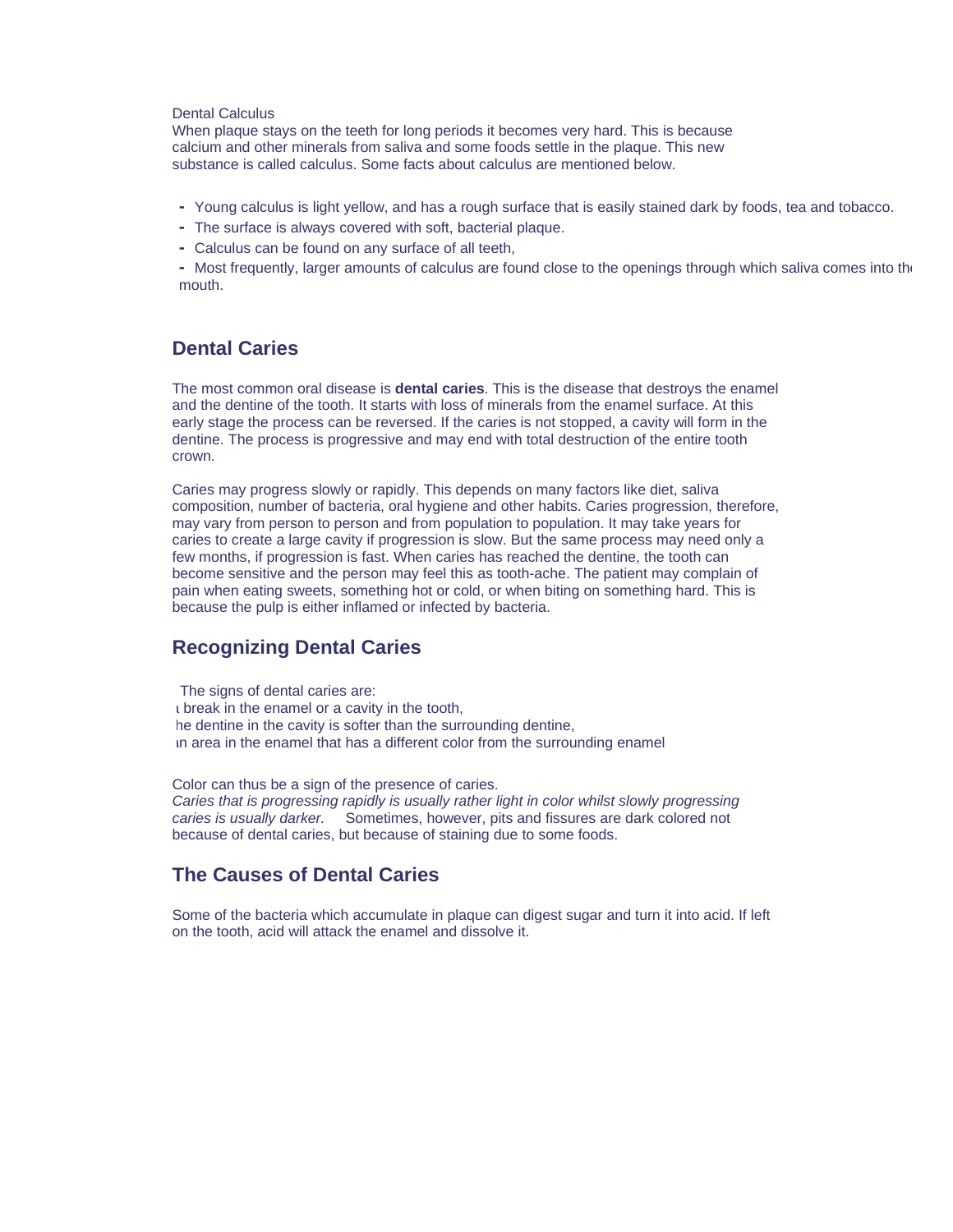

Sugar is easily digested by bacteria and acid is produced rapidly. Plaque becomes acidic very quickly. This means that sugary foods are dangerous for teeth particularly if they are eaten often. Other foods like rice, flour, potatoes and maize contain starch, which is another form of sugar. Starch is digested and converted to acid much more slowly than sugar. So, starchy foods are less dangerous for teeth.

The places on the teeth where caries begins most often are:

- pits and fissures on the occlusal surfaces,
- pits and fissures on buccal and lingual surfaces,
- the areas where teeth touch each other, the proximal surfaces,
- around the neck of the teeth near the gingiva.

#### **The Development of Dental Caries**

Caries begins on the enamel of the tooth (Fig 1.5a). In the early stages there are no symptoms. The first sign that can be seen is a change in the color of the enamel; it turns whitish. This change is because the acid produced by the bacteria in the plaque has dissolved some of the minerals in the enamel (mainly calcium phosphate). But there is no hole, because a lot of the minerals remain. At this stage, the decay can be arrested and the enamel made sound again by the minerals in the saliva and plaque. But for this to occur, the tooth must be kept clean, so that there are few acid attacks. Fluoride, as found in toothpaste, can also help in the healing of early caries.

If efforts to arrest the decay are not made, the dentine is then attacked. It becomes soft, spongy and yellow and the enamel becomes undermined (Fig 1.5b). The decay then spreads through the dentine towards the pulp. At this stage the tooth may be painful when cold, hot or sweet foods are eaten, or after biting on hard things. This is because the pulp is inflamed.

If a cavity is not treated with a restoration, the caries will continue to destroy the tooth; the hole will become bigger and the caries will reach the pulp. The patient may then complain of toothache.

The pain may be:

- continuous and intense,
- throbbing like the pulse or
- a shooting pain like a stabbing knife.

The destruction of the tooth crown can produce sharp enamel edges that hurt the tongue, cheeks or lips. The caries may destroy the tooth completely and it may have to be extracted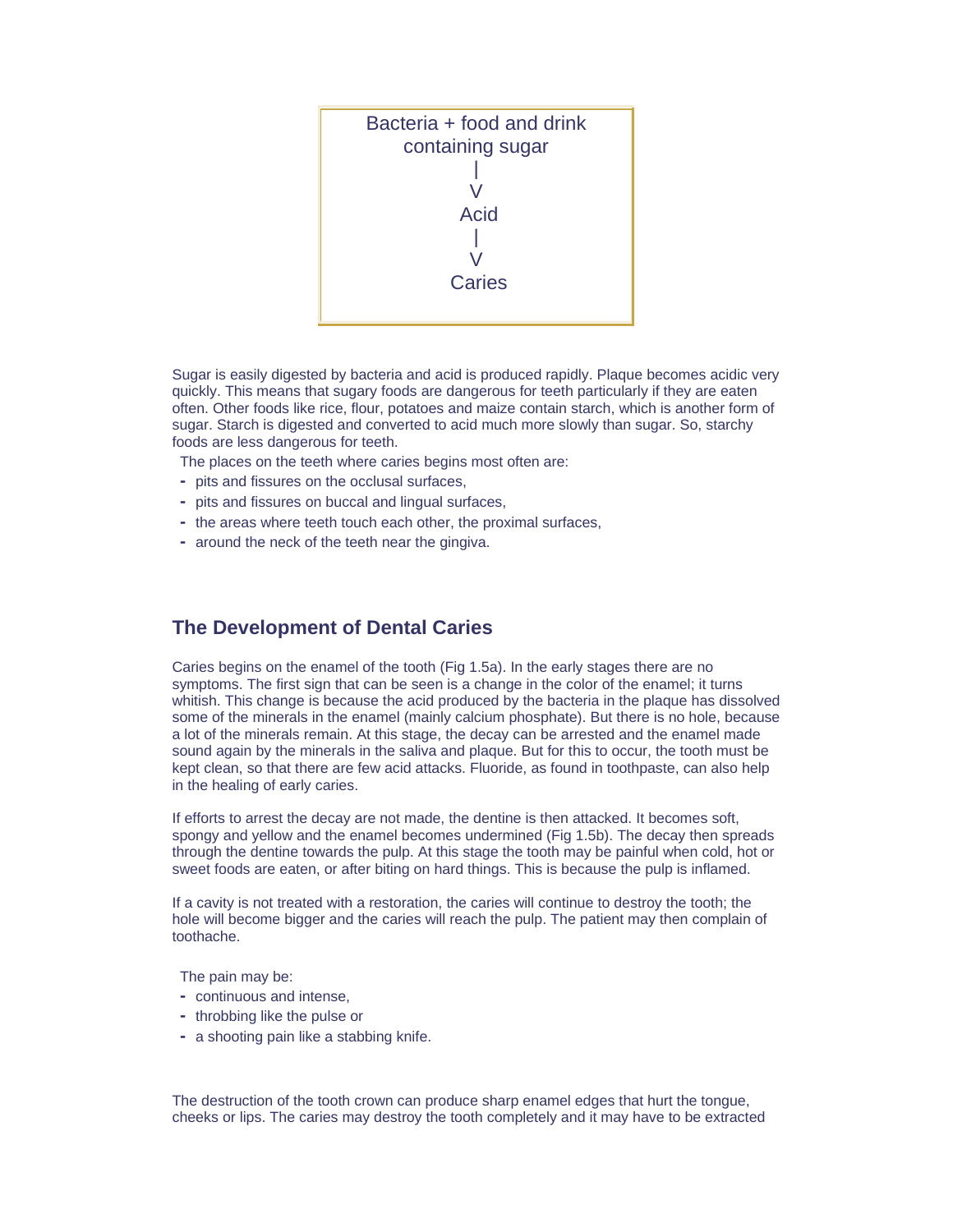(Fig 1.5c). Teeth are most likely to decay during childhood and adolescence when they are new in the mouth. Often the first molars, which enter the mouth at six years, are the first permanent teeth to decay.

However, not all decay in dentine spreads further. There are ways to arrest decay. Arrested decay is dark in color and is hard. However, the affected tooth may still need to be restored to prevent the tongue or lips or cheeks from being cut on the sharp edges of the enamel.

# **Complications**

When the caries reaches the pulp, it can result in several complications:(Fig. 1.5d)

- The pulp will die after some time,
- ian abscess or cyst may form in the bone around the end of the root,
- the abscess may grow into a tender swelling in the mouth.

These conditions are often extremely painful. The tooth may be tender to bite on and if you tap the tooth vertically on the occlusal surface there will be sharp pain. However, pain may disappear after a while. But that does not mean that the caries has disappeared also.

Figure 1.5 The development stages of dental caries

a. Enamel caries: No pain

b. Dentine caries:maybe sensitive to hot, cold and sweet

 foods/drinks and eating hard things; there may be pain

- c. Pulp involved: severe continuous or throbbing pain
- d. Abscess: deep acute pain which may disappear after a while.



c. Pulp involved

d. Abscess

# **Progression and Complications in the Primary Dentition**

The progression of caries in primary teeth is very similar to its development in permanent teeth. However, the primary teeth are much smaller than permanent teeth and the layers of enamel and dentine are thinner. Caries in primary teeth, therefore, progresses much faster into dentine and thereafter the pulp than in permanent teeth. While some people consider that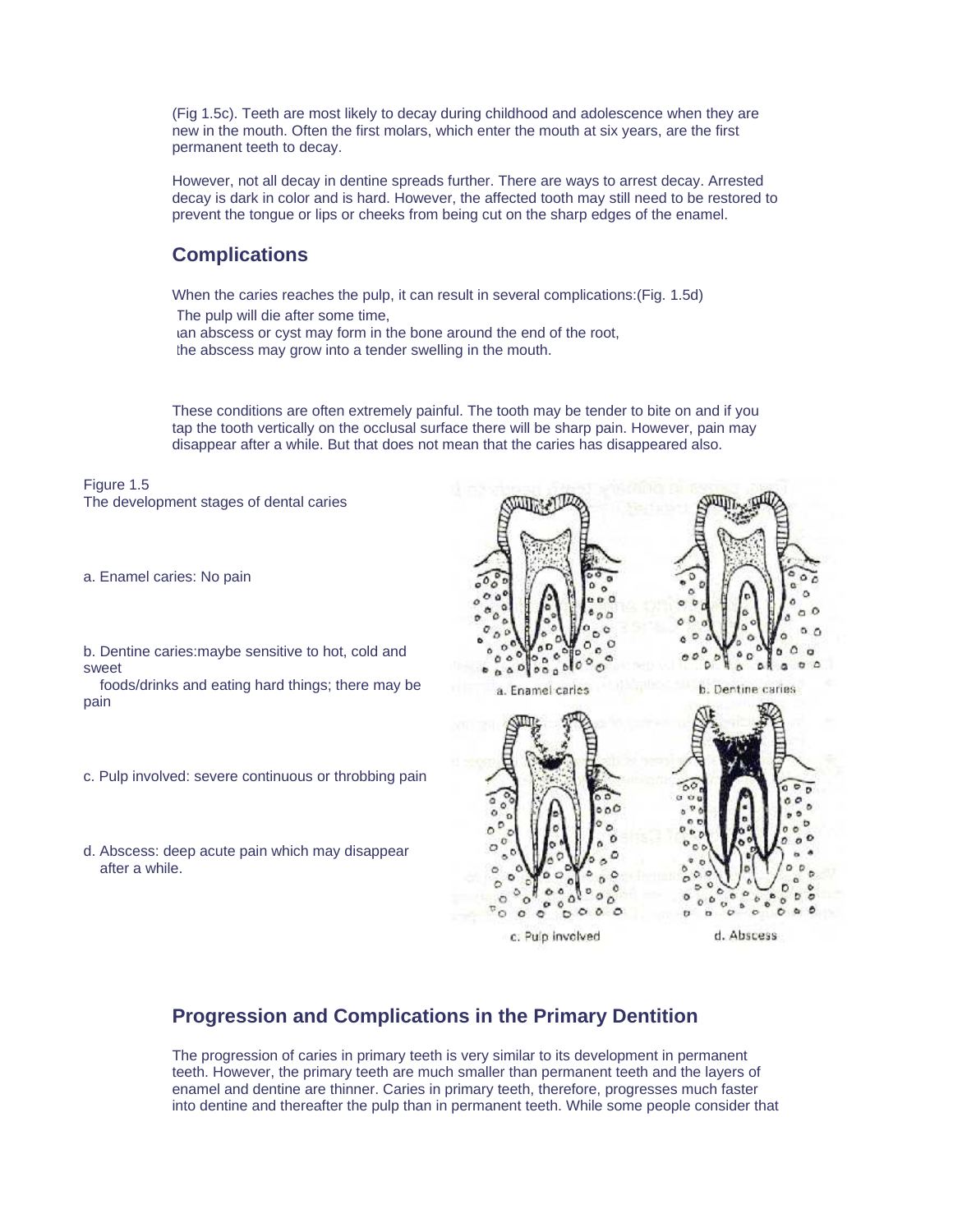decayed primary teeth do not matter because they are replaced by permanent teeth, it must be remembered that:

- decay in primary teeth can be very painful,
- the experience of an extraction is very threatening for a small child,
- the developing permanent teeth can be damaged by abscesses around the roots of primary teeth,
- the eventual position of the permanent teeth can be disturbed if the primary teeth are extracted ear

#### **Thus, caries in primary teeth needs to be prevented and treated.**

#### **Preventing and Controlling Dental Caries**

Caries can be prevented by the following 3 activities together:

- by removing plaque completely, carefully and effectively at least once a day,
- by restricting the frequency of eating and drinking sugary foods and drinks,
- by increasing the defense of the enamel, for example by using fluorides in toothpastes or mouthrinses.

#### **Control of Caries**

Very early caries in the enamel can be stopped or even reversed by keeping the teeth clean from plaque and by applying a fluoride mouthrinse or by using a fluoride containing toothpaste. If the fissures are deep, a fissure sealant to close over and protect the area can be applied (Chapter 6). However, once the caries has reached the dentine and a cavity has formed, it is necessary to remove the decayed dentine and repair the cavity to stop the caries. A good way to do this is by placing an adhesive restorative material, such as glass-ionomer, into the cavity. This material will stick closely to the tooth and form a seal between the restoration and the tooth. It so prevents any more bacteria getting into the cavity. Glassionomers also release fluoride into the surrounding tooth structures and make them stronger against further attack from bacterial acid.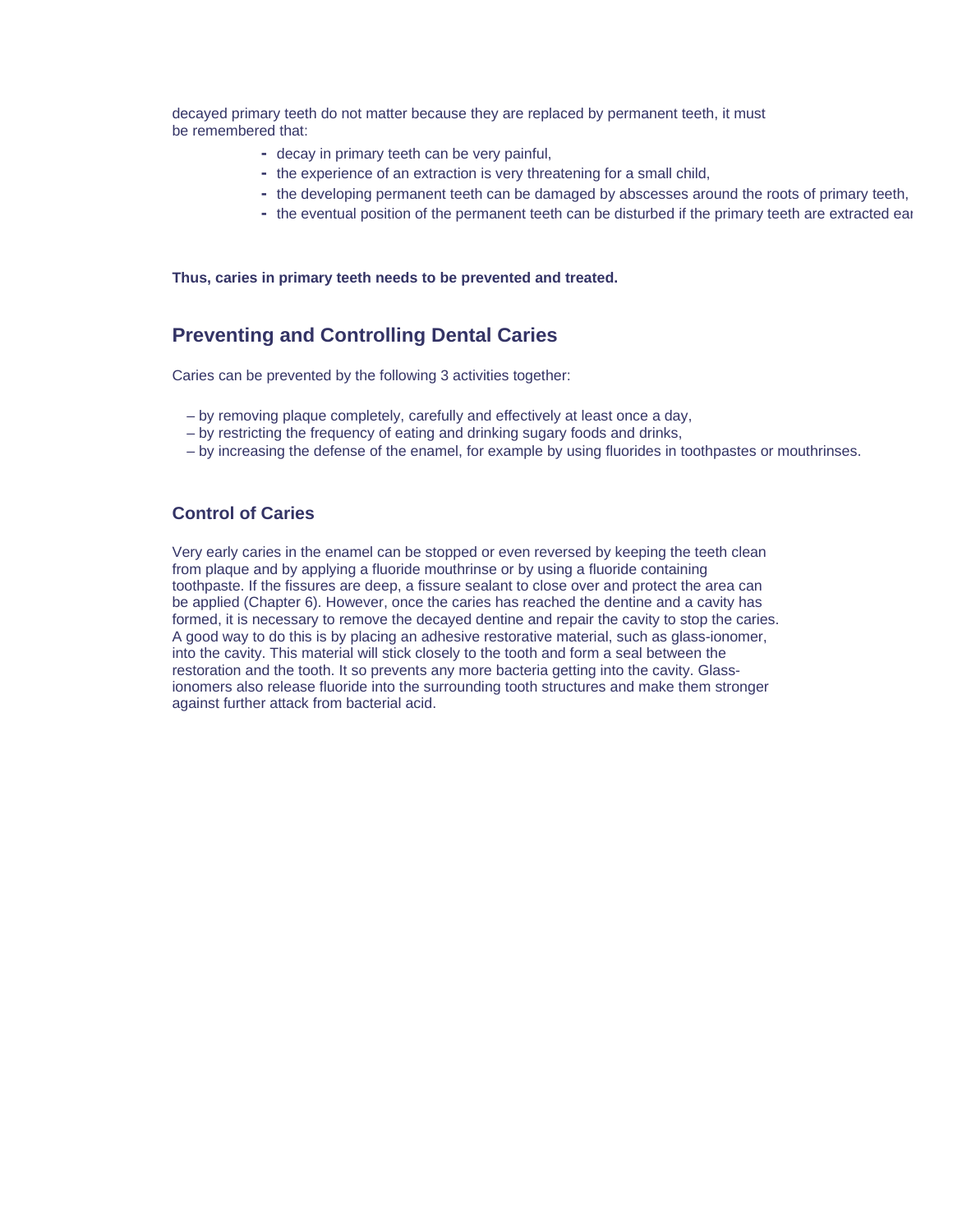# **Chapter 2 - ART: What One Should Know**

**ART is not suitable for all tooth cavities. A proper diagnosis of cavities which can and cannot be treated, is essential for the successful treatment of caries. This chapter presents the principles of the ART approach and indicates where the approach will be most successful.**

### **Principles of ART**

The two main principles of ART are:

- removing carious tooth tissues using hand instruments only, and
- restoring the cavity with a restorative material that sticks to the tooth.

Currently, ART is performed using glass-ionomer as the restorative material.

The reasons for using hand instruments rather than electric rotating handpieces are:

- it makes restorative care accessible for all population groups,
- the use of a biological approach, which requires minimal cavity preparation that conserves sound tooth tissues causes less trauma to the teeth,
- the low cost of hand instruments compared to electrically driven dental equipment,
- the limitation of pain that reduces the need for local anaesthesia to a minimum and reduces psychological traum patients,
- simplified infection control. Hand instruments can easily be cleaned and sterilized after every patient.

The reasons for using glass-ionomer are:

- as the glass-ionomer sticks chemically to both enamel and dentine, the need to cut sound tooth tissue to prepa cavity is reduced,
- fluoride is released from the restoration to prevent and arrest caries and,
- it is rather similar to hard oral tissues and does not inflame the pulp or gingiva.

**For these reasons, ART provides preventive and curative treatment in one procedure.**

#### **Identification of Carious Cavities Suitable for ART**

In the previous chapter, the stages in the development of dental caries have been described. In general, **ART can be applied when**:

- there is a cavity involving the dentine, and
- that cavity is accessible to hand instruments.

#### **ART should** *not be used* **when**:

- there is presence of swelling (abscess) or fistula (opening from abscess to the oral cavity) near the carious tooth,
- the pulp of the tooth is exposed,
- teeth have been painful for a long time and there may be chronic inflammation of the pulp,
- there is an obvious carious cavity, but the opening is inaccessible to hand instruments,
- there are clear signs of a cavity, for example in a proximal surface, but the cavity cannot be entered from the proximal nor the occlusal directions.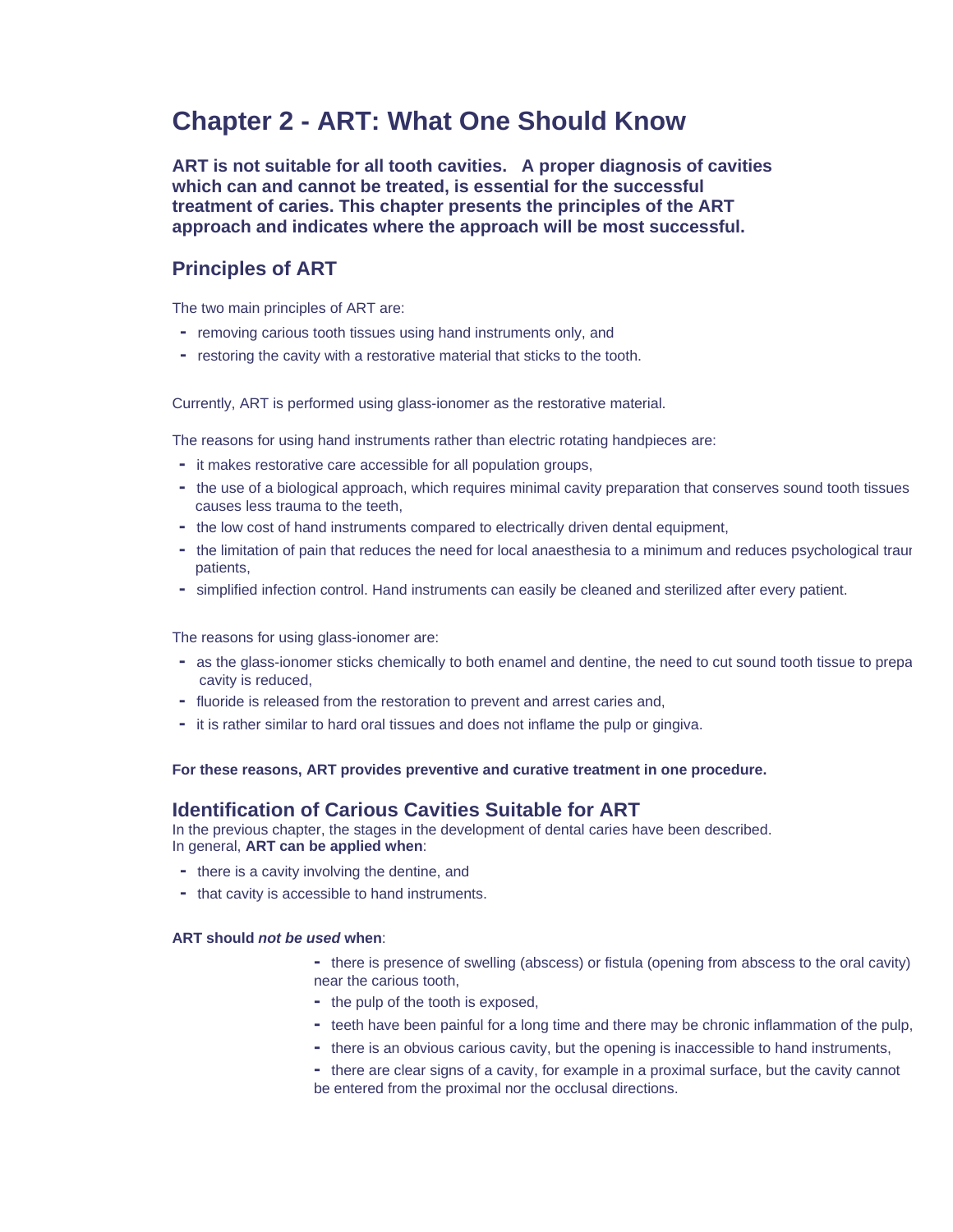*What percentage of carious cavities can one expect to be inaccessible and where are these situated in the mouth.* 

In a study carried out among 14-year-old children in Zimbabwe, 16% of the cavities in permanent teeth could not be treated with ART. Cavities with suspected or definite pulpal involvement were not included in this number. Most of the cavities which could not be treated were found in proximal surfaces only, particularly in front teeth.

Carious cavities are usually classified by the number of surfaces affected.

# **One-Surface Cavities**

These occur in only one surface of a tooth, i.e.:

- a. in pits and fissures on occlusal surfaces of premolars and molars,
- b. in pits on lingual surfaces of upper incisors,
- c. in buccal and lingual grooves of molars,
- d. in buccal and lingual surfaces just above the gingiva of all teeth,
- e. in proximal surfaces.

Examples of these situations are illustrated in figure 2.1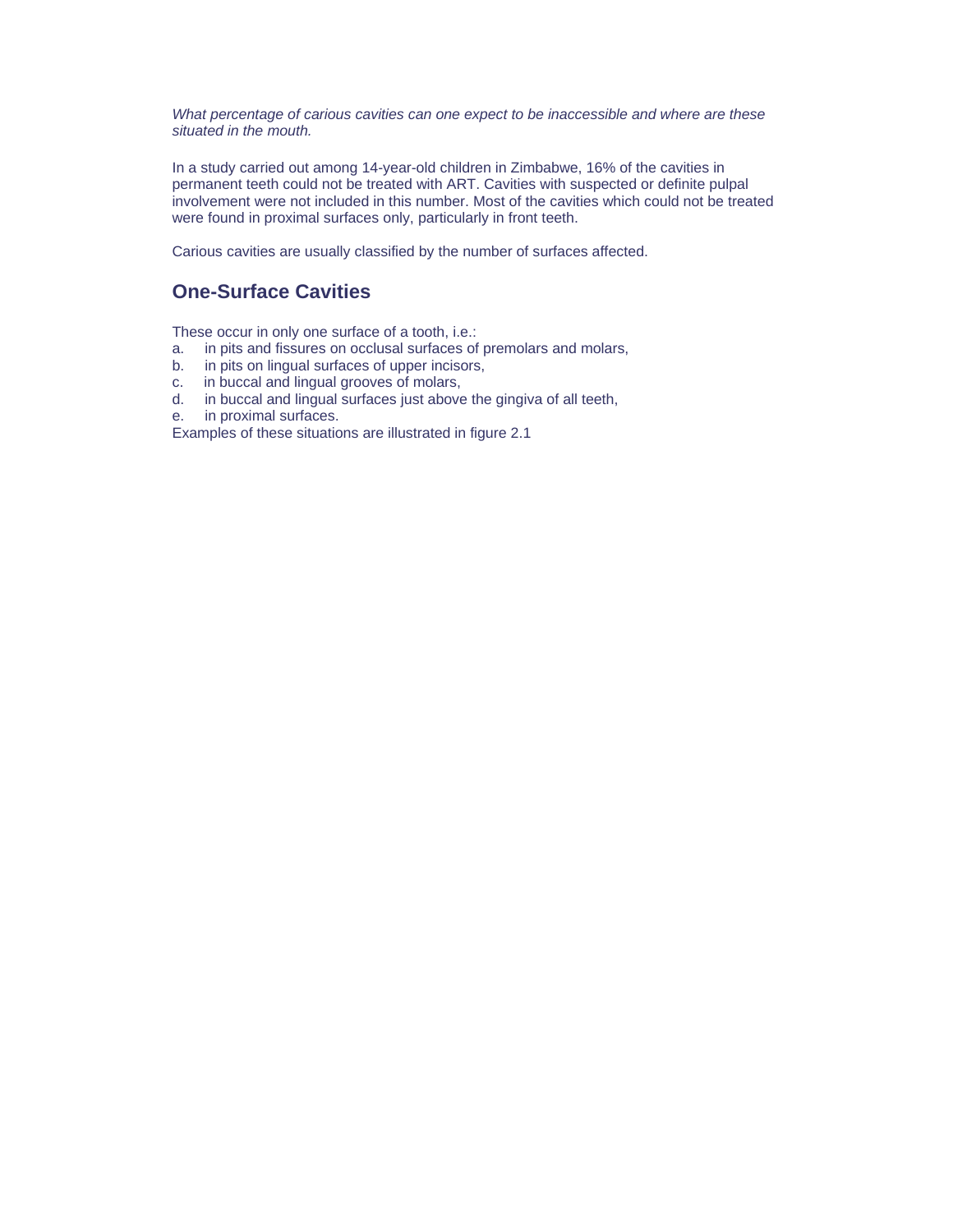Figure 2.1 Various types of one-surface carious cavities

a. Pits and fissures on occlusal surfaces of premolars and molars.





b. Pits on lingual surfaces of upper incisors

c. Buccal groove of lower molars



d. Buccal surfaces just above the gingiva.





e. Proximal surfaces of anterior teeth.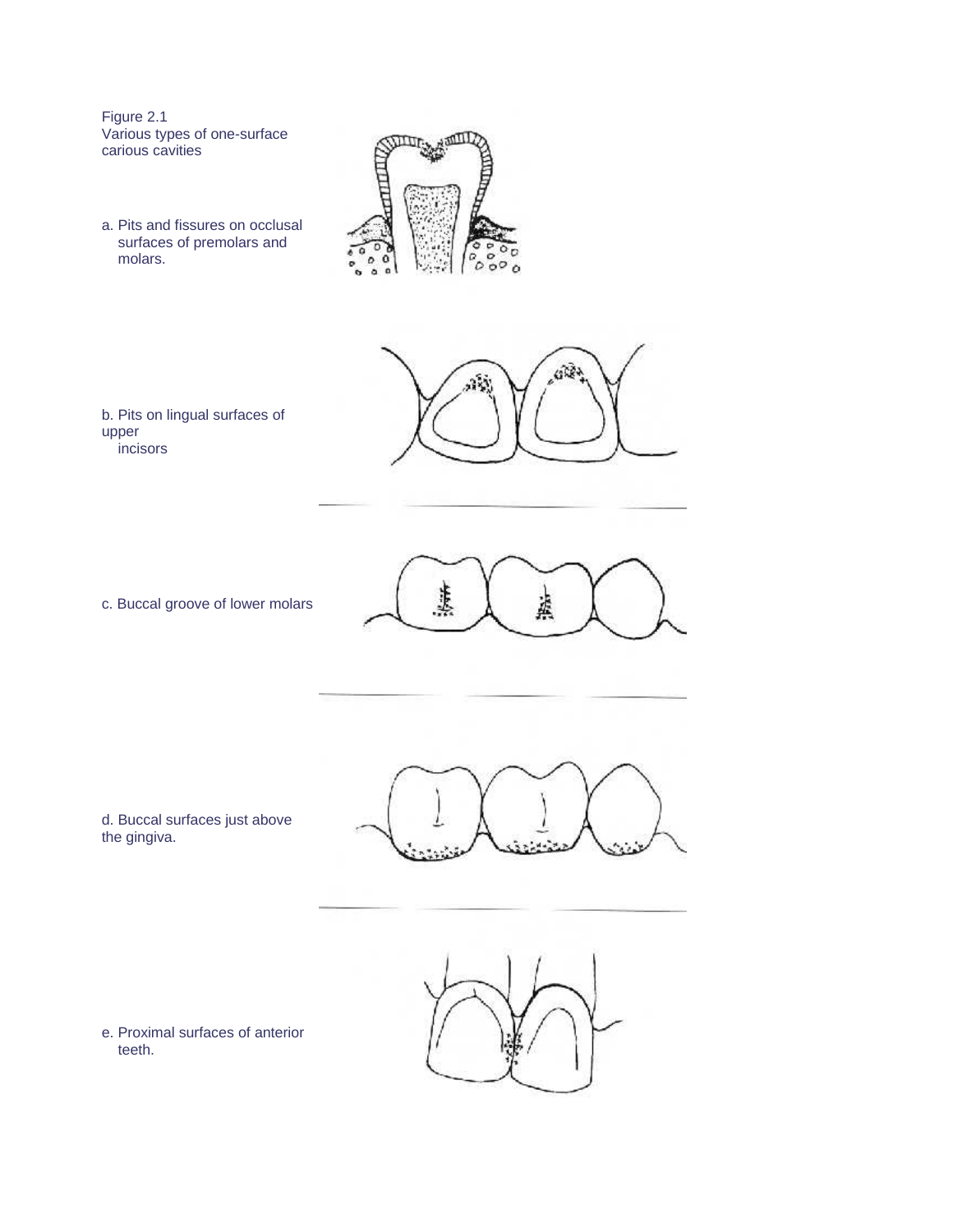# **Multiple-Surface Cavities**

These affect two or more surfaces of a tooth, i.e.:

- a. occlusal and proximal surfaces of premolars and molars,
- b. occlusal, and buccal or lingual surfaces of premolars and molars,
- c. proximal, and buccal or lingual surfaces of anterior teeth.

Examples of these situations are illustrated in figure 2.2.

Figure 2.2 Various types of multiple-surface carious cavities.



a. Occlusal and proximal surfaces of a premolar and a molar.



b. Occlusal and lingual surfaces of a molar.



c. Proximal and buccal surfaces of an anterior tooth.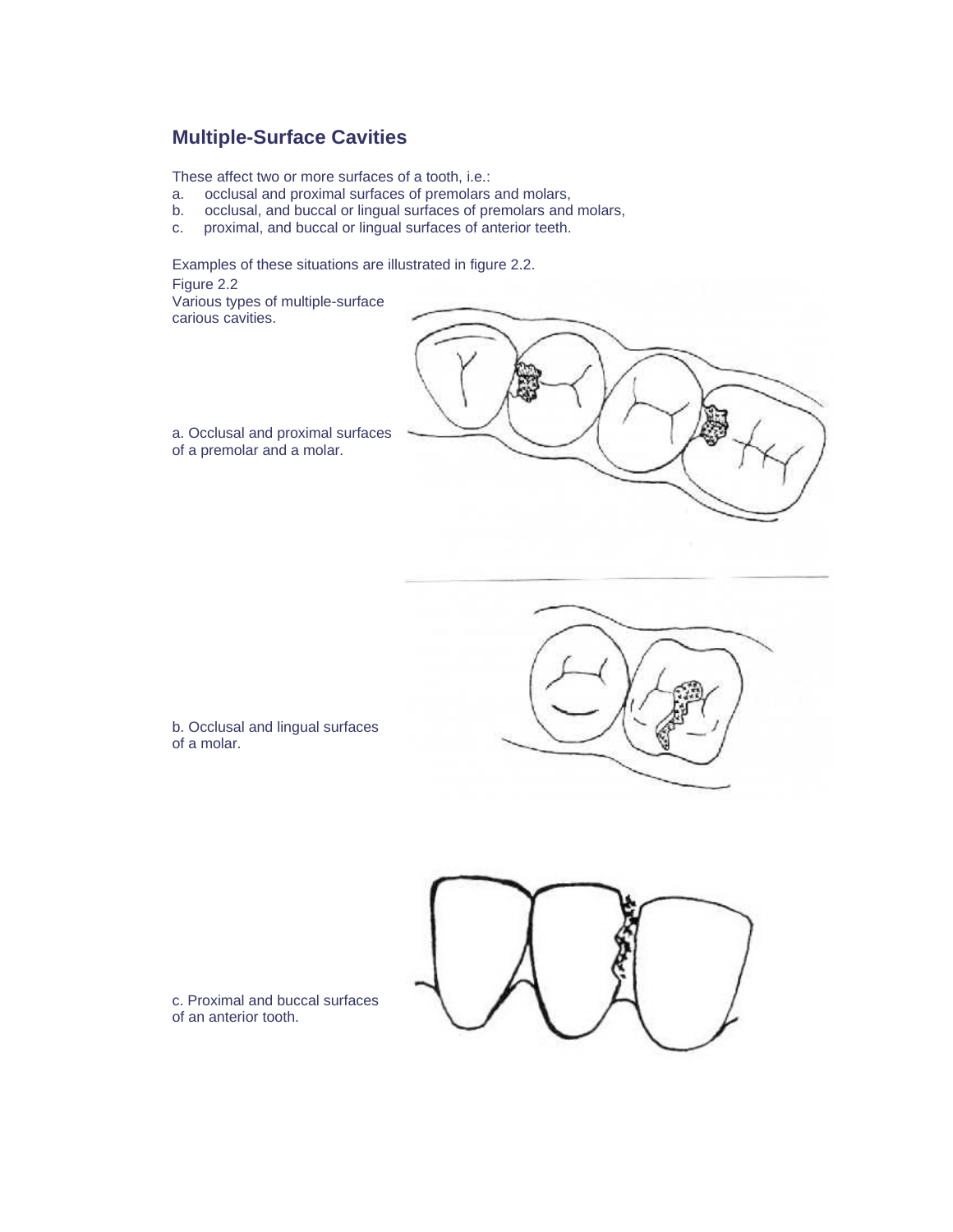# **Application of ART**

Based on studies already conducted, ART can certainly be used with confidence in onesurface cavities particularly in permanent teeth. For example, results of field studies in Thailand and Zimbabwe have shown that 71% and 85% of the one-surface ART restorations respectively, are in good shape after three years. It is expected that ART will perform equally well in one-surface cavities in primary teeth. Unfortunately, limited information is available at the moment to support this assumption. In primary teeth, ART restorations do not need to stay in place for long since these teeth will eventually be replaced by permanent teeth. The maximum time a restoration needs to remain in a primary tooth is about 6 years. ART restorations can help maintain a natural tooth eruption pattern and avoid disturbances in the positions of permanent teeth.

Success of ART in multiple-surface cavities very much depends on the size of the cavity and the restorative material used. Small to medium size multiple-surface cavities can be confidently treated with ART. Restorations placed in large cavities may not stay in place for a long time. This is because the glass-ionomers currently available are not strong enough for this application. However, glass-ionomers with improved qualities are being developed. We can expect in the future that improved materials appropriate for use in large size cavities will become available.

As ART does not require electrical driven dental equipment, carious cavities can be treated almost everywhere. ART can be applied, not only in the dental clinic, but also in institutions for home-bound, physically and mentally handicapped people, in remote areas and in schools. It is certainly patient friendly and makes the provision of oral care much easier to patients who are nervous or fearful.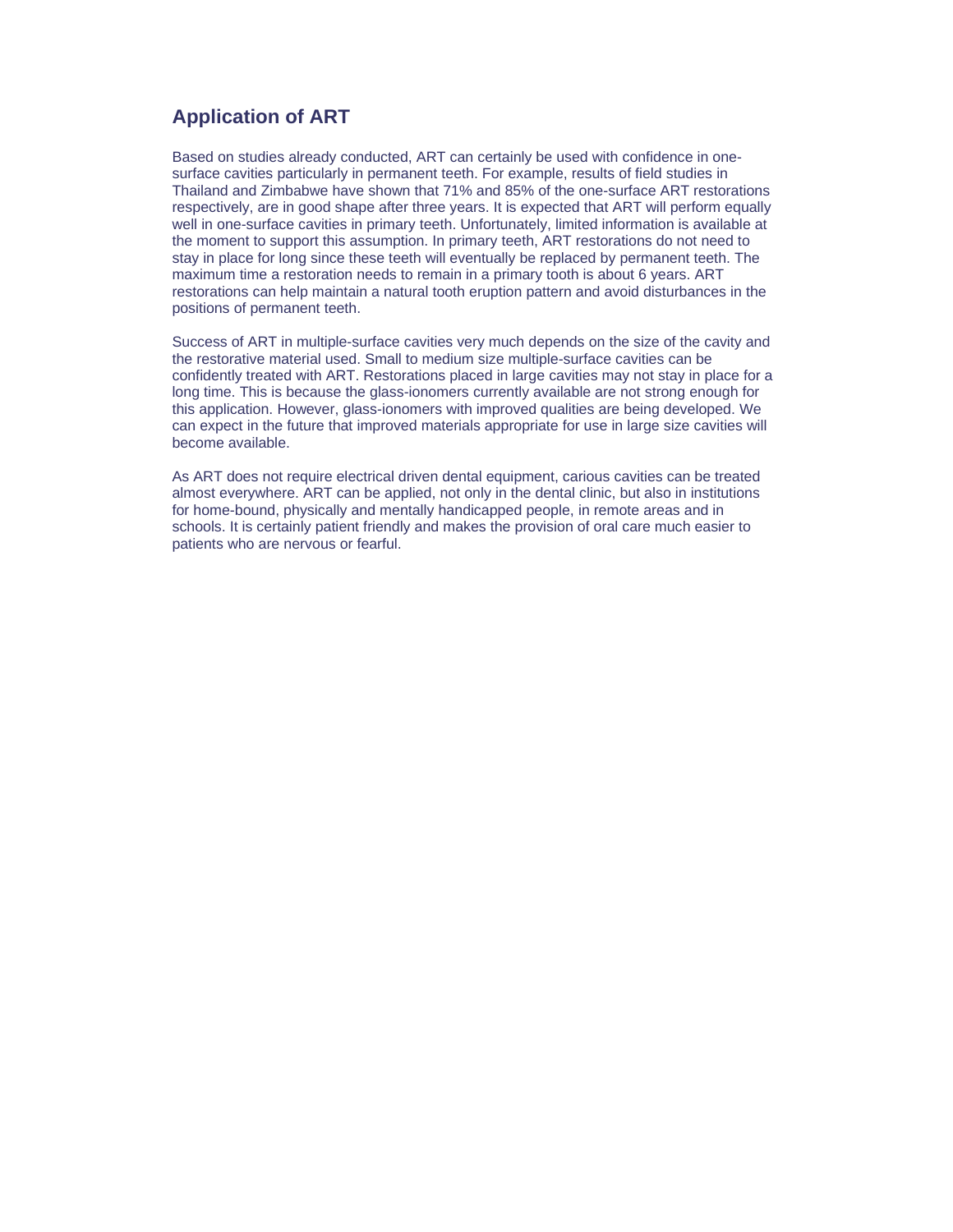# **Chapter 3 - What to do before applying ART**

**Before you actually start the Atraumatic Restorative Treatment of a carious lesion in a tooth, you should know how to:**

- **arrange a good working environment in and outside the mouth,**
- **select and to use the correct instruments,**
- **control cross infection,**
- **use the glass-ionomer material.**

**This chapter provides the knowledge needed for these activities.**

# **3.1 Arrangements outside the Mouth**

#### **Introduction**

Restorative oral health care tasks require precise work and high levels of control as they are performed in the restricted area of the mouth. The correct positioning of both the operator and patient is essential to achieve good quality care. This section describes the most appropriate working positions for both oral examination and treatment.

#### **The operator's work posture and positions**

The work posture and position of the operator should provide the best view of the inside of the patient's mouth. At the same time, both patient and operator should be comfortable. The operator sits firmly on the stool, with straight back, thighs parallel to the floor and both feet flat on the floor. The head and neck should be still, the line between the eyes horizontal and the head bent slightly forward to look at the patient's mouth (Fig. 3.1a).

The height of the stool must then be adjusted so that the operator can see the patient's teeth clearly. The distance from the operator's eye to patient's tooth is usually between 30 and 35 cm. It is important that the stool is adjusted to the correct height for the eye focus of each operator.

The operator should be positioned behind the head of the patient. The exact position will depend on the area of the patient's mouth to be treated. If the patient's mouth is considered to be at the center of a clock face, see Fig.3.1c, the range of positions from which the operator can perform all tasks lies on an arc from 10 to 1 on the clock. The direct rear position i.e. at 12 o'clock and the right rear position i.e. at 10 o'clock are the most commonly used positions.

### **Assistance**

Oral care is best provided by a team consisting of an operator and an assistant. However, assistants may not always be available. In such a situation the operator will have to provide oral care alone. When treating patients, particularly children using ART, it is a great advantage if another person can mix the glass-ionomer. This allows the operator to concentrate on the cavity and maintain effective saliva control. The operator should first demonstrate the use of instruments and the mixing procedure and train that person until he/she is able to mix the liquid and powder together correctly.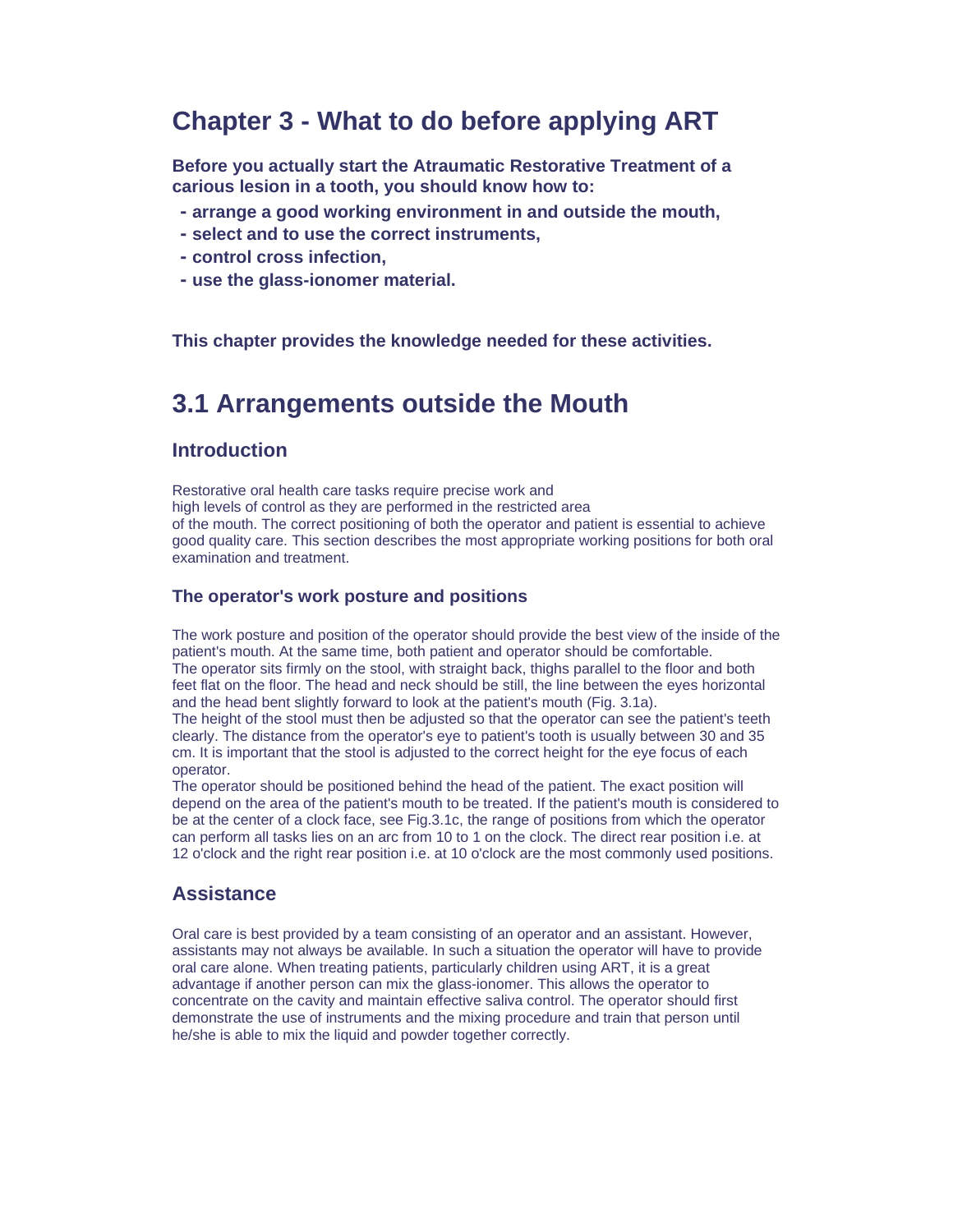#### **Seating Position of Assistant**

The assistant works at the left side of a right-handed operator and does not change position. The assistant should sit as close to the patient support as possible, facing the patient's mouth. The assistant's head should be 10 - 15 cm higher than the operator, so that the assistant can also see the operating field and can pass the correct instruments when needed (Fig. 3.2a). The assistant needs a flat stable surface i.e. a table for holding instruments and materials.

### **Working Alone**

The operator sits in the appropriate position behind the patient. A small table for holding the instruments and materials is either placed at the head end of the patient or on the right-hand side of the operator close to the patient's body (Fig. 3.2b).

#### **Patient Position**

As with any other oral treatment, ART requires correct patient and operator positions. A patient lying on the back on a flat surface will provide safe and secure body support and a comfortable and stable position for lengthy periods of time. A headrest made of firm foam or a rubber ring with a cover, both stabilizes the patient's head in the desired position and improves the comfort of the patient.

So the patient should be placed on a flat surface, e.g. a bamboo or wooden bed, an appropriate portable dental bed, or a table (Fig. 3.3). Assuming that a table is present in most communities, a very acceptable patient position is created by attaching a head support to the end of the table. A layer of foam plastic will provide more comfort (Fig. 3.4). The patient is now positioned so that the saliva collects in the back of the oral cavity. The operating field is now over the operator's lap at the height of the operator's chest (Fig. 3.2a).

#### **Patient's Head Positions**

The patient can assist the operator by tilting, turning the head and opening the mouth wide enough to provide access to the area of operation. These three movements are needed so that the operator has good access and vision during oral care.

- *1. Tilting the head*
- a. Backward tilt lifting the chin for access to upper teeth (Fig. 3.5a)
- b. Forward tilt dropping the chin for access to lower teeth (Fig. 3.5b)

Figure 3.5 Backward and forward tilt of the head

a. Backward tilt

b. Forward tilt





*2. Turning the head* a. Central position b. Left turn c. Right turn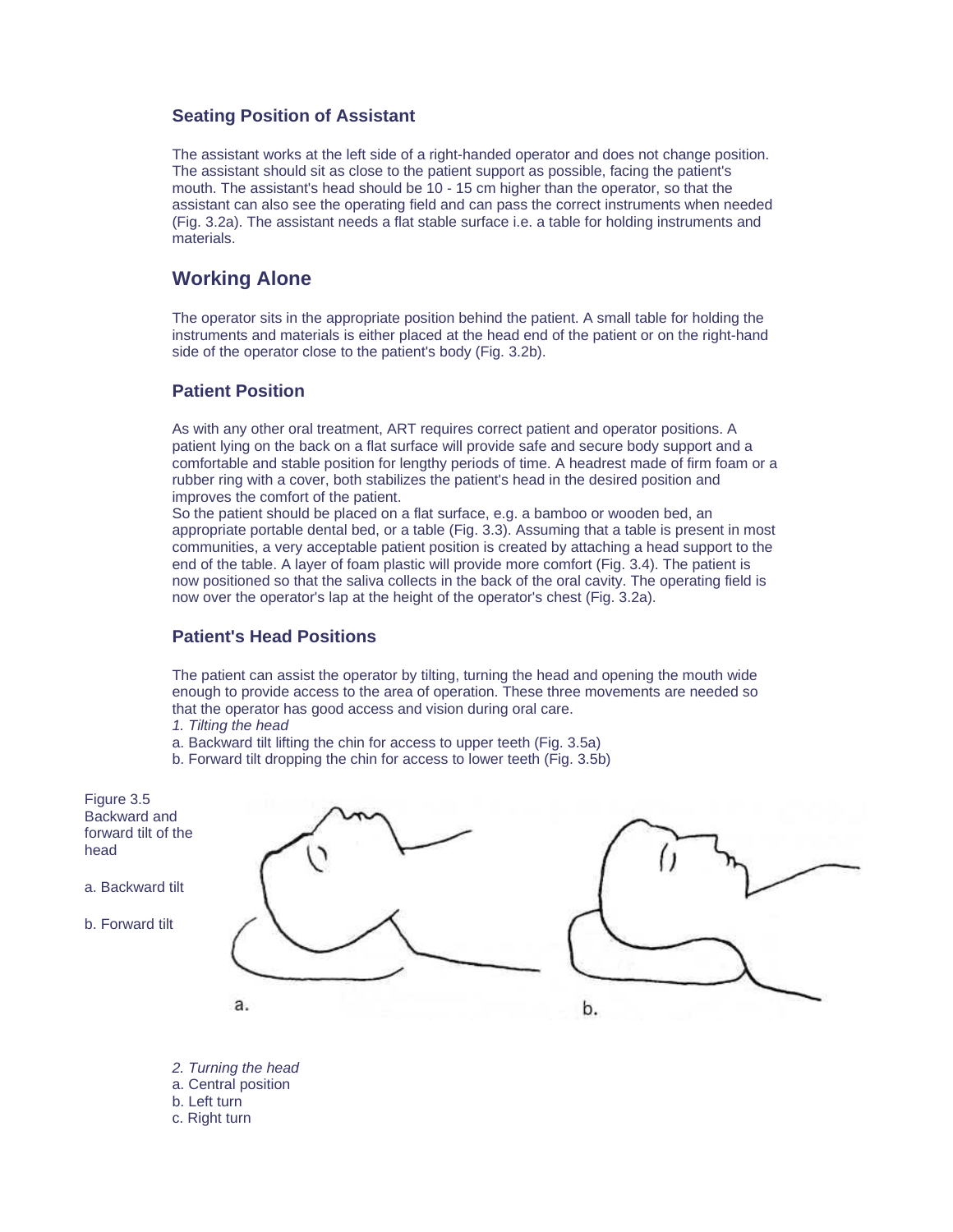

- 3. Mouth opening
- a. Fully open.

b. Partly closed, to relax the cheek muscles for better access to buccal surfaces. The mirror is then used to hold the cheek away from the buccal surfaces.

#### **Operating Positions**

Operating positions are indicated by the location of the operator, the three positions of the patient's head and the type of vision - mirror or direct. The positions given are for righthanded operators and must be interchanged for left-handed operators.

#### **a. Position for Upper Right Posterior Tooth Surfaces**

The operator sits directly behind the patient's head. Mirror vision is used and the patient's head is tilted backwards with the mouth fully open (Fig. 3.7). Turning of the patient's head will depend on the surfaces to be treated on, i.e. for an occlusal surface - the central position, for a palatal surface of an upper right molar - turned slightly to the right, for a buccal surface of an upper right molar - turned slightly to the left.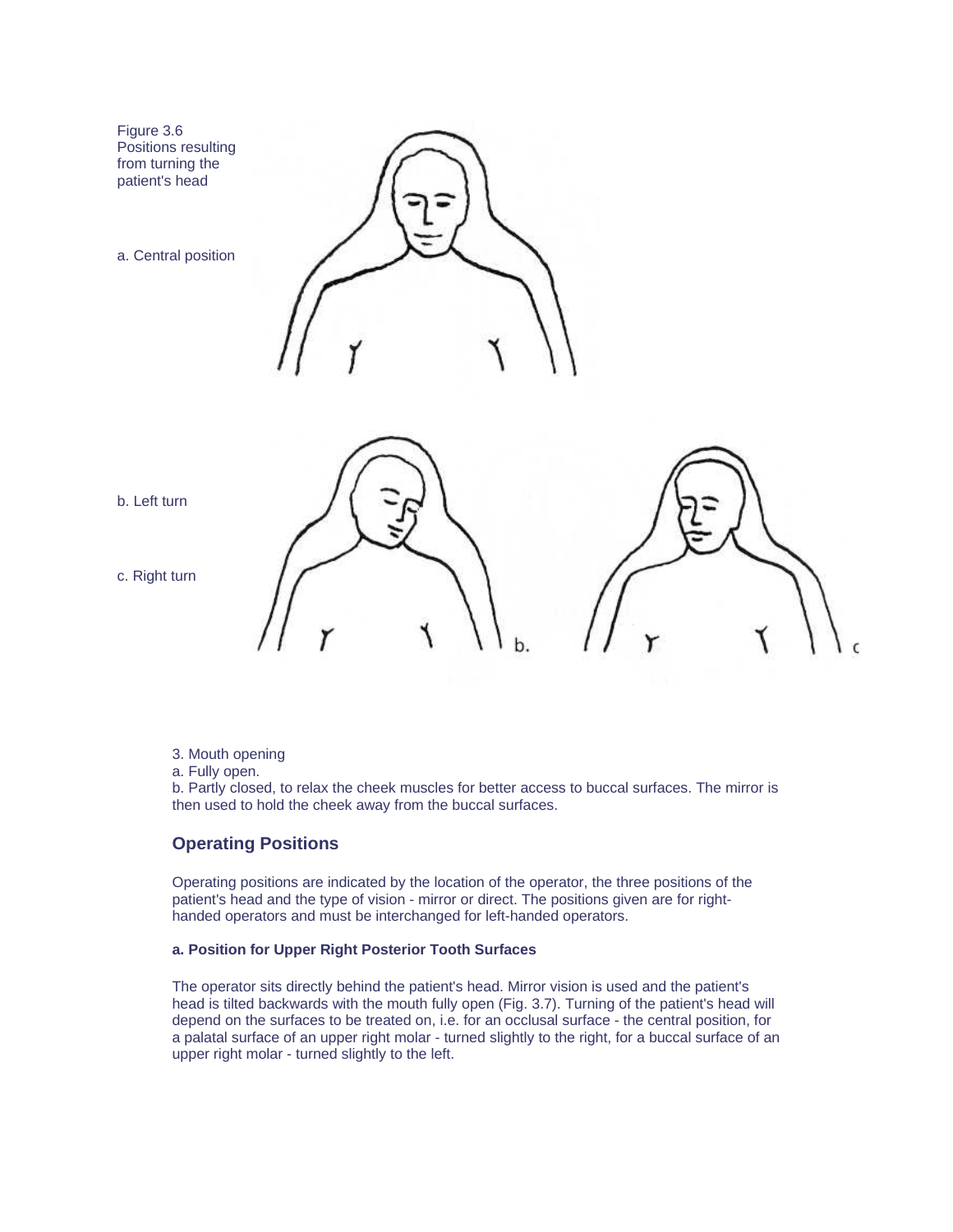# Figure 3.7 Position for upper right posterior - occlusal surfaces *operator* - direct rear *vision* - mirror *patient's head* - backward tilt - central position - mouth fully open

#### **b. Position for Upper Anterior Tooth Surfaces**

The operator sits directly behind the patient. Tilt the patient's head backward with the mouth open. The buccal surfaces are then viewed directly and the lingual surfaces are viewed through the mouth mirror.

#### **c. Position for Upper Left Posterior Tooth Surfaces**

For occlusal and buccal surfaces, the operator sits directly behind the patient's head. Tilt the patient's head backwards and turn it slightly to the right with the mouth fully open for occlusal and partly closed for buccal surfaces. A mirror is used to view the surfaces (Fig. 3.8). For working on the palatal surface, the operator sits slightly to the right of the patient's head. Tilt the patient's head backwards and turn it slightly to the left with the mouth fully open for direct vision.

Figure 3.8 Position for upper left posterior - occlusal surfaces *operator* - direct rear *vision* - mirror *patient's head* - backward tilt - turned to the right - mouth fully open

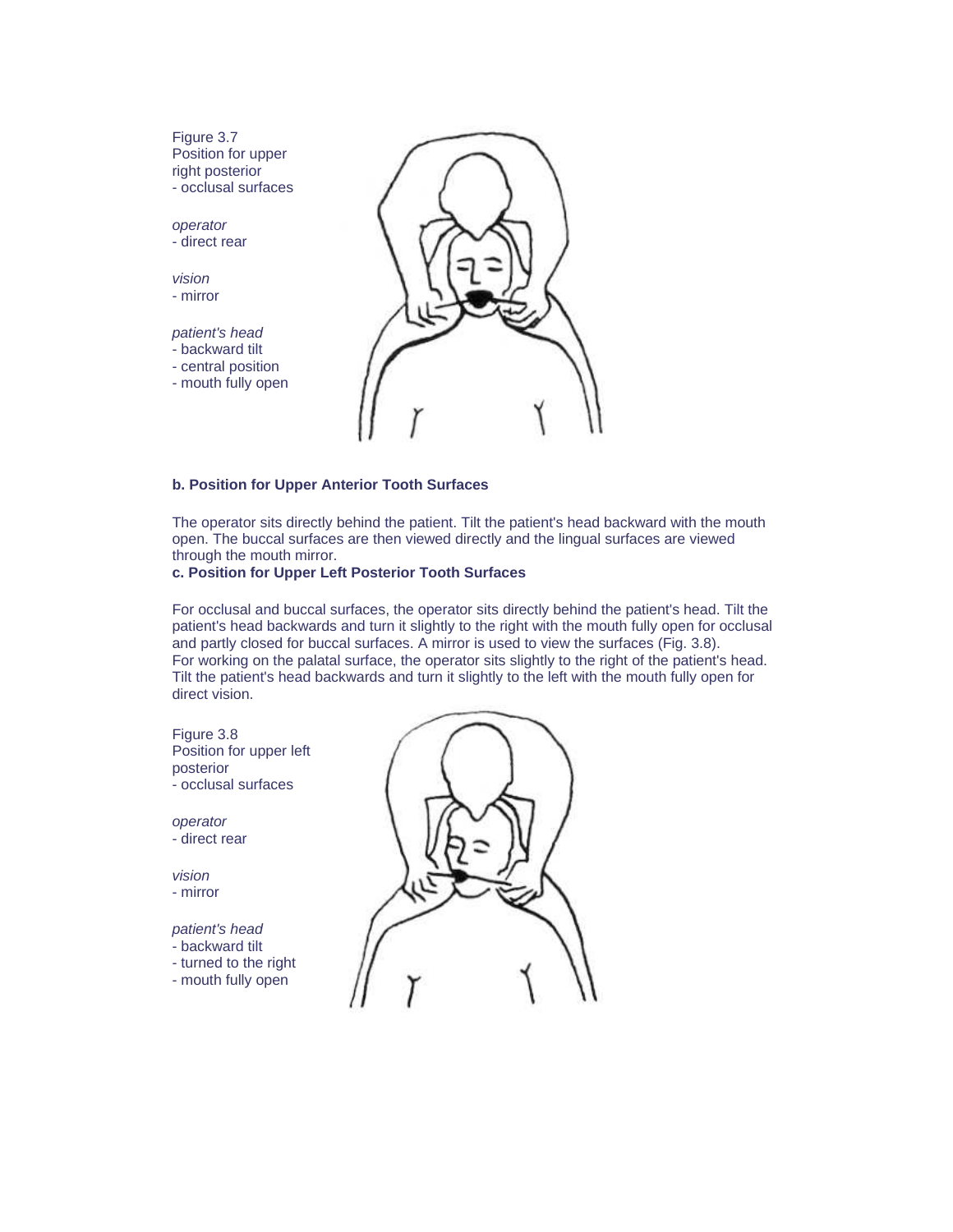#### **d. Position for Lower Left Posterior Tooth Surfaces**

The operator sits to the right rear of the patient's head. The patient's head is placed in the central position and tilted slightly forwards. For occlusal and buccal surfaces, turn the head slightly to the right. The mouth should be fully open for occlusal views and partly closed for buccal surfaces to allow access for the mouth mirror. Direct vision may be used for most of the lower teeth (Fig. 3.9).



#### **e. Position for Lower Anterior Tooth Surfaces**

The operator sits directly behind the patient's head. Tilt the patient's head forwards in the central position. The mouth should be fully open and direct vision is used.

#### **f. Position for Lower Right Posterior Tooth Surfaces**

The operator sits to the right rear of the patient's head, which should be tilted forwards. For occlusal and lingual working surfaces, turn the head slightly to the right with the mouth fully open for direct vision. To view the buccal surfaces, turn the head slightly to the left with the mouth partly closed to allow access for the mouth mirror and hand instruments (Fig. 3.10)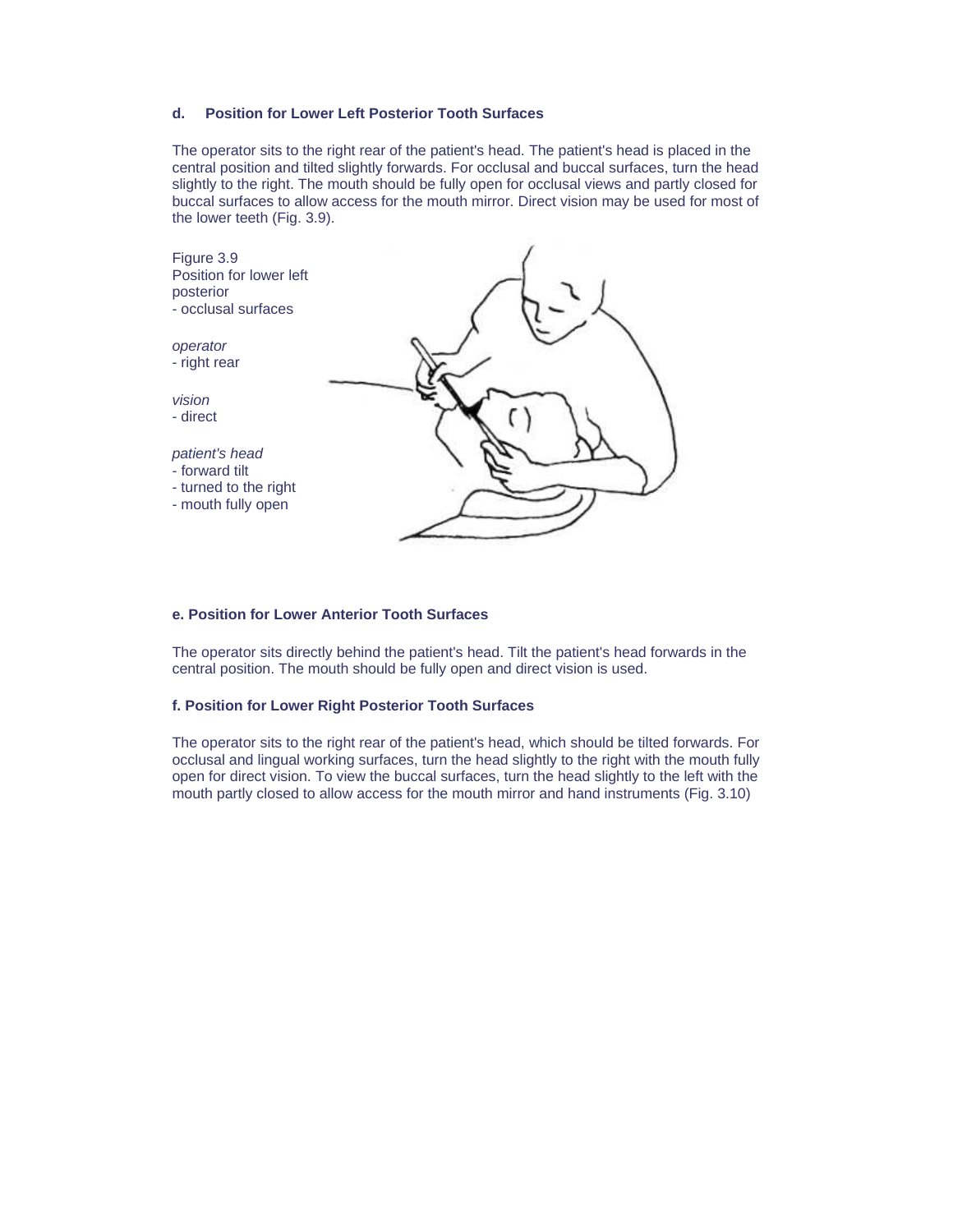Figure 3.10 Lower right posterior position - occlusal and lingual surfaces

*operator* - right rear

*vision* - direct

*patient's head*

- forward tilt
- turned to the right
- mouth fully open



# **Operating Light**

Good vision is essential for working in the oral cavity. The light source can be the sun (natural) or artificial. Artificial light is more reliable and constant than natural light and can also be focused on a particular spot. Therefore, in a field setting a portable light source is recommended e.g. a headlamp, glasses with a light source attached or a light attached to the mouth mirror. For all these three light sources, a rechargeable portable battery is the source of energy.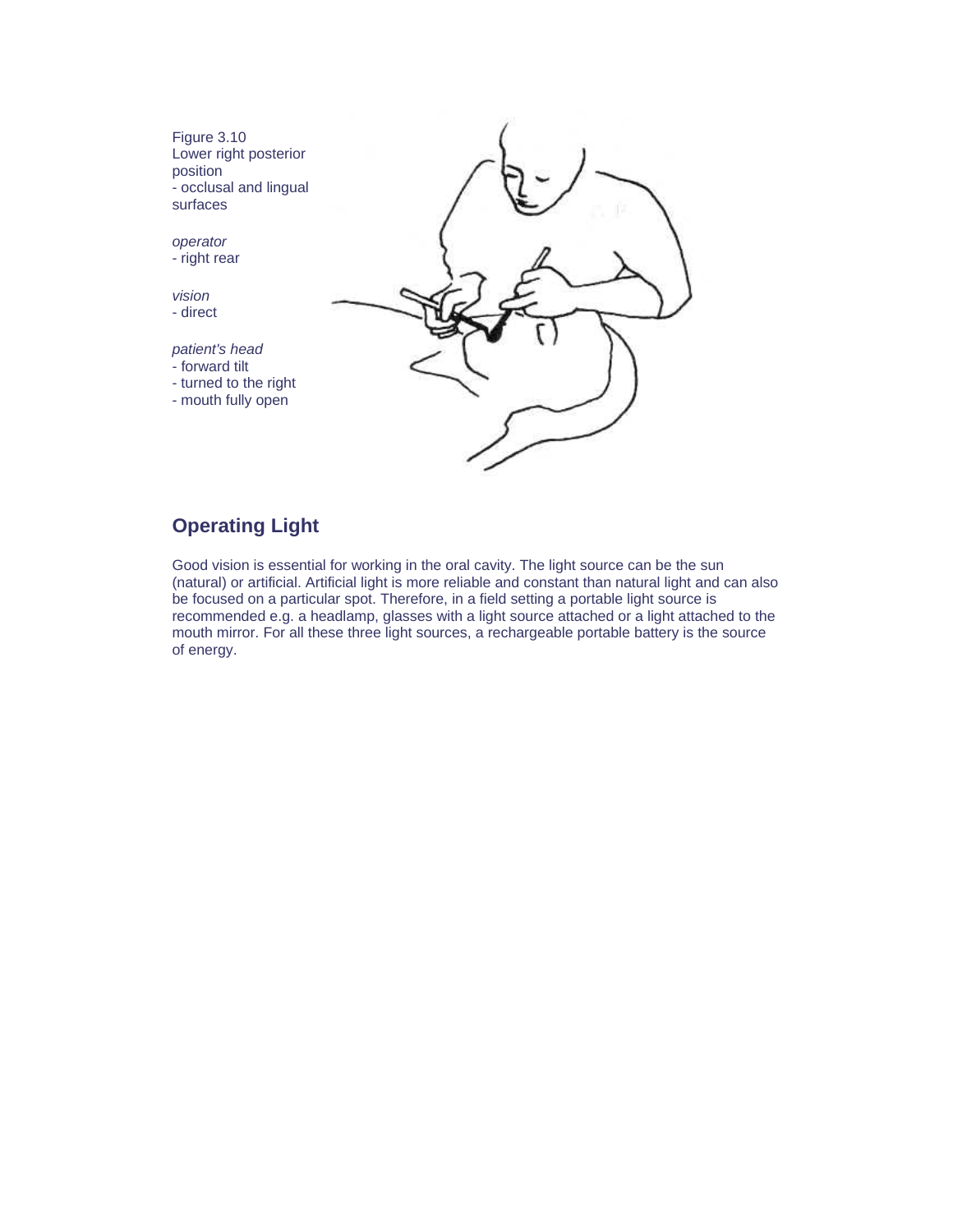Figure 3.11 Glasses with a light source attached



# **3.2 Arrangements in the Mouth**

# **A Dry Operating Area**

A very important aspect for the success of ART is control of saliva around the tooth being treated. Cotton wool rolls are quite effective at absorbing saliva and can provide short-term protection from moisture/saliva. Rolls can be either bought or prepared from bulk cotton dressing pack. They must be changed when they have absorbed saliva. The location in the mouth and method of placement of cotton wool rolls is described below.

#### **a. Upper Teeth**

Retract the lip and cheek with the mouth mirror to make space between the cheek and teeth for the cotton wool roll (Fig. 3.12). Place the cotton wool roll in position with a slight rotating action from the tooth towards the gingiva. This will help prevent the cotton wool roll from coming out easily. Always place cotton wool rolls in the sides of the mouth, as in the mid-line position, they will be easily dislodged (Fig. 3.12).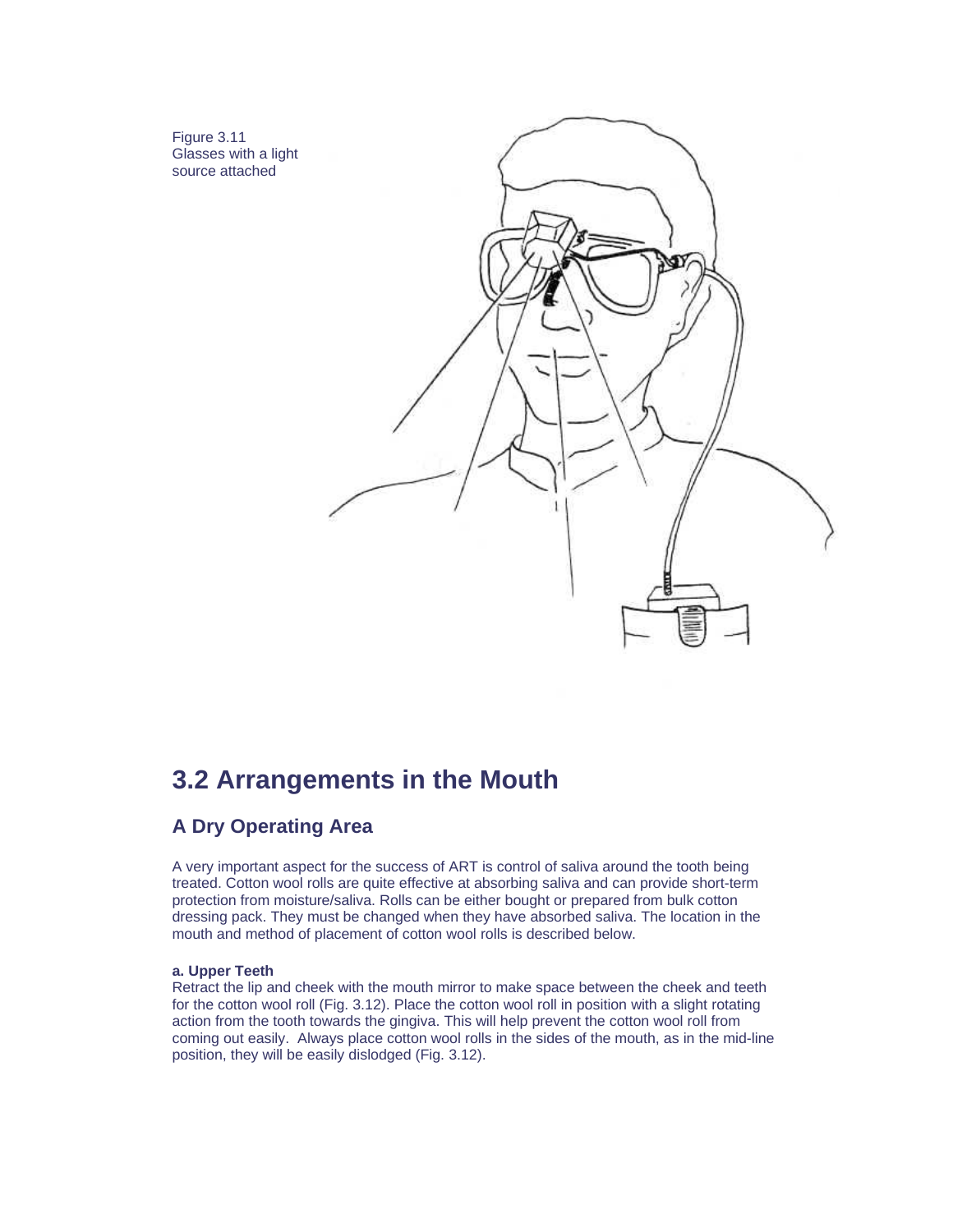Figure 3.12 Correct positions of cotton wool rolls in the upper jaw



#### **b. Lower Teeth**

Figure 3.13

lower jaw

Ask the patient to stick the tongue out. Push the tongue aside with the mouth mirror. Place a cotton wool roll on each side of the floor of the mouth. Then ask the patient to retract the tongue back to its normal position. Also place a cotton wool roll in the buccal part of the upper jaw on the same side as the tooth to be treated.

Figure 3.13 illustrates the correct positions of cotton wool rolls in the lower jaw. Note that tension from the lip may dislodge the cotton wool roll if placed centrally.

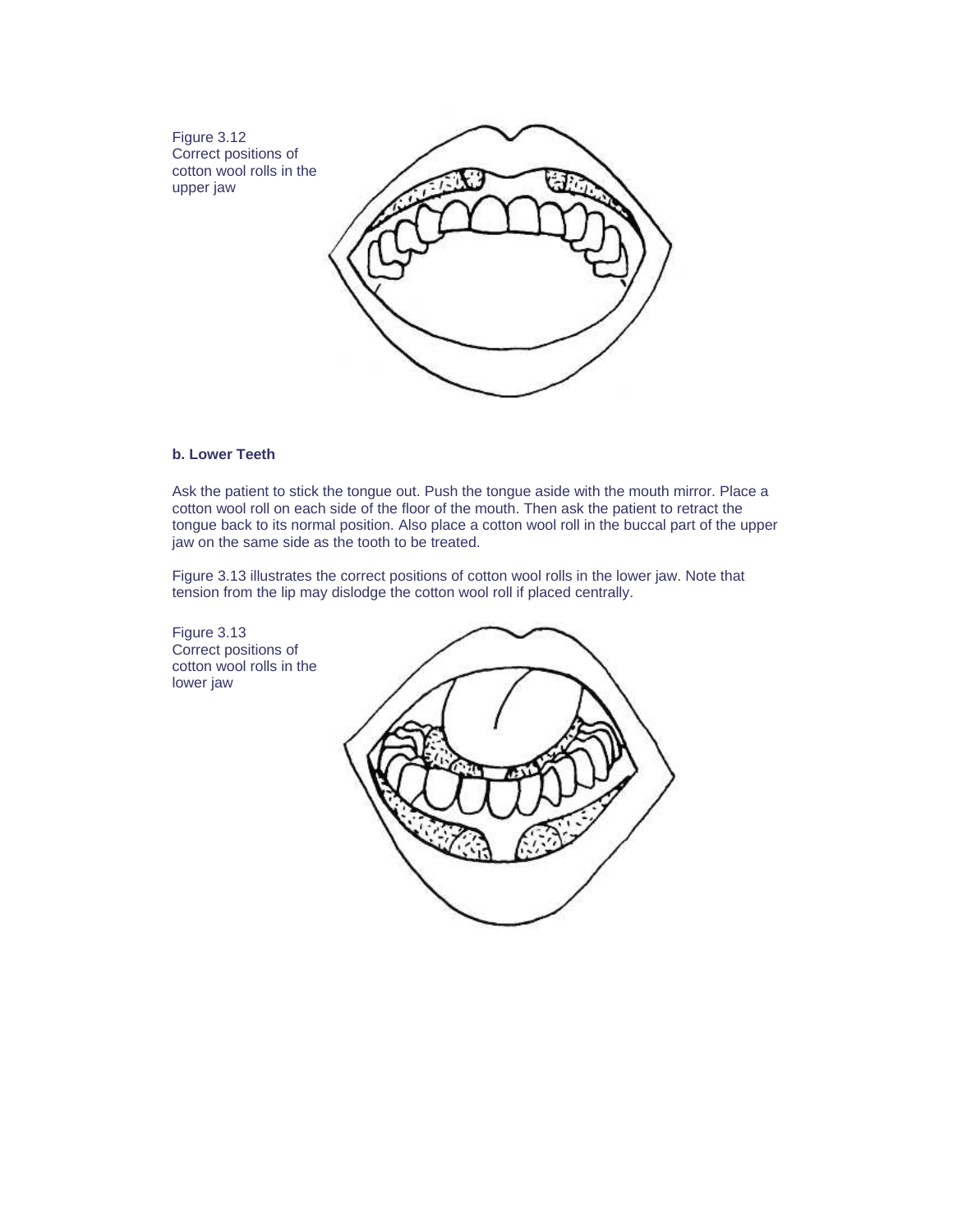# **3.3 Essential Instruments and Materials**

# **Introduction**

The correct instruments should be used for each treatment procedure. The success of any treatment depends on the operator knowing the functions of the various instruments and using them correctly. They must also be properly maintained in a good condition. This section describes the instruments used to perform the cavity preparation and restoration and how to keep them sharp.

# **Instruments for ART**

**a. MOUTH MIRROR**. This instrument is used to reflect light onto the field of operation, to view the cavity indirectly, and to retract the cheek or tongue, as necessary.

# Figure 3.14 **Mouth** mirror

**b. EXPLORER**. This instrument is used to identify where soft carious dentine is present (Fig. 3.15). Do not poke the point into very small carious lesions. This may destroy the tooth surface and the caries arrestment process. Also do probe into deep cavities where you might damage or exposure the pulp.

| Figure                           |  |  |
|----------------------------------|--|--|
| $\Omega$ $\Delta$<br><b>J.IJ</b> |  |  |
| Explorer                         |  |  |

**c. PAIR OF TWEEZERS**. This instrument is used for carrying cotton wool rolls, cotton wool pellets, wedges and articulation paper from the tray to the mouth and back.

| Figure 3.16 |                                            |  |
|-------------|--------------------------------------------|--|
| Pair of     |                                            |  |
| tweezers    | <b>THE REAL PROPERTY AND REAL PROPERTY</b> |  |
|             |                                            |  |

**d. SPOON EXCAVATOR**. This instrument is used for removing soft carious dentine (Fig. 3.17). (For use see chapter 4, Cavity Preparation).

#### There are three sizes:

**small**. The diameter of the spoon is about 1 mm. An example is the Ash 153-154. This instrument is for use in small cavities and for cleaning the enamel / dentine junction. As the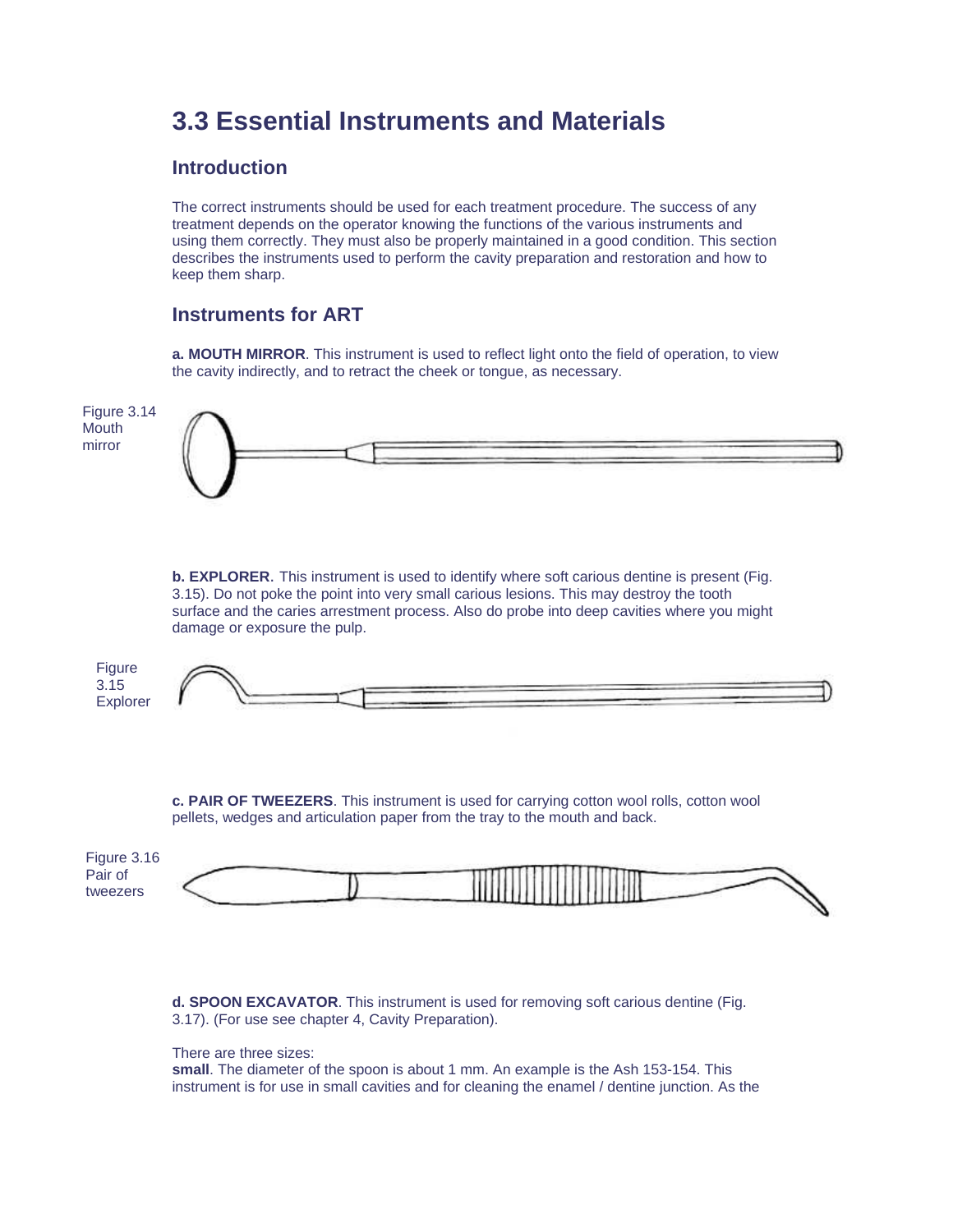neck of the instrument is rather fragile, it can break if too much force is applied whilst excavating.

**medium**. The diameter of the spoon is about 1.5 mm. An example is the Ash 131-132. This instrument is mainly used for removal of soft caries from larger cavities. The rounded surface of the spoon can also be used to push mixed restorative material into small cavities.

**large**. The diameter is about 2 mm. An example is the Ash 127-128. This instrument can be used in large cavities and for removing of excess glass-ionomer material from the restoration. The enlarged working blade of the excavator is illustrated in Fig 3.18.



**e. DENTAL HATCHET.** This instrument is used for widening the entrance to the cavity, for slicing away thin unsupported and carious enamel left after carious dentine has been removed. The width of the blade of the instrument is approximately 1 mm. An example is the Ash 10-6-12 (Fig. 3.19). Figures 3.20 and 3.21 show enlarged views of the working blades of the dental hatchet.

Figure 3.19 **Dental** hatchet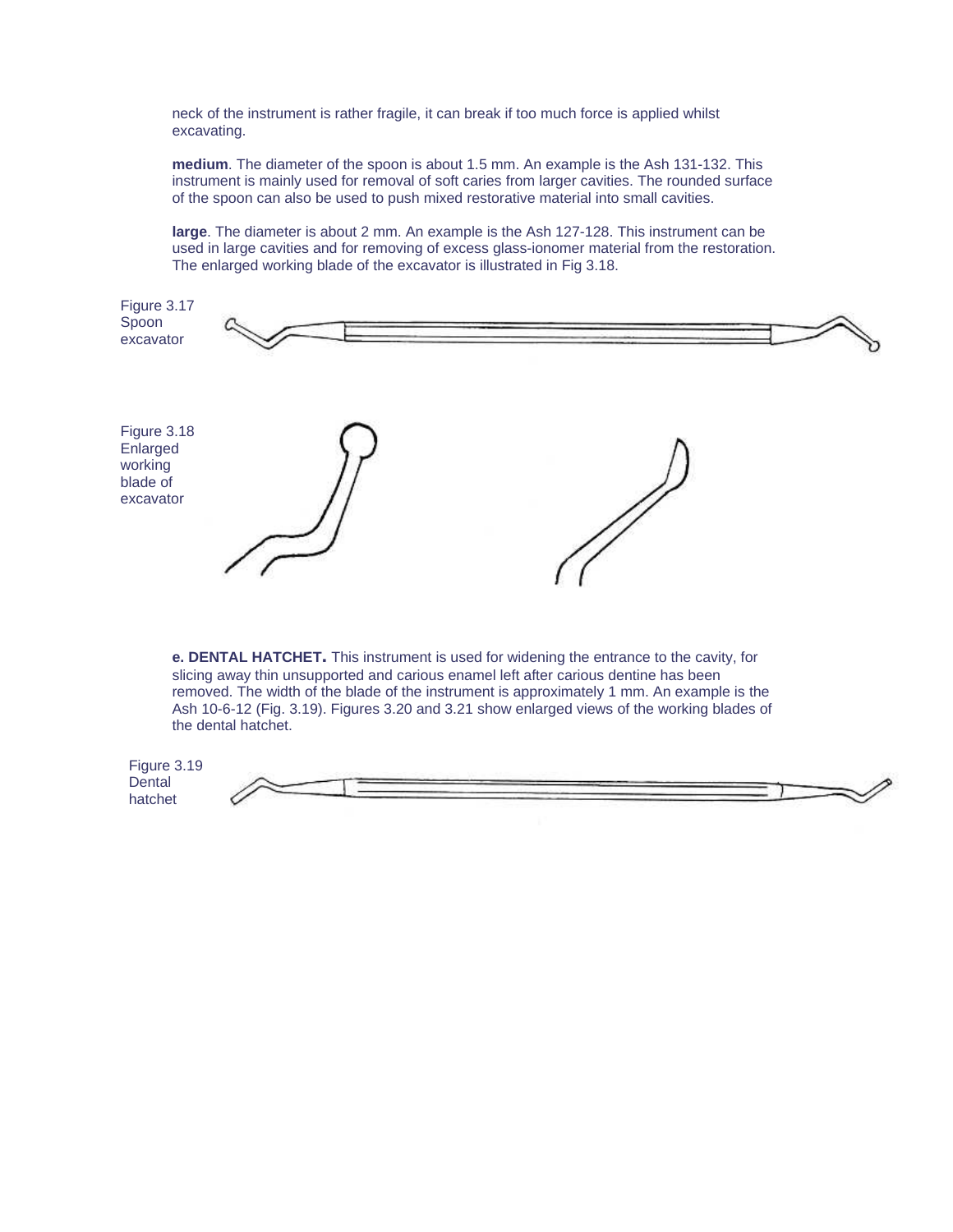

**f. APPLIER/CARVER**. This double-ended instrument has two functions. The blunt end is used for inserting the mixed glass-ionomer into the cleaned cavity and into pits and fissures. The sharp end is designed to remove excess restorative material and to shape the glassionomer. An example is the Ash 6 Special (Fig.3.22).

Figure 3.22 Applier / **Carver** instrument

**g. MIXING-PAD and SPATULA**. These are necessary for mixing glass-ionomer (Fig. 3.23). There are two types of mixing pads; glass-slab and disposable paper pad. The spatula may be made of metal or plastic. The spatula used must bend so that it is easy to mix the powder and liquid rapidly and correctly. Sometimes glass-ionomer is supplied together with a plastic spatula and the paper pad.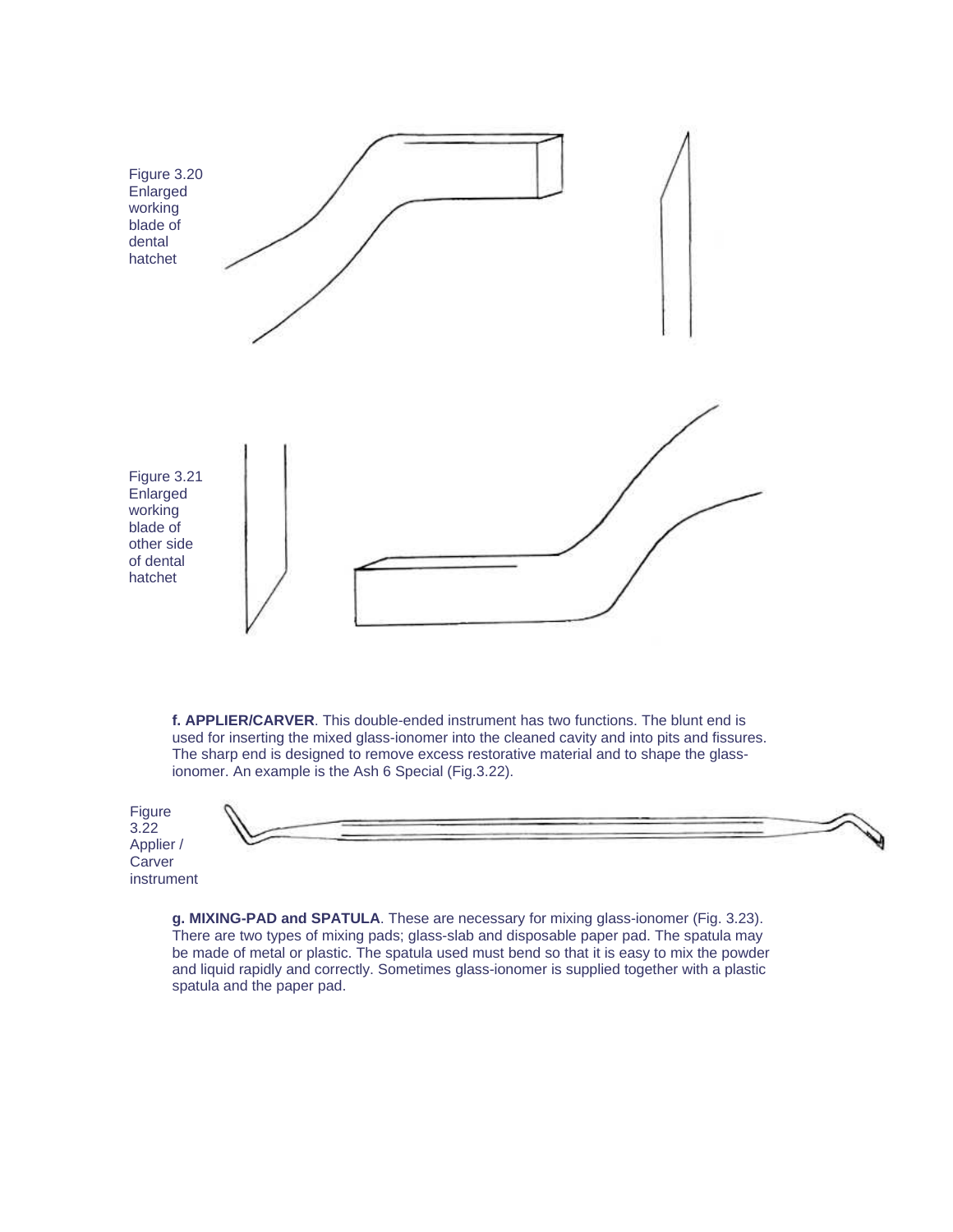

### **Materials for ART**

Besides the adhesive restorative material glass-ionomer, there are a few other essential materials necessary to perform ART.

**a. COTTON WOOL ROLLS**. These are used to absorb saliva so that the tooth to be treated is kept dry.

Figure 3.24 Cotton wool rolls



**b.** COTTON WOOL PELLETS. These are used for cleaning cavities. They are available in various sizes. The smallest, size 4, should be used for small cavities. Size 2 can be used for larger cavities.

Figure 3.25 Cotton wool pellets



**c. PETROLEUM JELLY**. This material is used to keep moisture away from the glassionomer restoration and to prevent the examination glove from sticking to the glass-ionomer as it sets hard.

**d. PLASTIC STRIP.** This material is used for contouring the proximal surface of multiplesurface restorations (Fig. 3.26).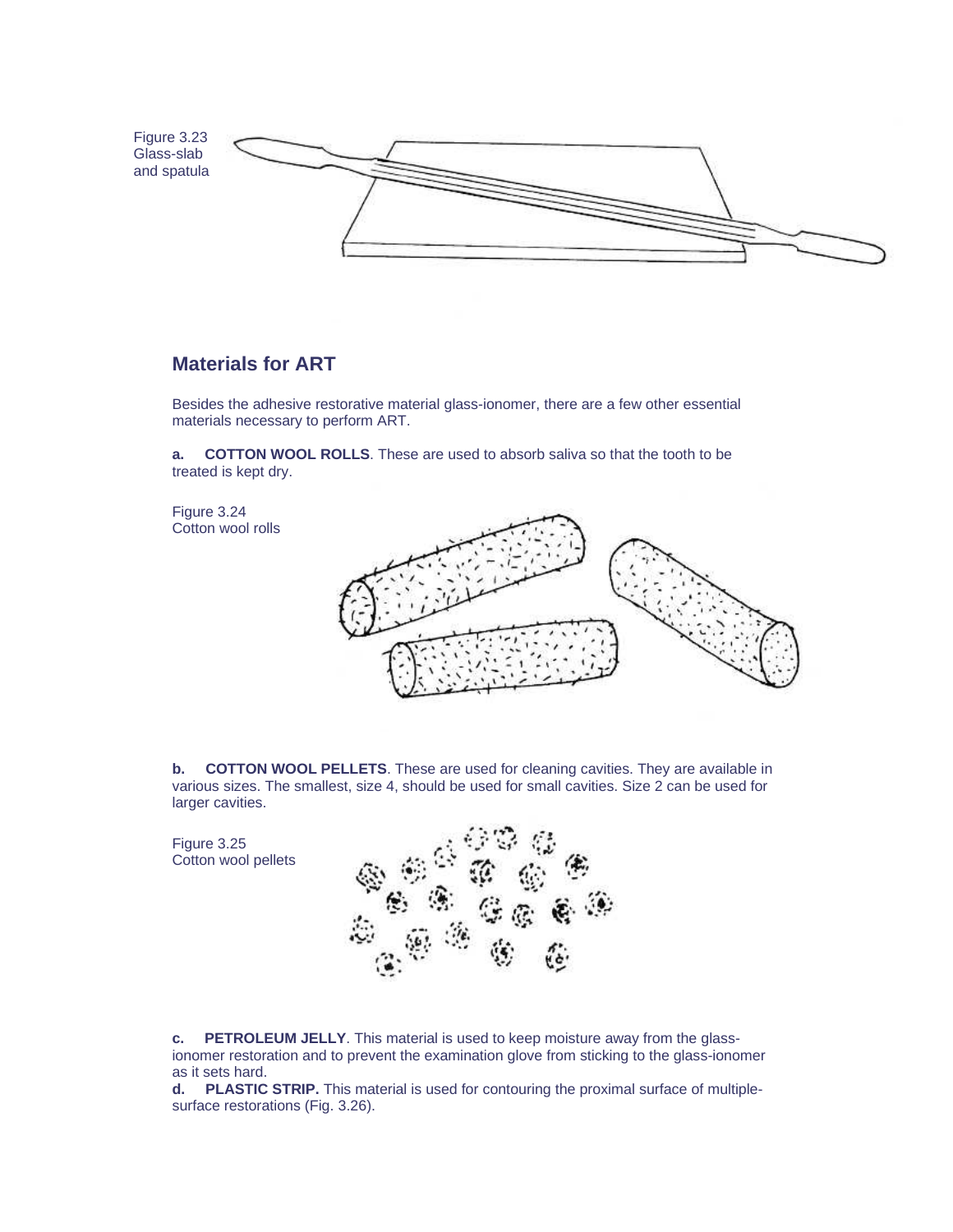Figure 3.26 Plastic strip



**e. WEDGES**. These are used to hold the plastic strip close to the shape of the proximal surface of a tooth so that restorative material is not forced between the gums and teeth (Fig. 3.27). These wedges should be shaped from soft wood.

Figure 3.27 **Wedges** 



### **Sharpening Dental Instruments**

Hand instruments used for cutting hard tooth tissues, the excavator, dental hatchet and carver, must be sharp to be effective.

A blunt instrument is a definite hazard, as it requires excessive force to cut enamel and dentine. The sharpness of the cutting edge can be tested effectively on the thumbnail. If the cutting edge digs in during an attempt to slide the instrument over the thumbnail, the instrument is sharp. If it slides, the instrument is blunt. Only light pressure is exerted in testing for sharpness (Fig. 3.28).

Figure 3.28 Testing the sharpness of an instrument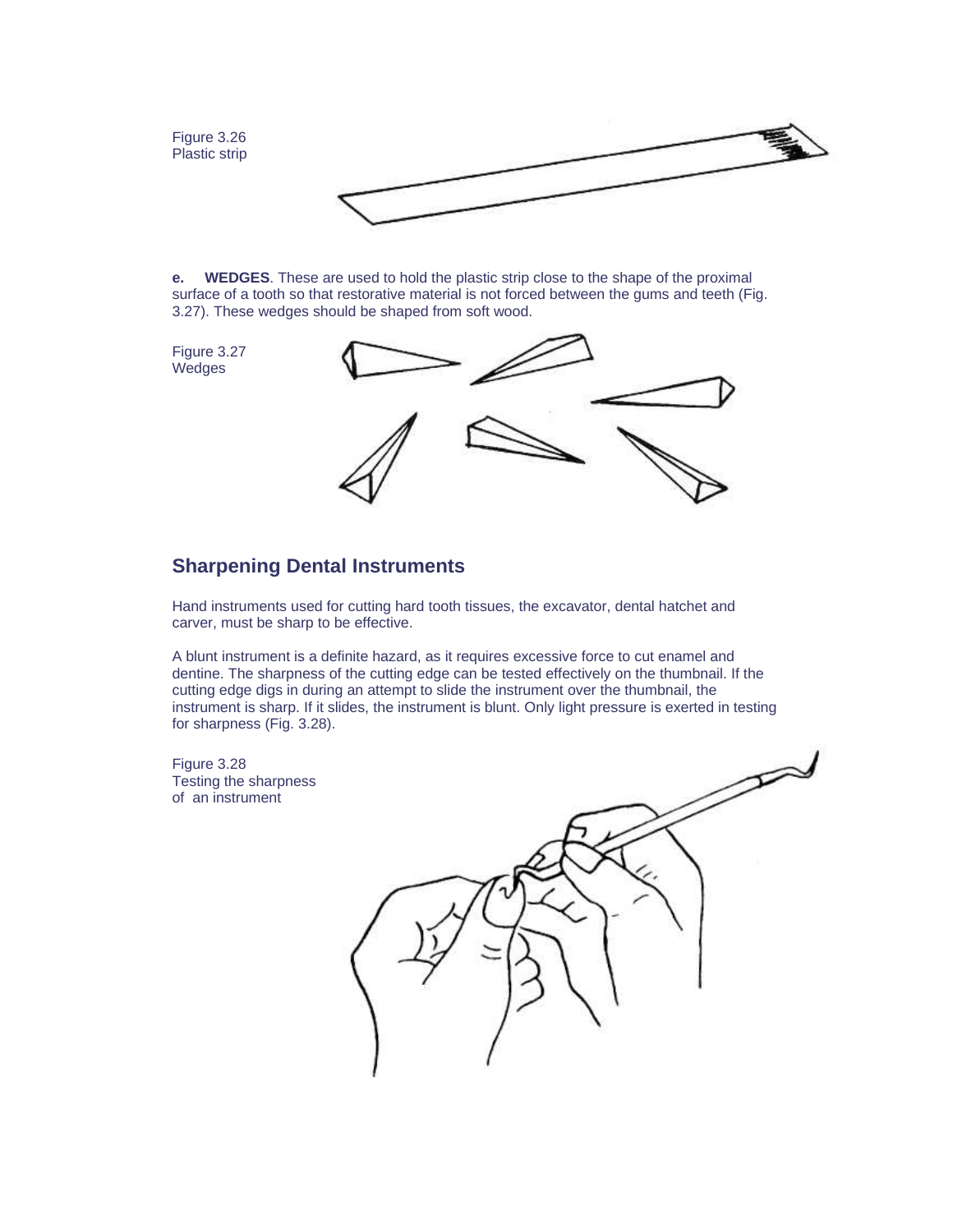#### **Sharpening the Dental Hatchet and Carver**

A special flat stone, for example an 'Arkansas' stone, is used for sharpening the hatchet, carver and spoon excavator. The procedure to follow is described below step-by-step.

**1.** Place the flat sharpening stone on a table.

**2.** Put a drop of oil on the stone.

**3.** Hold the stone firmly with one hand and rest the middle finger of the other hand on the stone as a guide.

**4.** Position the cutting edge of the hatchet or carver in the oil parallel to the surface of the stone (Fig 3.29).

**5.** Slide the instrument back and forth over the stone several times for maximum sharpness. Take care that the surface to be sharpened stays parallel to the stone surface.

Instruments should be sterilized after they have been sharpened.



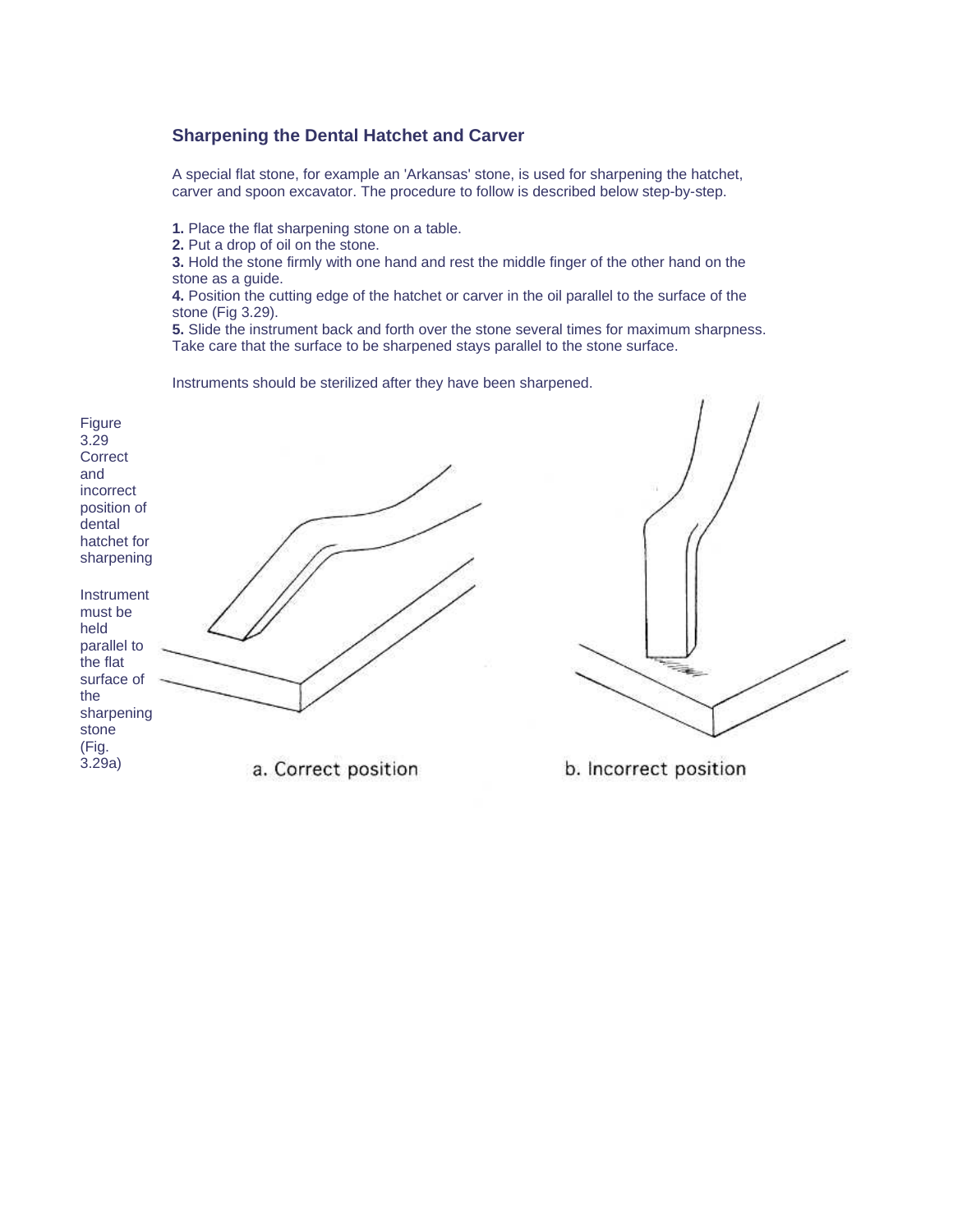

### **Sharpening Spoon Excavator**

As for the dental hatchet and carver, a flat 'Arkansas' stone is used for sharpening. The procedure to follow is described below step-by-step.

- **1.** Place the flat sharpening stone on the table.
- **2.** Put a drop of oil on the stone.
- **3.** Hold the stone firmly with one hand.

**4.** Place the round surface of the excavator in the oil and make small strokes from the center of the round surface to the edge of the spoon. Do this in all directions so that the entire cutting edge is sharpened.(Fig. 3.31)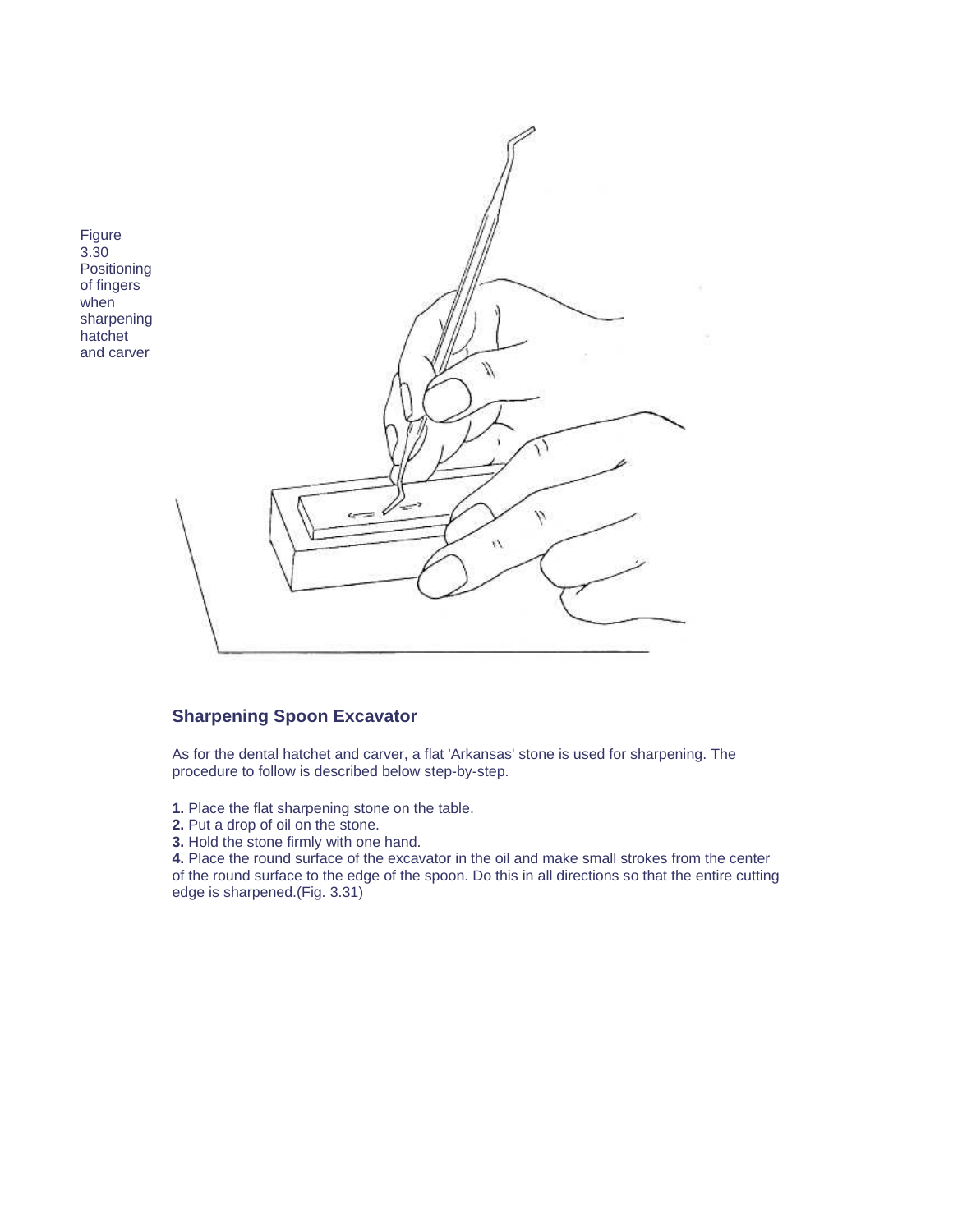Figure 3.31 Sharpening of spoon excavator





# **3.4 Hygiene and Control of Cross Infection**

If available, always wear gloves. Cleaning and disinfection of the working place and sterilization of instruments is essential to prevent infection passing from operator to patients and vice versa or between patients via the operator. Cleaning and disinfection of surfaces in the working place can be done by using cotton gauzes impregnated with methylspirit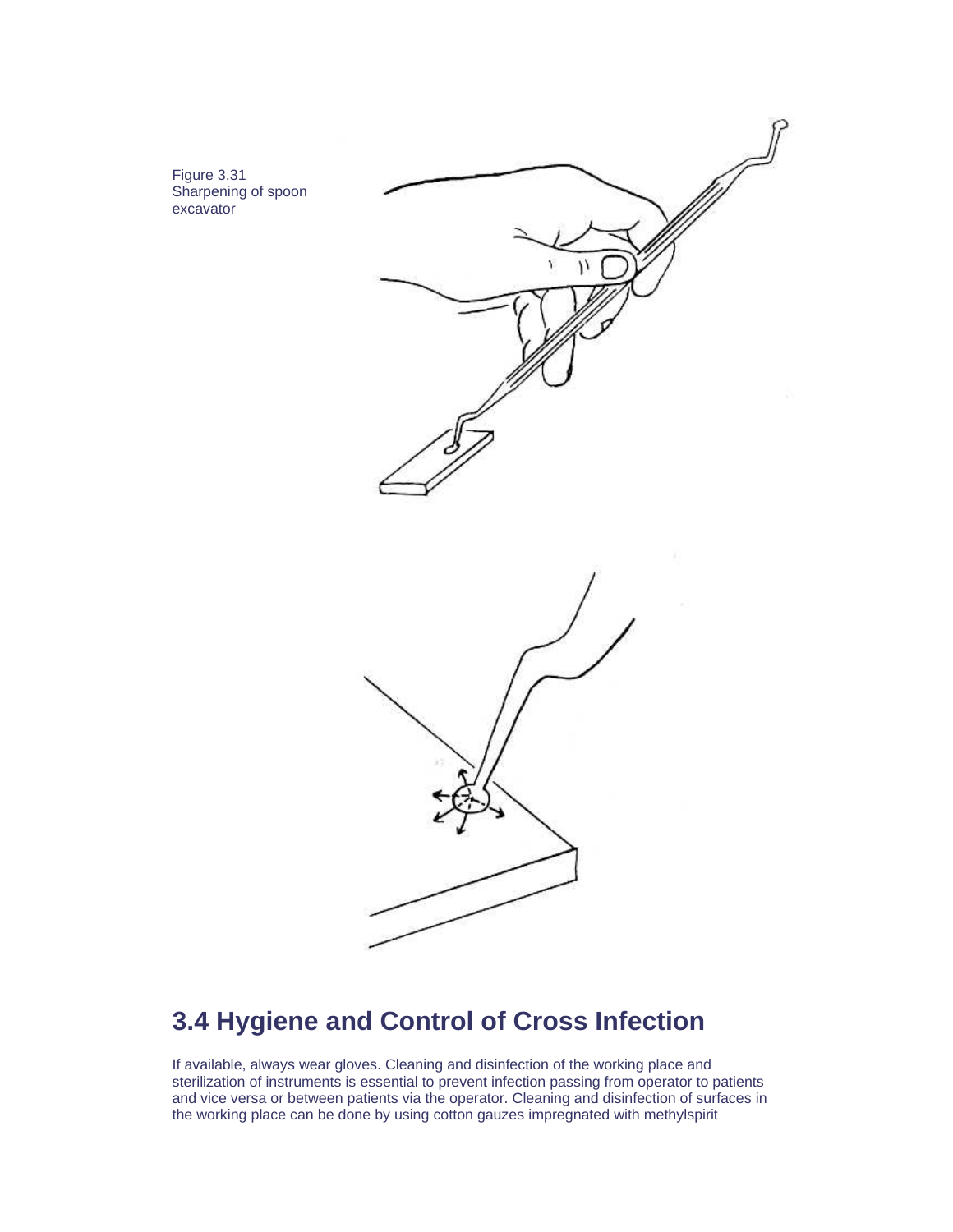(alcohol). In a clinic, instruments can be sterilized in an autoclave or a pressure cooker. If not in the clinic, a pressure cooker or a pan with a lid to boil the instruments can be used.

**To avoid the risk of infection with diseases such as the human immunodeficiency virus (HIV) and hepatitis B virus (HBV), all instruments must be sterilized before being used for each patient.**

#### **Cleaning and sterilizing instructions.**

- 1. Place all instruments in water immediately after use.
- 2. Remove all debris from the instruments by scrubbing with brush in soapy water. If an autoclave is available, follow the manufacturer's instructions carefully.
- If a pressure cooker is available, the instructions presented below are useful. 3.In a field situation:
- Prepare fire using the fuel available wood, gas, charcoal, solar energy.
- Put the clean instruments in a pressure cooker and add clean water to a depth of 2-3 cm from the bottom.

(Read instructions supplied with the pressure cooker).

- Place the pressure cooker on the stove and bring to boil. When the steam comes out from the vent, put the weight in place.
	- If available, set a timer for 15 minutes.
- Continue heating the pressure cooker on low heat for a minimum of 15 minutes. Ensure that steam continues to be released
- from the pressure cooker during this time. If this stops, there may be no water left in the pressure cooker anymore.
	- If this happens remove the pressure cooker from the heat, add water and repeat the cycle. (Read the instructions supplied with the pressure cooker).

#### **Take care when opening the pressure cooker. Release the pressure first.**

- Remove the pressure cooker from stove after 15 minutes, and leave it to cool.
- Take instruments out of pressure cooker with instrument forceps and dry them with a clean towel.

Store them in a covered, preferably, metal box

If a pressure cooker is not available, instruments can be sterilized in a pan. Use a pan with a lid and boil them in water for a minimum of 30 minutes. Remove the instruments with instrument forceps immediately and dry them with a clean towel. Store the instruments in a covered, preferably metal box

# **3.5 Treatment Material**

#### **Introduction**

The material used for restoring cavities and sealing pits and fissures is glass-ionomer. This material must be used correctly for achieving good results. This section describes the composition, characteristics and mixing procedures of glass-ionomer.

#### **Glass-Ionomer as a Restorative Material**

#### **Composition**

The material is supplied as a powder and liquid that must be mixed together. The powder is a glass containing silicon-oxide, aluminum-oxide and calcium fluoride. The liquid is either polyacrylic acid or de-mineralized water. If de-mineralized water is the liquid component,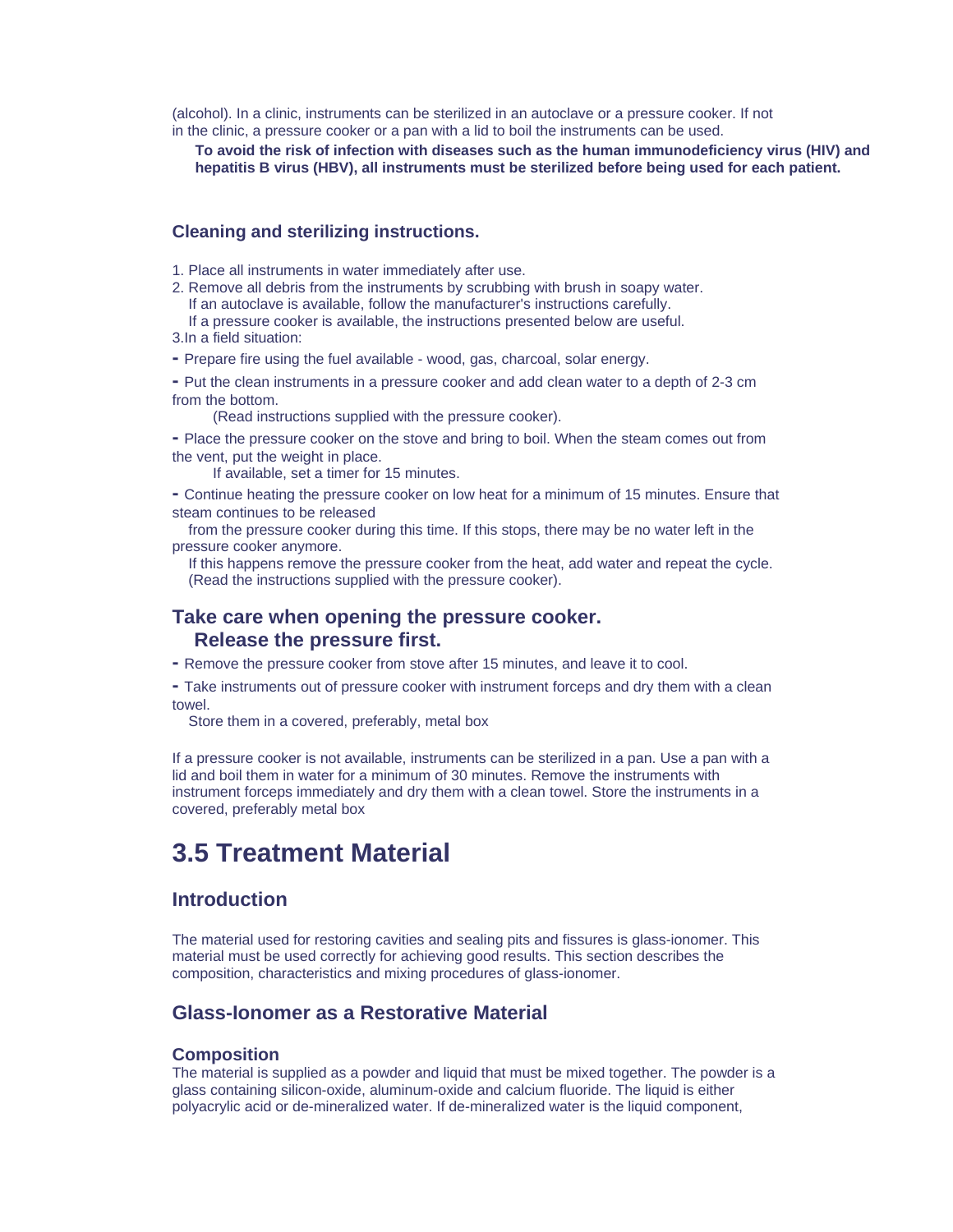polyacrylic acid is incorporated into the powder in a dry form. (de-mineralized or de-ionized water is used to top up batteries. It can be bought at garages)

#### **Clinical Characteristics**

- Glass-ionomer bonds chemically to enamel and dentine and provides a good cavity seal.
- One of the most significant characteristics of glass-ionomer is the continued slow release of fluoride from the material
	- after it has set. This helps prevent dental caries developing around the restoration.
- Glass-ionomer is not harmful to the pulp and gingiva. During setting, the material may cause the pulp to feel tender.
	- After 24 hours, when completely set, adverse reactions do not occur anymore.
- Compared to established dental restorative materials, glass-ionomers have higher surface wear and lower strength.

 However, manufacturers are in the process of producing glass-ionomers of improved quality.

Therefore the best type of glass-ionomers available should be chosen.

#### **Mixing**

It is essential to closely follow the handling instructions of the manufacturer particularly with respect to powder and liquid ratios. Place a spoonful of powder on the glass slab or mixing pad. Use the spatula to divide the powder into two equal portions, then dispense a drop of liquid next to the powder (Fig. 3.32). Hold the liquid bottle horizontal for a moment to allow air to escape from the tip. Move it to a vertical position and allow one drop of liquid to fall onto the slab.

#### **Apply a little pressure if necessary, but do not squeeze the liquid out.**



First spread the liquid with the spatula over a surface of about 1.5 cm2. Start mixing by adding one half of the powder into the liquid using the spatula. Roll the powder into the liquid, gently wetting the particles without spreading them around the slab. As soon as all powder particles are wetted, the second portion is folded into the mix. Now mix firmly while keeping the mass together. The mixing should be completed within 20-30 seconds, depending on the brand of glass-ionomer used.

**The final mixture should look smooth like chewing gum.**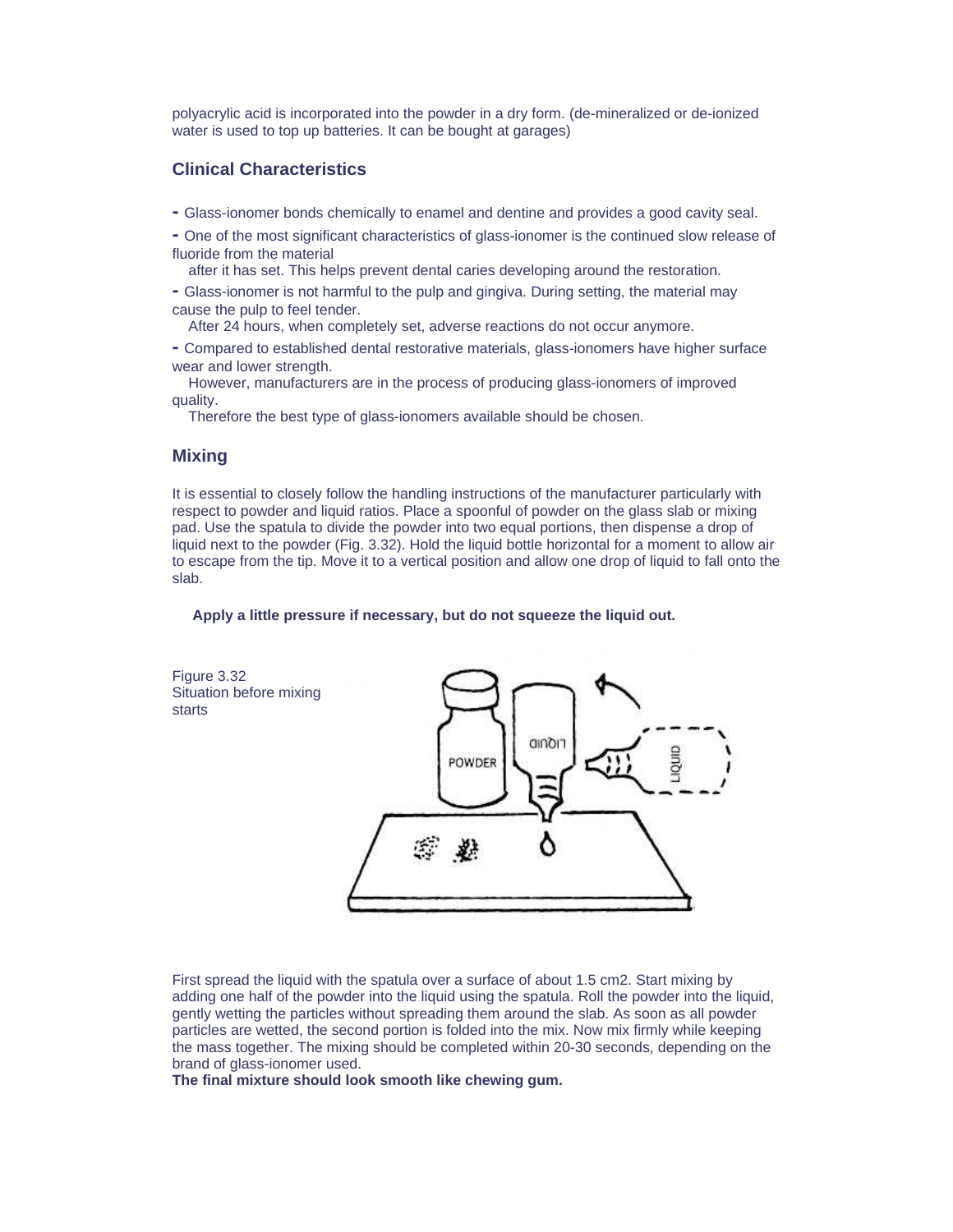

#### **Restoring the Cavity**

Insertion of the mixture into the prepared cavity and over the remaining fissures must begin immediately. Use the applier/carver to place small amounts of the mixture into the cavity. This technique will avoid air being trapped between the floor of the cavity and the glass-ionomer (voids). The entire application procedure must be completed within 30-40 seconds.

#### **Precautions to Remember**

Dispense both powder and liquid onto the slab only when you have the cavity properly dried and protected from saliva.

Replace the lid of powder and liquid bottle carefully back into position immediately after use. This prevents uptake of moisture from the air or evaporation of the water component from the liquid.

Wipe the nozzle of the liquid bottle with a damp gauze if liquid remains on the outside. If more than 30 seconds are used for mixing and the mixture looks dry, do not use it, because there will be poor adhesion to the tooth structure. **Throw it away! Scrape the slab and spatula clean and start mixing again with new powder and liquid.**

Remove all glass-ionomer from the dental instruments **immediately** after use before the material has hardened, or put the instruments in water for easy cleaning later.

Each type of glass-ionomer may have its own specific needs. Therefore, follow the instructions of the manufacturers carefully.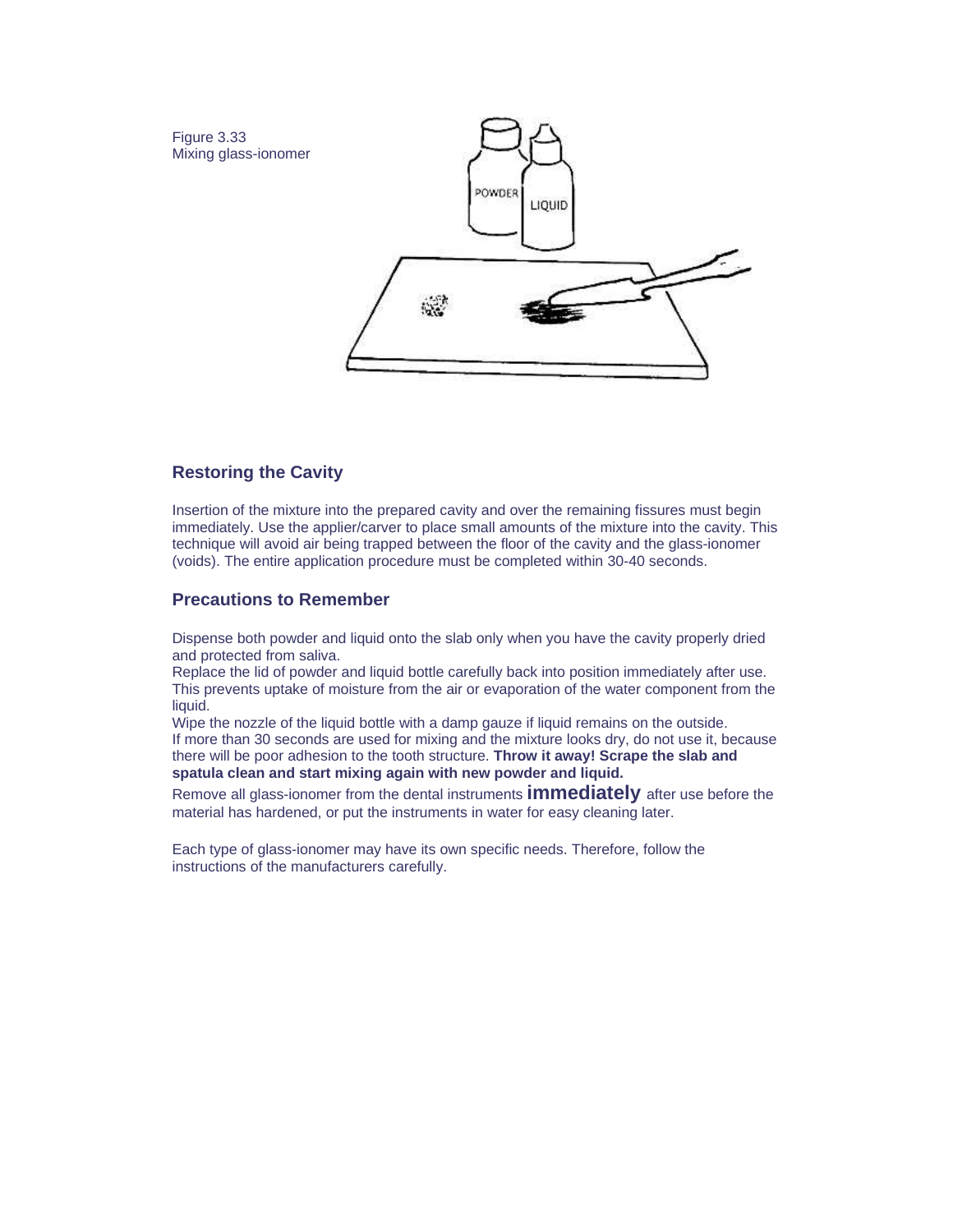# **Chapter 4 - Restoring One-Surface Cavities Using ART**

**In the previous chapters all the equipment and materials required to perform ART have been presented. This chapter describes the step-bystep stages and instruments needed for placing ART restorations for the treatment of one-surface cavities.**

### **Preparing the Cavity**

To start with, place cotton wool rolls alongside the tooth to be treated. This will absorb saliva and keep the tooth dry. Remove plaque from the tooth surface with a wet cotton wool pellet, and then dry the surface with a dry pellet. The extent of the caries can now be judged better. If the cavity opening in the enamel is small, widen the entrance. Do this by placing the blade of the dental hatchet into the cavity and turning the instrument forward and backward like turning a key in a lock. This movement chips off small pieces of carious enamel. If the cavity is very small, place a corner of the blade of the dental hatchet in the cavity first and then turn. Carious dentine can now be removed with the excavators. The small excavator is used for small cavities, the bigger one for larger cavities. Soft caries is removed by making circular scooping movements around the long axes of the instrument (Fig. 4.1). It is important to

remove all the soft caries from the enamel-dentine junction **before** removing caries near the pulp.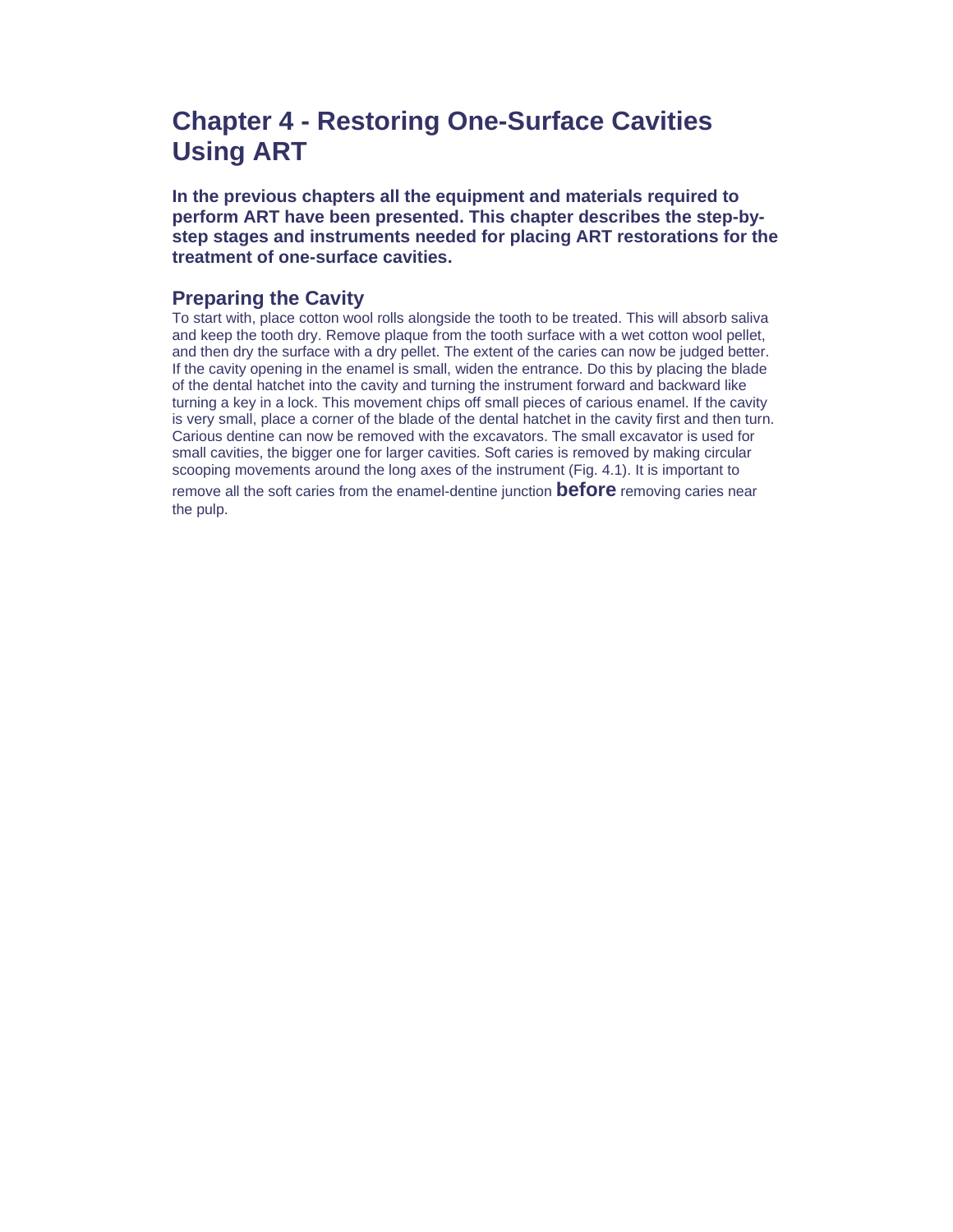

Figure 4.1 Circular scooping movements of the excavator



Figure 4.2 Fracturing off unsupported enamel with a hatchet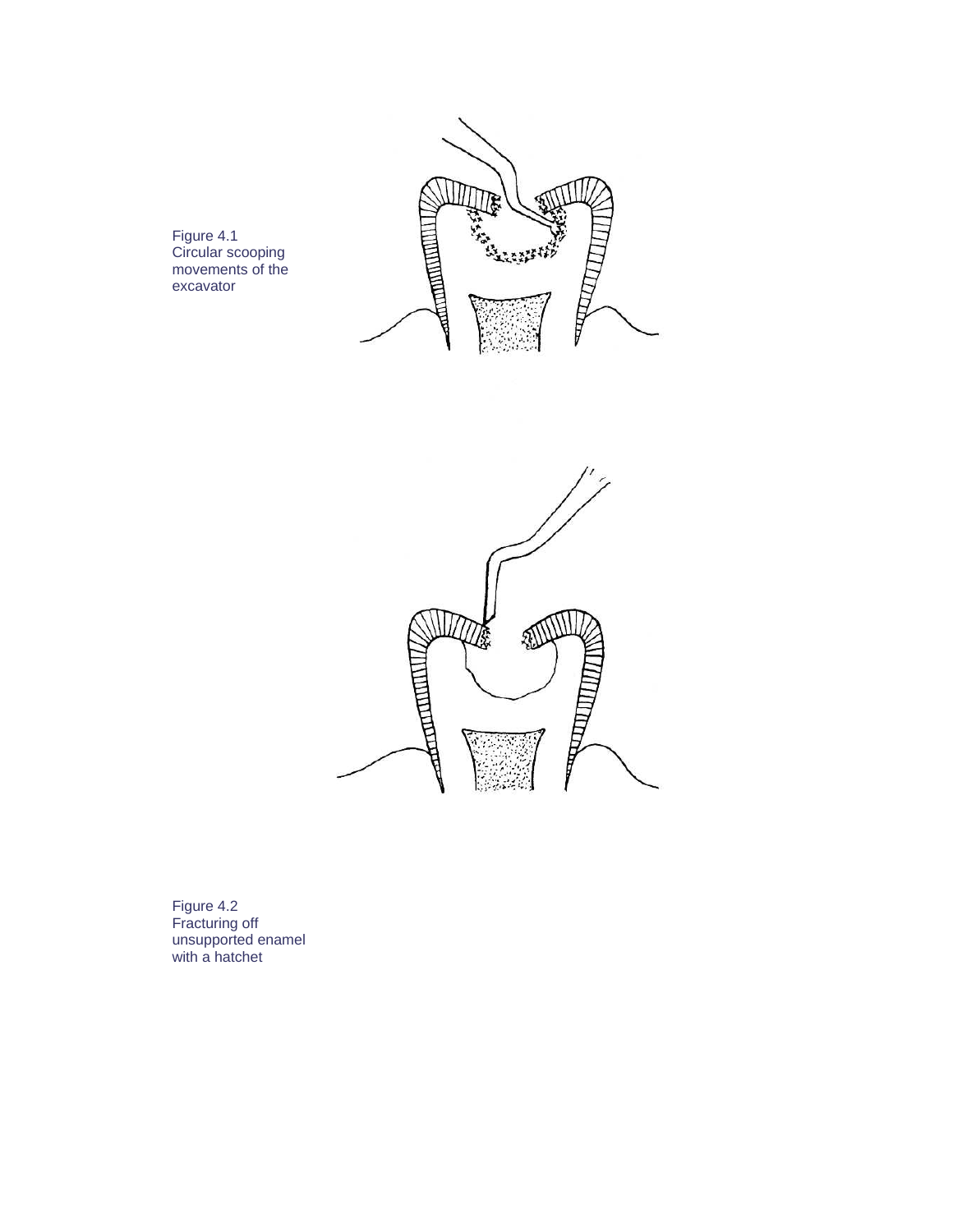Removing soft caries from the enamel-dentine junction may leave enamel that is unsupported with dentine. The overhanging of enamel can break very easily and must be removed. Do this with the blade of the dental hatchet. Place the instrument at the edge of the enamel and fracture off small pieces (Fig 4.2).

**Repeat this until all the thin unsupported enamel has been removed and no caries is left in the remaining enamel.**

Remember, it is not necessary, and often not possible, to fracture off all unsupported enamel. Ensure that the dental hatchet is well supported with your fingers. As a result of removing this enamel, visibility and accessibility of the cavity is improved.

Particular care is needed when removing carious dentine from two places in the cavity:

#### **- the enamel-dentine junction.**

This part of the dentine is close to the surface of the tooth. It is also the part where the restoration must stick very well to the tooth. If caries is not completely removed at the junction, a good join is not made. Then bacteria will be able to penetrate in the gap between the restoration and the cavity wall, and caries will develop further.

#### **- the floor in deep cavities.**

When removing carious dentine near the pulp there is a risk of damaging or exposing the pulp. So it is important to remove no more dentine than really essential, in the deepest part of a cavity. If during cavity preparation the pulp is exposed there will be bleeding in most cases, in the bottom of the cavity. Then special treatment of the pulp or removal of the tooth is required. The choice of treatment will depend on the care available locally.

The excavated carious dentine can be placed on the cotton wool roll, positioned alongside the tooth or held by an assistant.

Excavation is easier done when the tooth is dry. Therefore, change saturated cotton wool rolls for dry ones.

After all caries is removed, the cavity is cleaned with wet cotton wool pellets. Then ask the patient to bite the upper and lower teeth together. This will show you how the tooth to be restored fits together with the opposing tooth. It will help you in trimming of excess restorative material later. The cavity preparation is completed by drying the cavity with dry cotton wool pellets.

#### **The procedure for caries removal for one-surface cavities step-by-step**

1. Place cotton wool rolls alongside the tooth to be treated.

- 2. Remove plaque from tooth surface with wet cotton wool pellets.
- 3. Dry the tooth surface with dry cotton wool pellets.
- 4. If necessary, make the entrance of the cavity wider with a dental hatchet.
- 5. Remove the carious dentine with excavators starting at the enamel-dentine junction.
- 6. Fracture off unsupported thin enamel with the hatchet. Make sure the enamel does not contain any carious spots.
- 7. Clean the cavity with wet and then dry cotton wool pellets.
- 8. Remove the caries near the pulp carefully.
- 9. Clean the cavity again with wet cotton wool pellets.

10. Check the relation of the tooth to be restored with the opposing teeth by asking the patient to bite.

11. Complete the procedure by drying the cavity with dry cotton wool pellets.

#### **Cleaning the Prepared Cavity**

In order to improve the chemical bonding of glass-ionomer to the tooth structures, the cavity walls must be very clean. It is not effective to do this with wet cotton wool pellets and therefore a chemical solvent is used. There are two possibilities:

- a dentine conditioner or tooth cleaner, especially developed for this purpose or
- the liquid supplied with the glass-ionomer itself.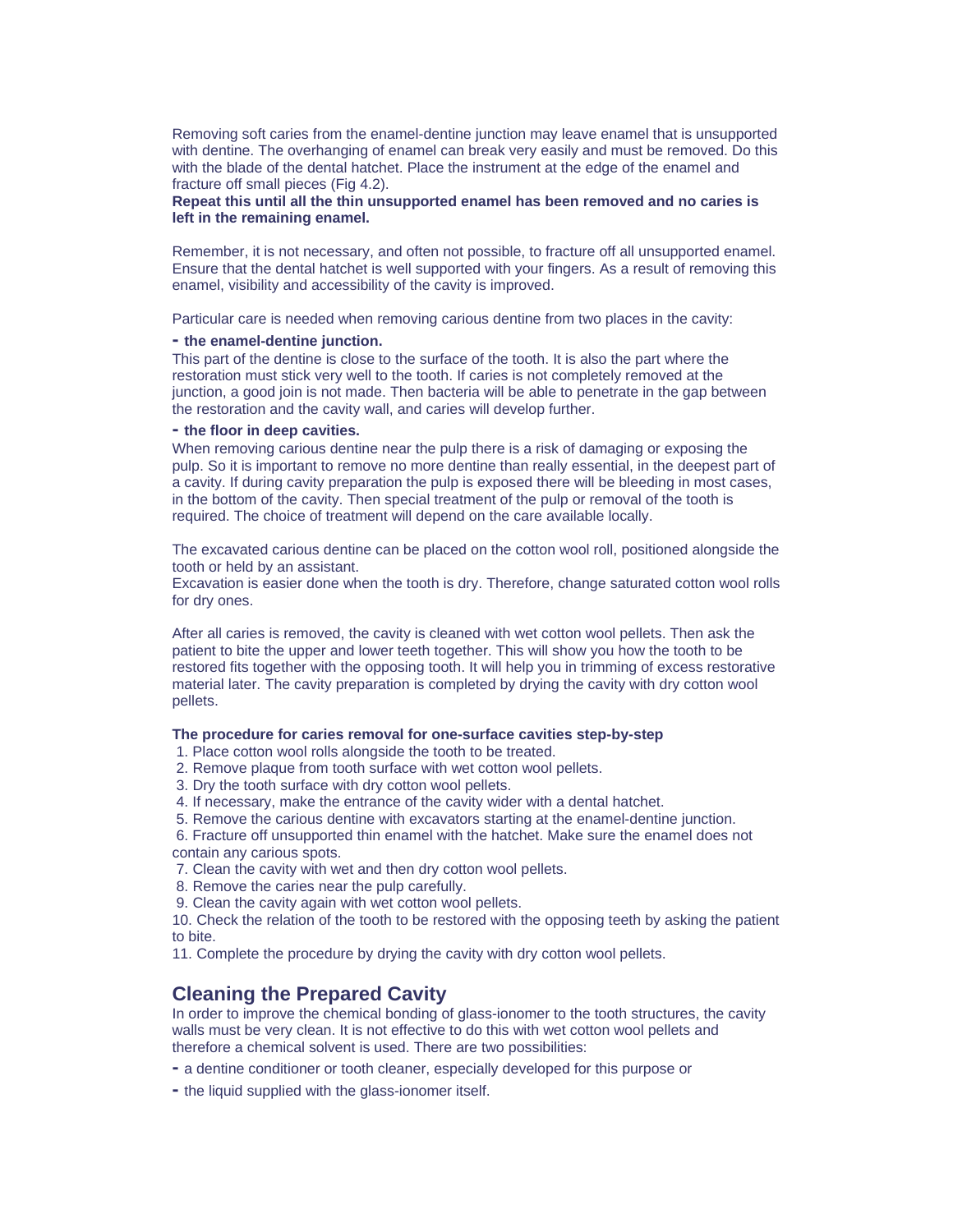The **dentine conditioner** is usually a 10% solution of polyacrylic acid. Apply one drop of the conditioner on a pad or the slab. Dip a cotton wool pellet in the drop and then clean the entire cavity and adjacent fissures for 10-15 seconds. Do this holding the cotton wool pellets with a pair of tweezers (Fig 4.3). Then, immediately, wash the cavity and fissures at least twice with cotton wool pellets, dipped in clean water.

Figure 4.3 Application of dentine conditioner



The glass-ionomer liquid can be used for cleaning the cavity if it contains the same acid as is used for conditioning. Usually the liquid is too strong and needs to be diluted. This is done by placing one drop of liquid on a pad or slab. Then moisten a cotton wool pellet by dipping it in water. Remove the excess water by lightly touching the pellet against a dry cotton wool roll, a tissue or gauze. Dip the moist pellet in the glass-ionomer liquid and then use it as a dentine conditioner in the way described above.

Read the manufacturers' instructions carefully as it may contain further information about the use of their product. For example, there are brands where all chemical components are in the powder, while the liquid is only de-mineralized water. The liquid would therefore not be suitable for conditioning the cavity and a special conditioner must be used.

If the cavity is contaminated with blood, stop the bleeding by pressing with a cotton wool pellet on the wound. Wash the blood away with water and dry the cavity with cotton wool pellets. Place dry cotton wool rolls on both sides of the tooth to prevent recontamination. Then apply the conditioner in the cavity as described above. If a cavity becomes contaminated after having been conditioned, it is essential to wash, clean and recondition the cavity again.

*Note: It may happen that the first drop of liquid contains air bubbles. Such a drop should not be used for mixing with the glass-ionomer powder. The powder-liquid ratio would not be correct. However, if the glass-ionomer liquid is used as the conditioner, such a drop can well be used for conditioning.* 

**It is advisable to dispense one drop for conditioning and a second drop for mixing, keeping the bottle in the vertical position between dispensing** (Fig. 4.4)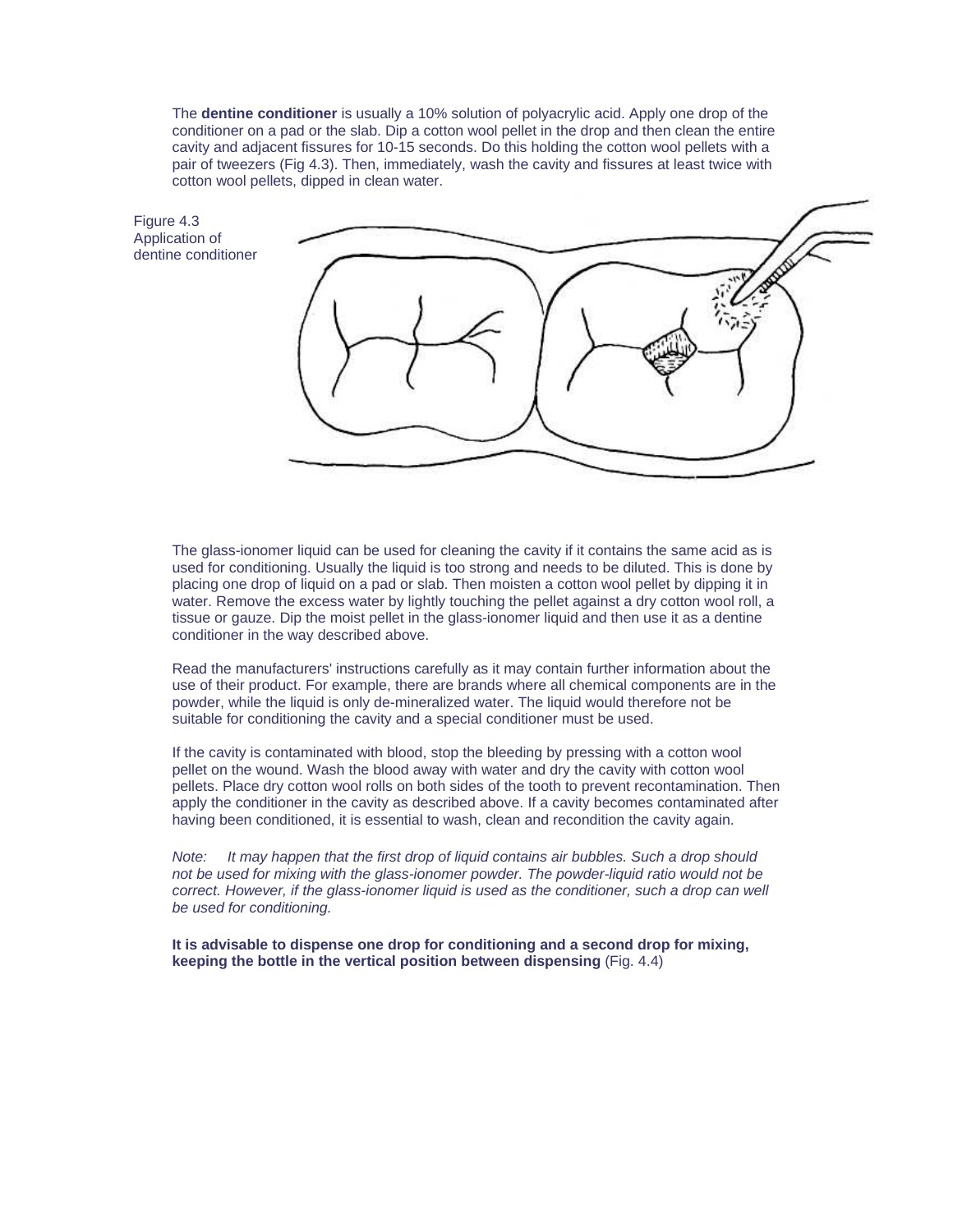Figure 4.4 Mixing pad with two drops of liquid



# **The Procedure for conditioning one-surface Cavities step-bystep**

If manufactured dentine conditioner / tooth cleaner is used.

- 1. Apply one drop of conditioner on a slab or pad.
- 2. Dip a cotton wool pellet in the conditioner.
- 3. Clean the cavity and adjacent fissures with the conditioner for 10-15 seconds.

4. Wash the cavity and fissures immediately at least twice with cotton wool pellets, dipped in clean water.

5. Dry the cavity with dry cotton wool pellets.

6. Repeat procedures 3-5 if the conditioned cavity becomes contaminated with saliva and/or blood.

If the glass-ionomer liquid is used as a dentine conditioner.

- 1. Apply one drop of liquid on a slab or pad.
- 2. Dip a cotton wool pellet in clean water.

3. Remove excess of water from the cotton wool pellet by lightly touching against a dry cotton wool roll, tissue or gauze.

- 4. Dip the moist cotton wool pellet in the glass-ionomer liquid.
- 5. Follow the procedure for the dentine conditioner, as for points 3-6 presented above.

# **Restoring the Cavity**

Make sure that the tooth is kept dry during the restorative phase. If necessary place new cotton wool rolls. An assistant is very useful at this stage, especially for mixing the glassionomer material.

Ensure that all necessary materials and instruments are available and ready for use. After the cavity is conditioned, washed and dried, you can start mixing the glass-ionomer. Insert the mixture into the cavity in small amounts using the blunt end of the applier/carver instrument. This will avoid inclusion of air bubbles. Push the mixture into place with the round surface of a medium excavator. Make sure the mixture goes into small cavities and under any enamel overhanging. Also place a little extra material on the adjacent pits and fissures (Fig 4.5a). Rub a small amount of petroleum jelly on the gloved index finger and press the soft restorative material firmly into the cavity and fissures (Fig 4.5b). This is called: 'the press-finger technique'. Remove the finger sideways after a few seconds. The time from the start of mixing until removal of finger should be no more than one minute.

Excess glass-ionomer material will be displaced by the press-finger technique towards the slopes of the cusps and between the cusps in the direction of buccal/lingual and proximal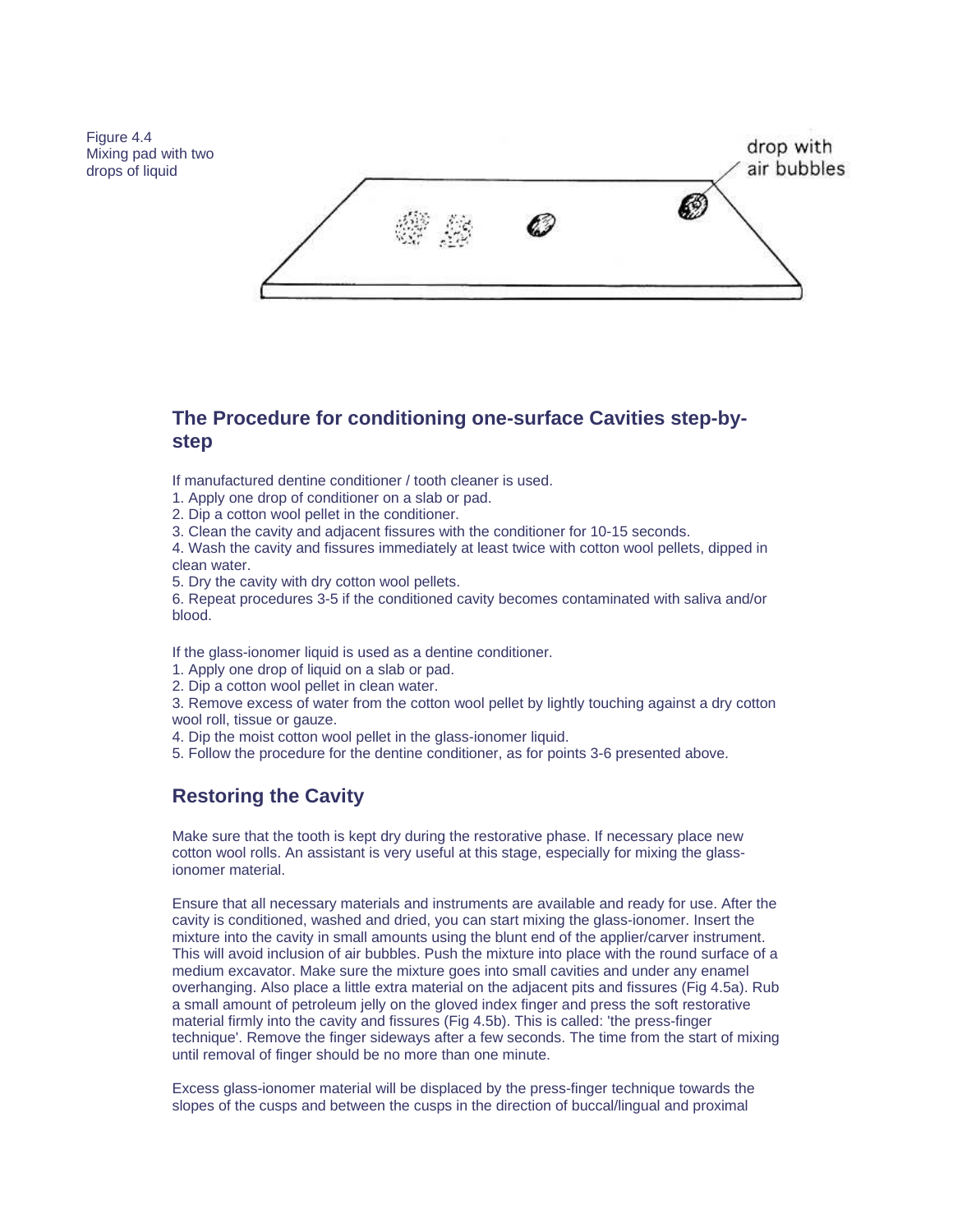surfaces. Quickly and carefully remove any excess material with a medium or large excavator.

#### **Then do not disturb the restoration during the hardening period and keep the tooth moisture free.**

After about 1 to 2 minutes (depending on climatological conditions) check the bite. Place a piece of blue/red articulation paper on the restored tooth. Ask the patient to close the mouth and bite from side to side. Make sure that the patient does not bite on the cotton wool rolls. If the ART restoration is too high, blue/red spots appear. The height of the restoration can then be adjusted by scraping away some of the colored stained restorative material with the carver blade of the applier/carver (Fig 4.5c).

Finally, cover the ART restoration with a new layer of petroleum jelly. Then remove the cotton wool rolls. The restorative procedure is finished (Fig. 4.5d). Ask the patient not to eat for at least one hour.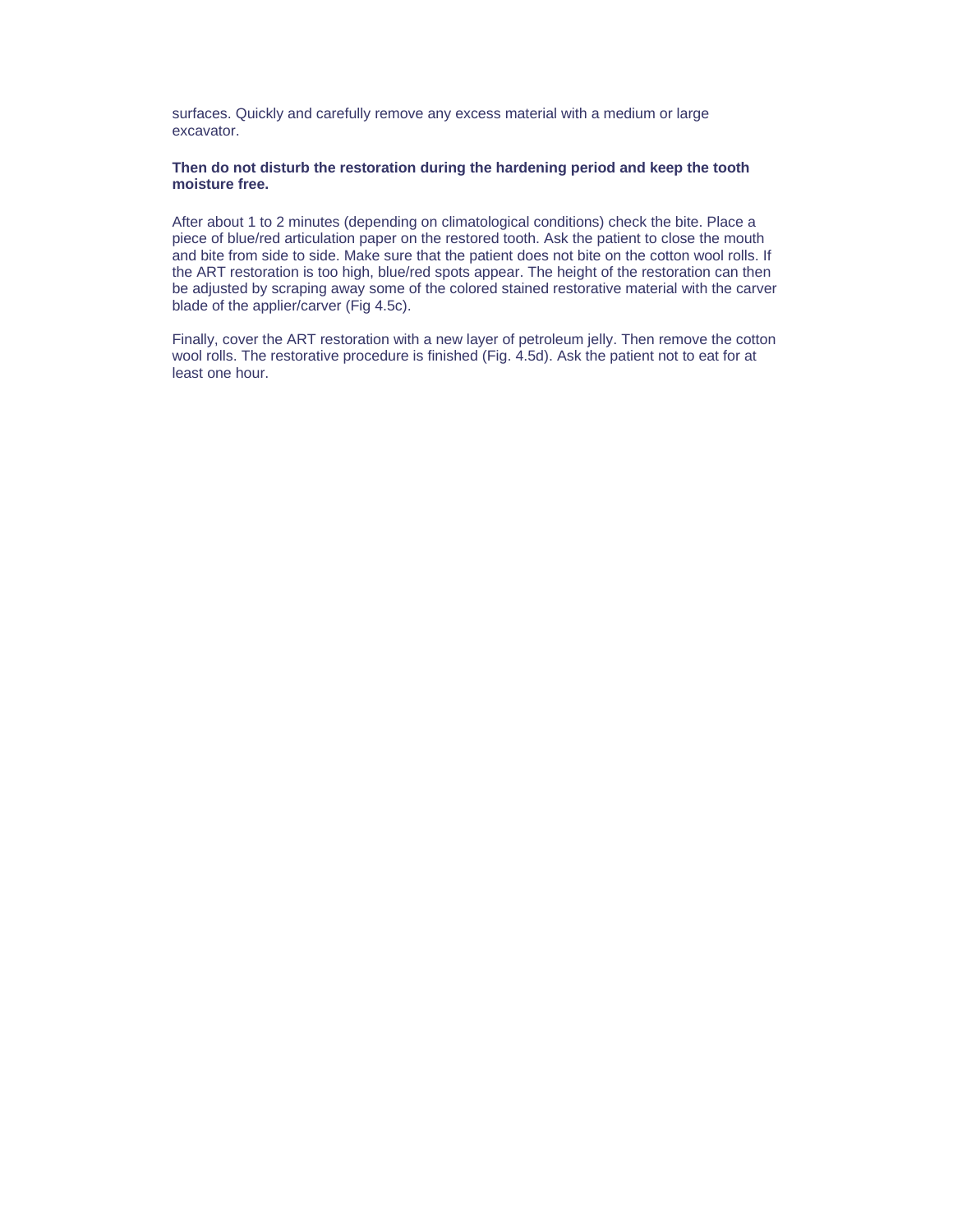Figure 4.5 The restorative process of a one-surface cavity in various stages

a. The cavity and adjacent pits and fissures are overfilled





b.



c. Removal of excess material by the carver blade of the applier/carver

C.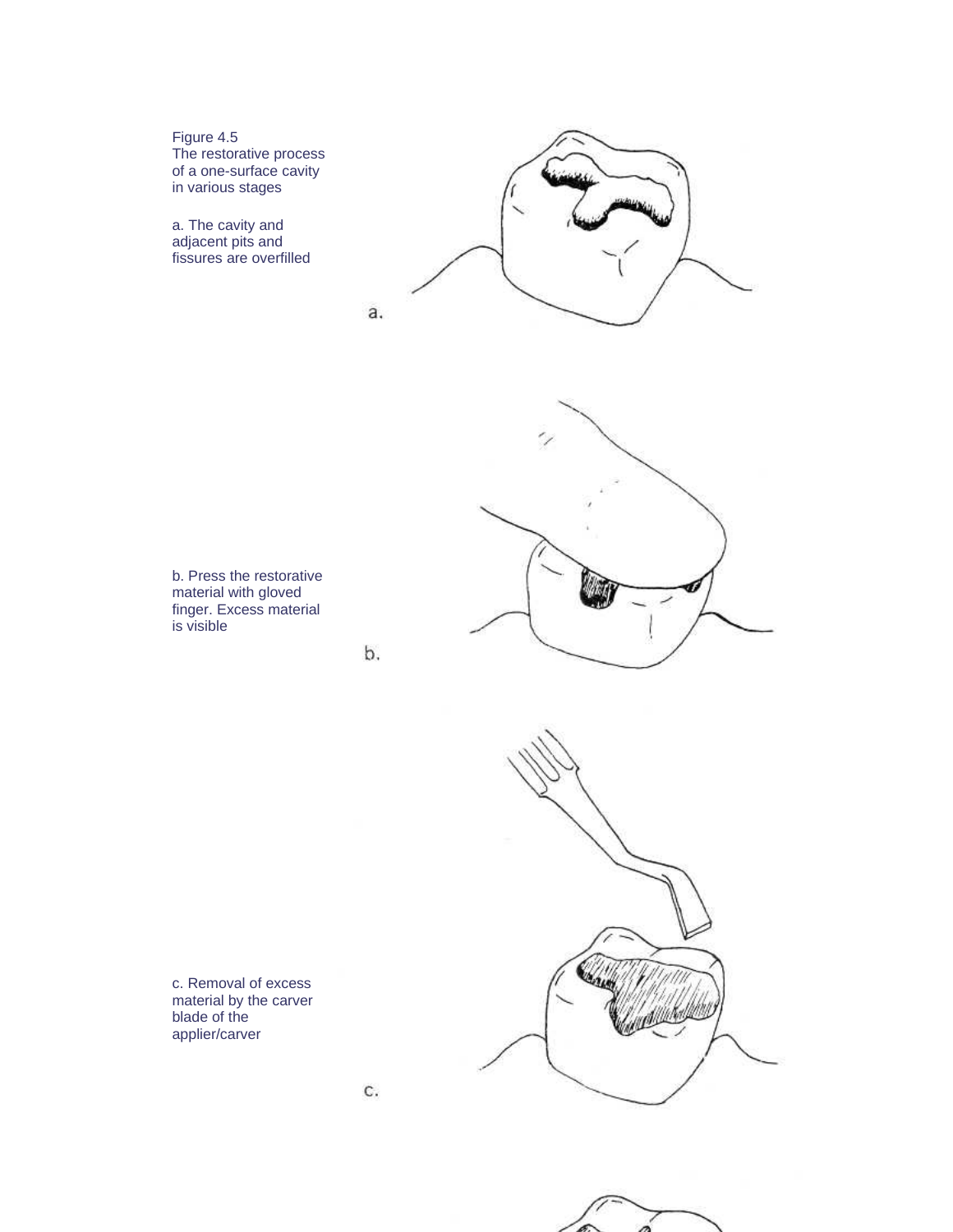# **The Procedure for Restoring one-surface Cavities step-by-step**

1. Check that all instruments and materials are available and ready for use.

2. Ensure that the tooth is kept dry during the restoration phase.

3. Mix restorative material according to earlier description (20-30 seconds).

 4. Insert the mixture in small amounts into the cavity and into the adjacent fissures, using the blunt blade of the applier/carver. Use round surface of a medium excavator to push the mixture into deeper parts of the cavity and under any overhanging.

5. Rub some petroleum jelly on the gloved index finger.

 6. Place the index finger on the restorative material, press and remove finger sideways after a few seconds.

7. Remove visible excess of glass-ionomer with a medium or large excavator.

8. Wait 1-2 minutes till the material feels hard, whilst keeping the tooth dry.

 9. Check the bite using articulation paper and adjust the height of the restoration with the applier/carver if needed.

10. Apply a new layer of petroleum jelly.

11. Remove cotton wool rolls.

12. Ask the patient not to eat for at least one hour.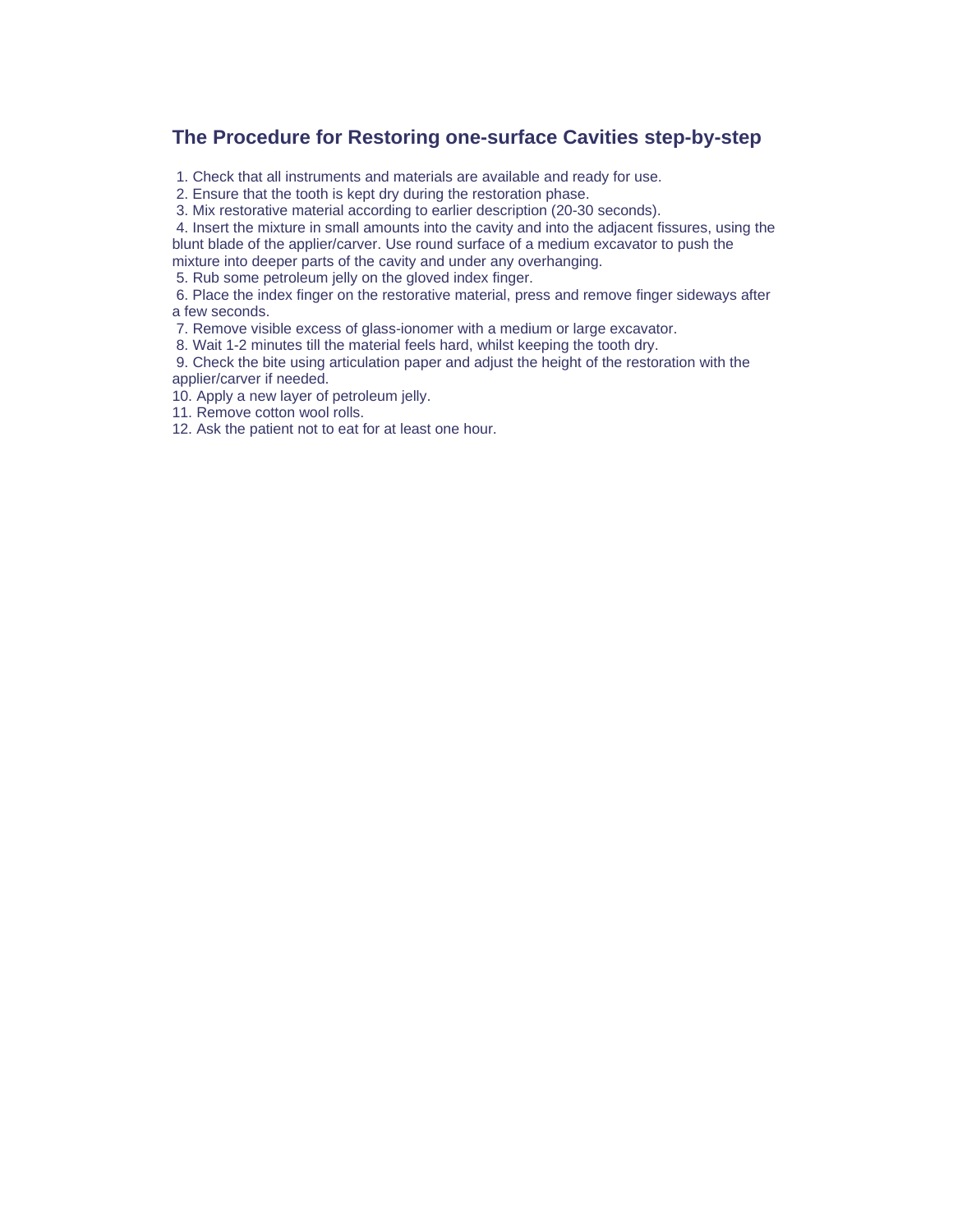Figure 4.6 A cavity is restored and the adjacent fissures are sealed with glass-ionomer at the same time. This is called a **'sealed restoration'**



a. Caries in occlusal surface of molar





c. Cavity filled.





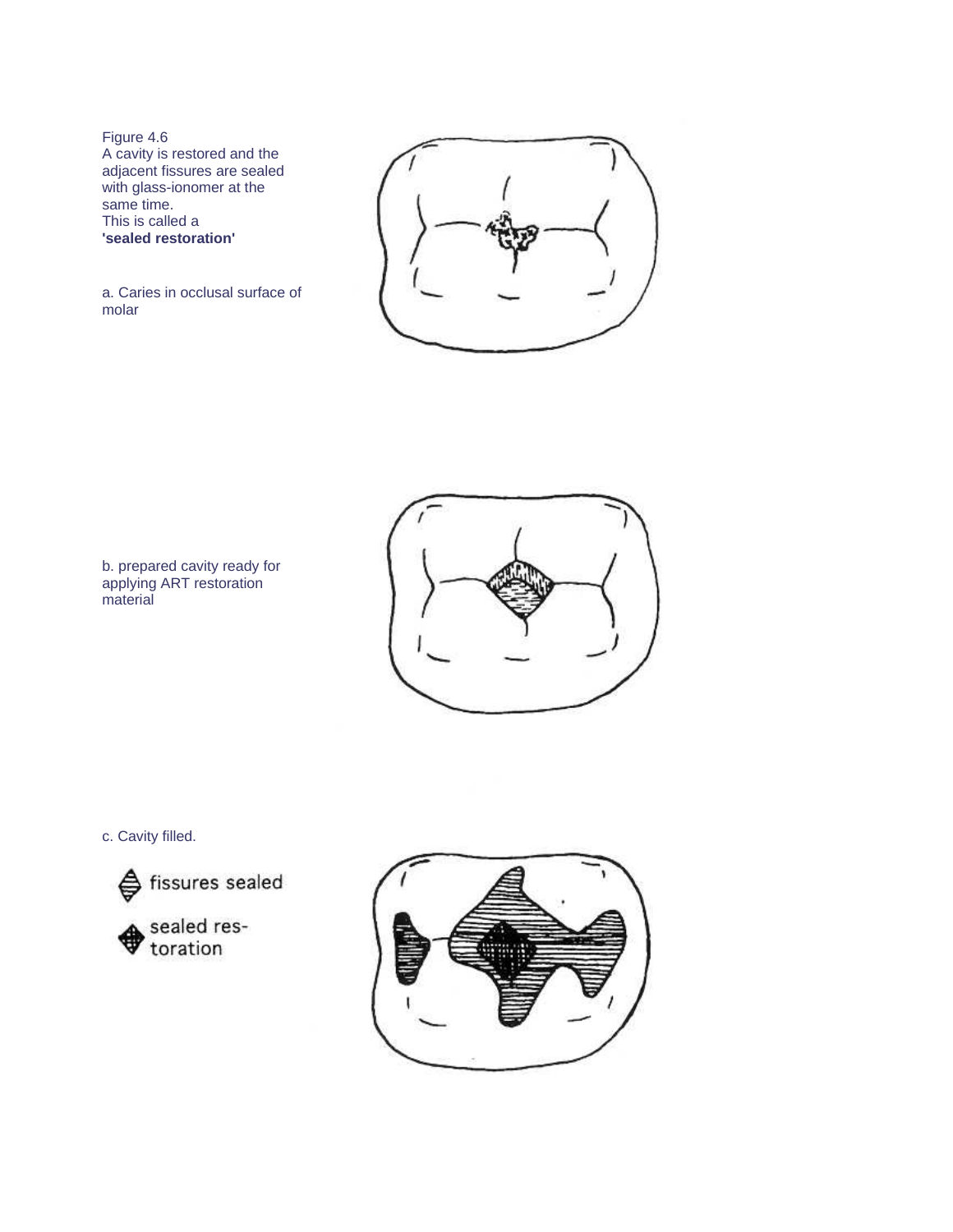# **Chapter 5 - Restoring Multiple-Surface Cavities Using ART**

**This chapter describes the step-by-step stages and the instruments needed for placing ART restorations for treatment of multiple-surface cavities.**

### **Preparing the Cavity**

Basically, two types of multiple-surface cavities exist, those in front teeth and those in premolar/molar teeth. Those in front teeth are usually not very large, but multiple-surface cavities in premolars/molars vary and can be large.

In principle, the same stages described for one-surface cavity preparation and restoration have to be followed for multiple-surface cavities. A summary of the procedures is presented below.

It is usually not necessary to open the cavity. Start excavation at the enamel/dentine junction, then remove caries towards the pulp (Fig. 5.1). Ensure that the cavity outline is smooth and free of caries, particularly the outline in the proximal surface. Do this by placing the dental hatchet on the enamel close to the end of the cavity (Fig. 5.2). Then push gently down. Small pieces of enamel will chip off. Smoothen the outline further by scraping the dental hatchet over the enamel. Make sure that the dental hatchet is well supported by your fingers.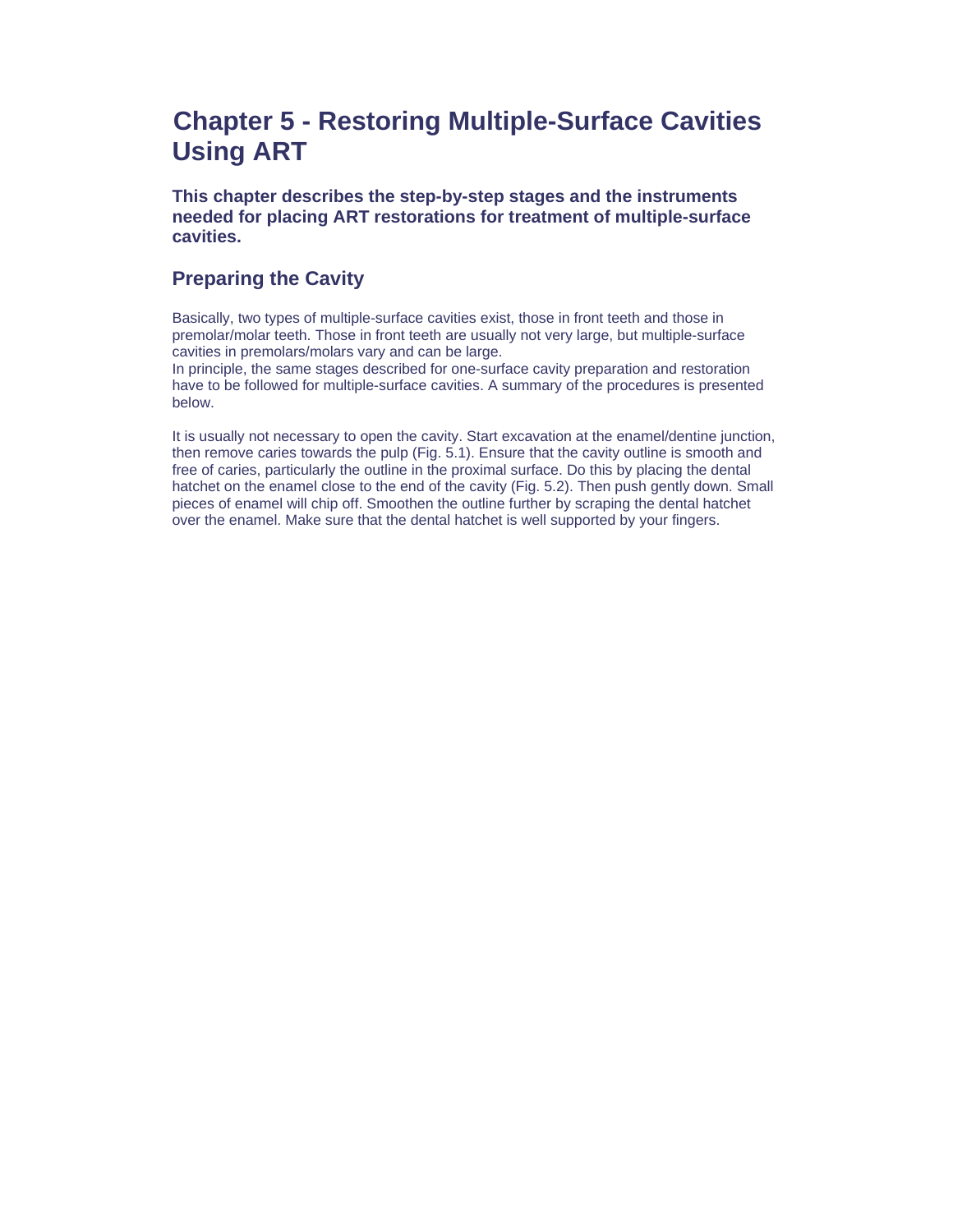

Figure 5.1 Using the spoon excavator to remove carious dentine in a multiple-surface cavity

Figure 5.2 The position of the dental hatchet for smoothing the proximal outline

# **Restoring the Cavity**

#### **Anterior teeth**

Extra attention is needed when restoring large cavities to ensure that the restoration has the correct shape. A step by step description of the restorative procedure in anterior teeth is given in (Fig. 5.3).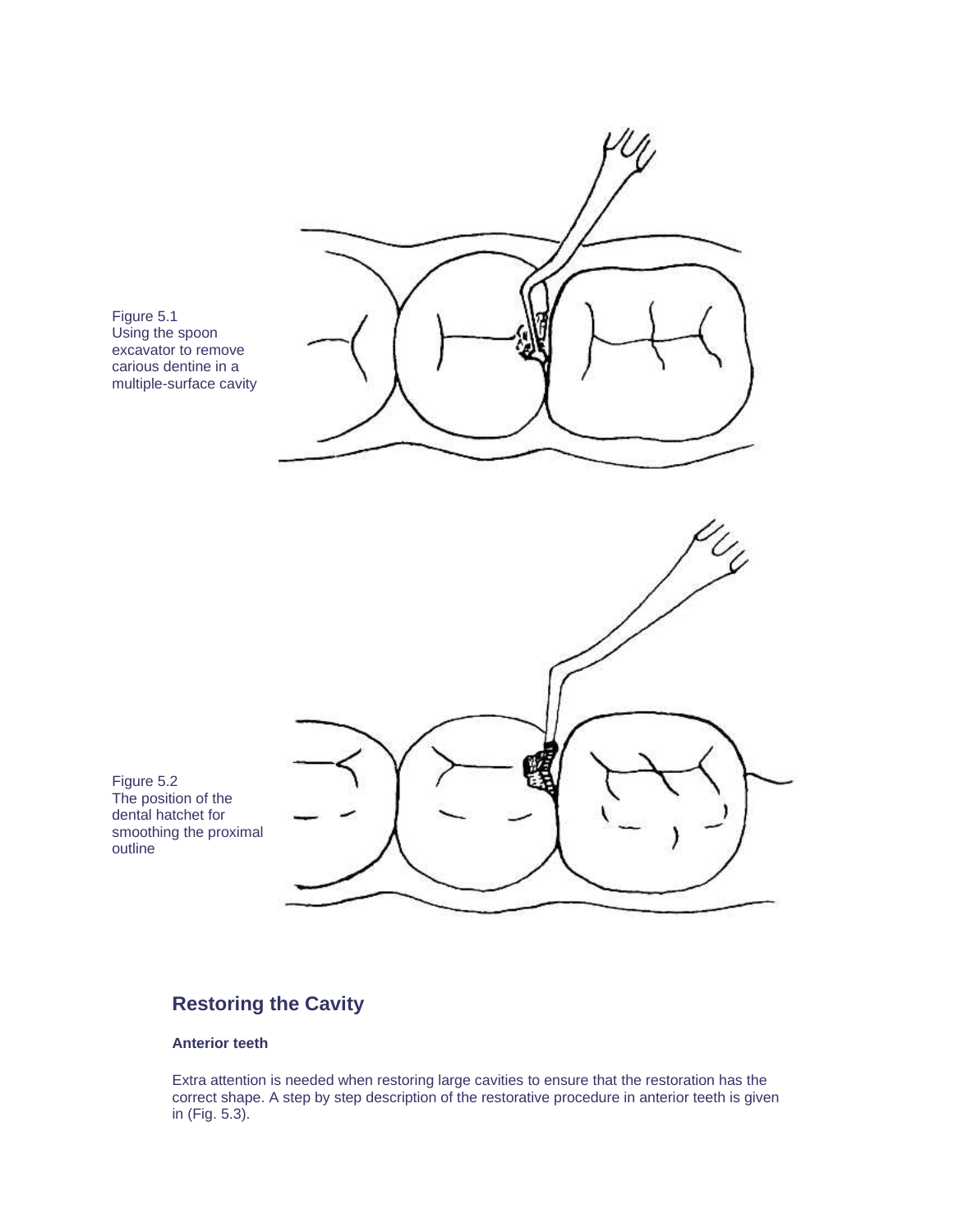Figure 5.3 Restoring a proximal surface cavity in various stages

a. Positioning of the strip between the teeth

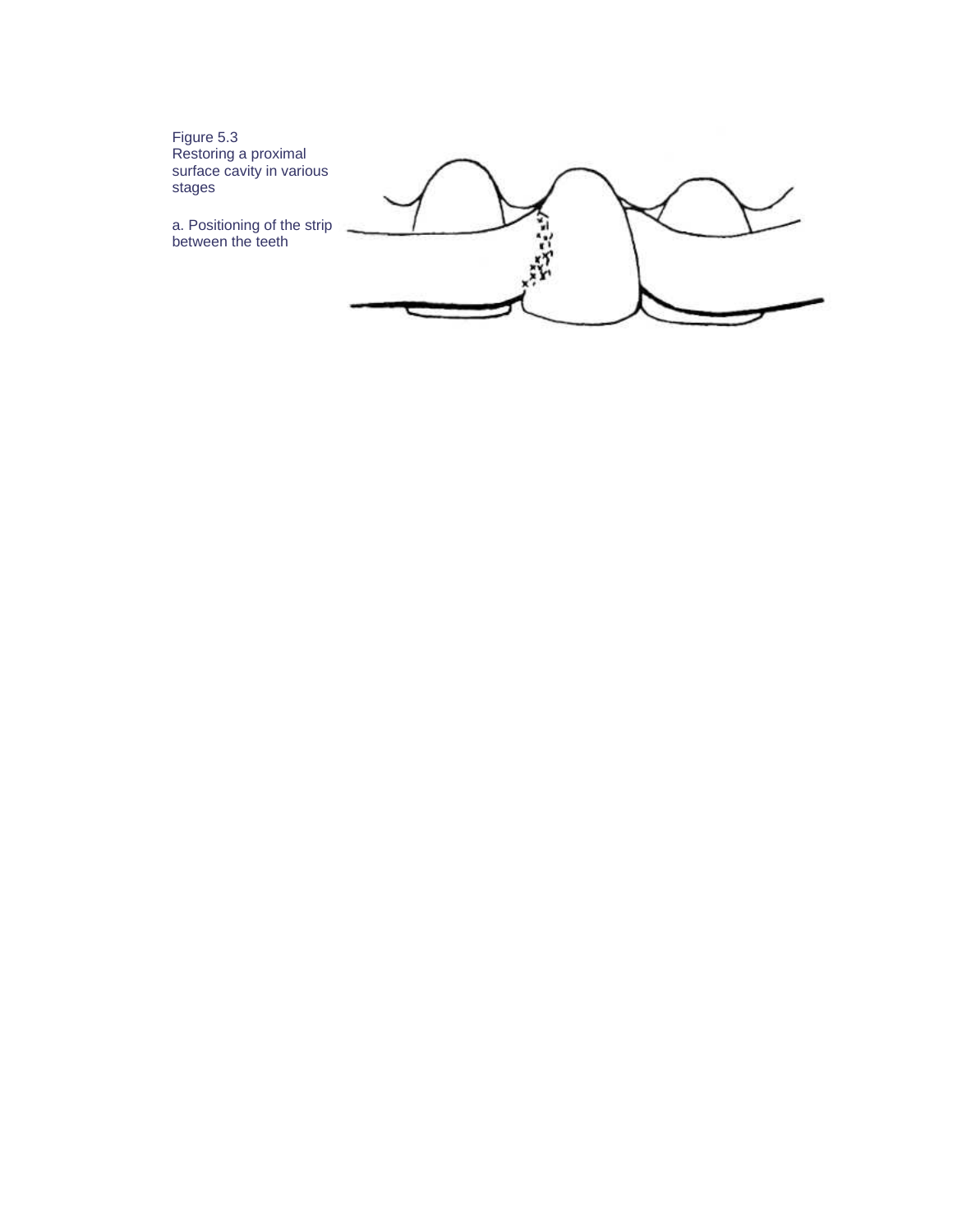c. The strip is pulled around the tooth while the mixture is setting

b. Insertion of a wedge



d. A straight instrument is pressed against the strip to shape the restoration

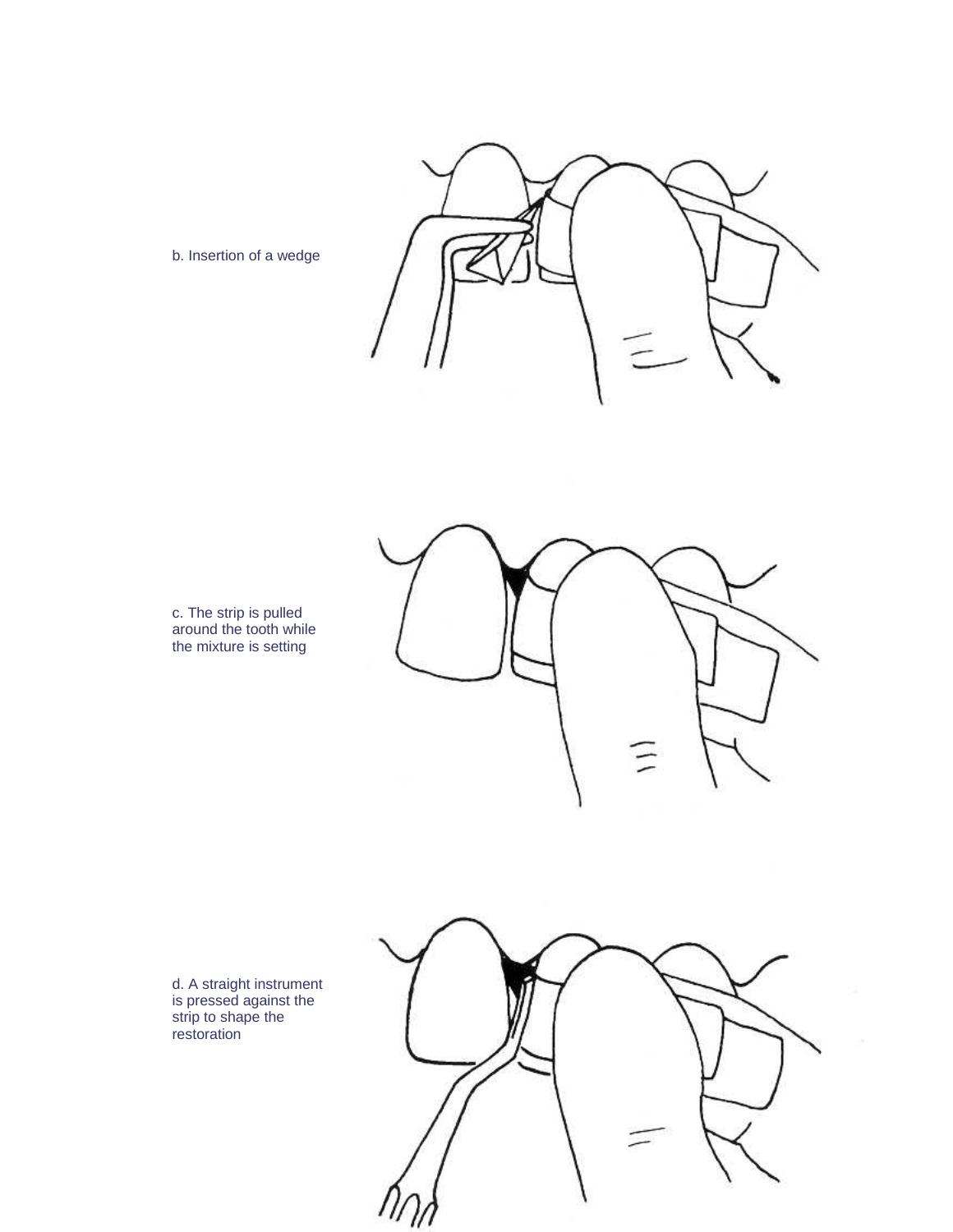### **The Procedure for Restoring multiple-surface Cavities in Anterior teeth step-by-step**

1. Work in a dry environment using cotton wool rolls. Replace these as required.

2. Clean the cavity and ensure that the outline is smooth and free of caries.

Place a plastic strip between the teeth and use this to make the correct tooth contour of the proximal surface.

 4. Insert a soft wood wedge between the teeth just at the gum margin to keep the plastic strip firmly in position.

5. Condition the cavity as described for the one-surface cavity.

 6. Mix the glass-ionomer as described before and insert it into the cavity until it is **slightly** overfilled.

 7. Hold the strip tightly with the index finger on the palatal side of the tooth. Wrap the strip firmly around to the buccal side to adapt the restorative material well into the cavity. Hold the strip with the thumb on the buccal side for 1-2 minutes until the material has set firmly.

8. Remove the strip and wedge, and cover the restoration with petroleum jelly.

 9. Remove any excess material with the carver, check the bite with articulation paper and apply another coat of petroleum jelly.

10. Remove cotton wool rolls.

11. Ask the patient not to eat for one hour.

#### **Posterior teeth**

#### *Restoring multiple-surface cavities in primary molars*

In the primary dentition it is not always necessary to restore the proximal contour of the tooth completely. Much depends on the size of the cavity and the length of time the tooth will still remain in the mouth. Large proximal lesions in the primary dentition can be treated by flattening off proximal surfaces.

#### *Restoring multiple-surface cavities in posterior permanent teeth*

Multiple-surface cavities of posterior permanent teeth can also be restored using a plastic strip, which is held, in position by a wedge (Fig. 5.4). Try to avoid flattening off proximal surfaces. Before the strip is fitted, ask the patient to close the jaws together so that you can decide how much of restorative material should be trimmed later.

Note: Large cavities need more restorative material than small cavities and, therefore, one drop of liquid and one scoop of powder may not be enough. Then use two drops and two scoops. If this still does not provide enough material, prepare a second mixture and insert on top of the first mixture. Make sure that the first mixture has not been contaminated with saliva or blood in the meantime. If this has happened, the first mixture should be allowed to become hard. Cut back the contaminated surface by a millimeter. Then clean, wash and dry the surface of the first mixture and any remaining uncovered dental tissues. Then insert the second mixture and complete the restorative procedure.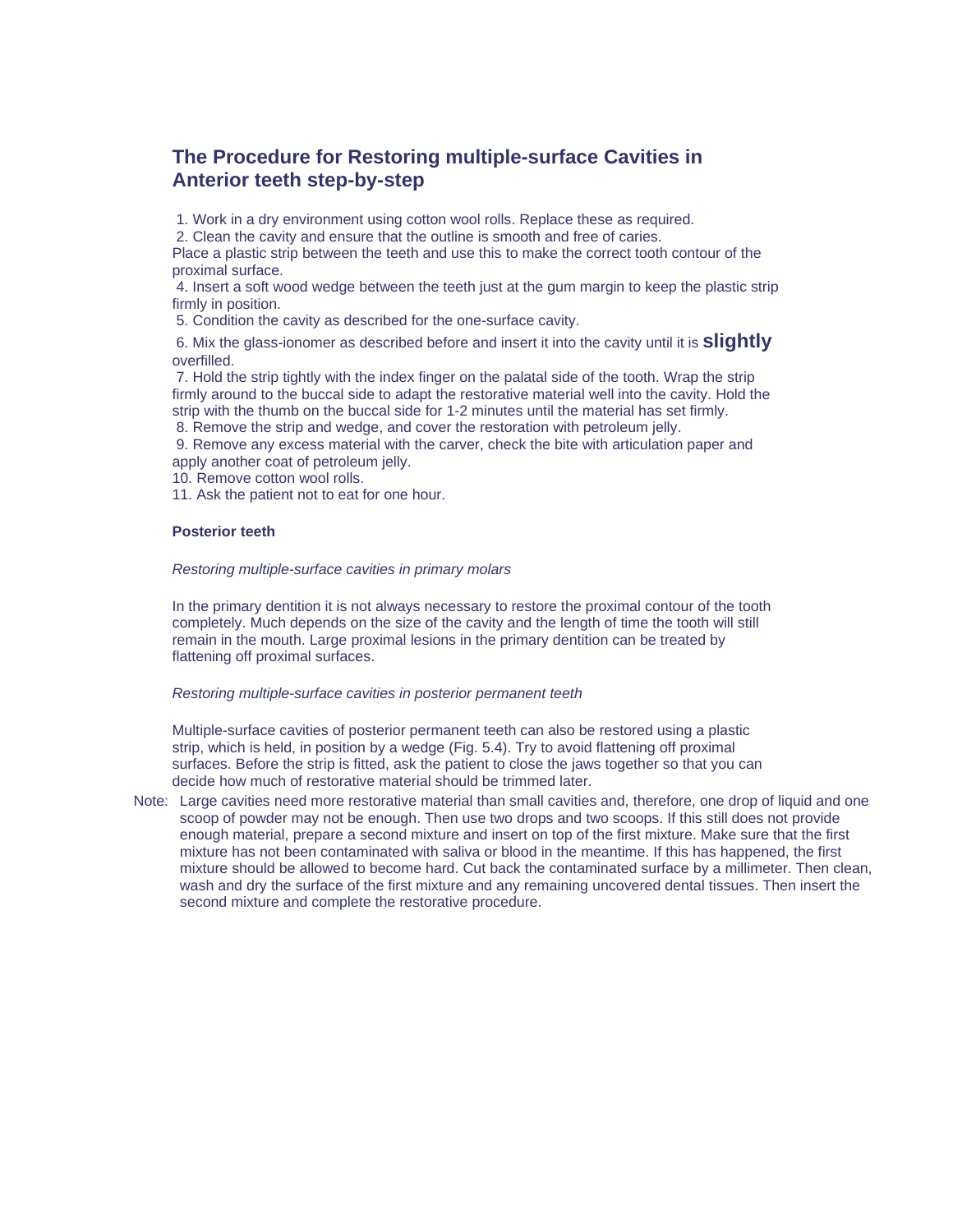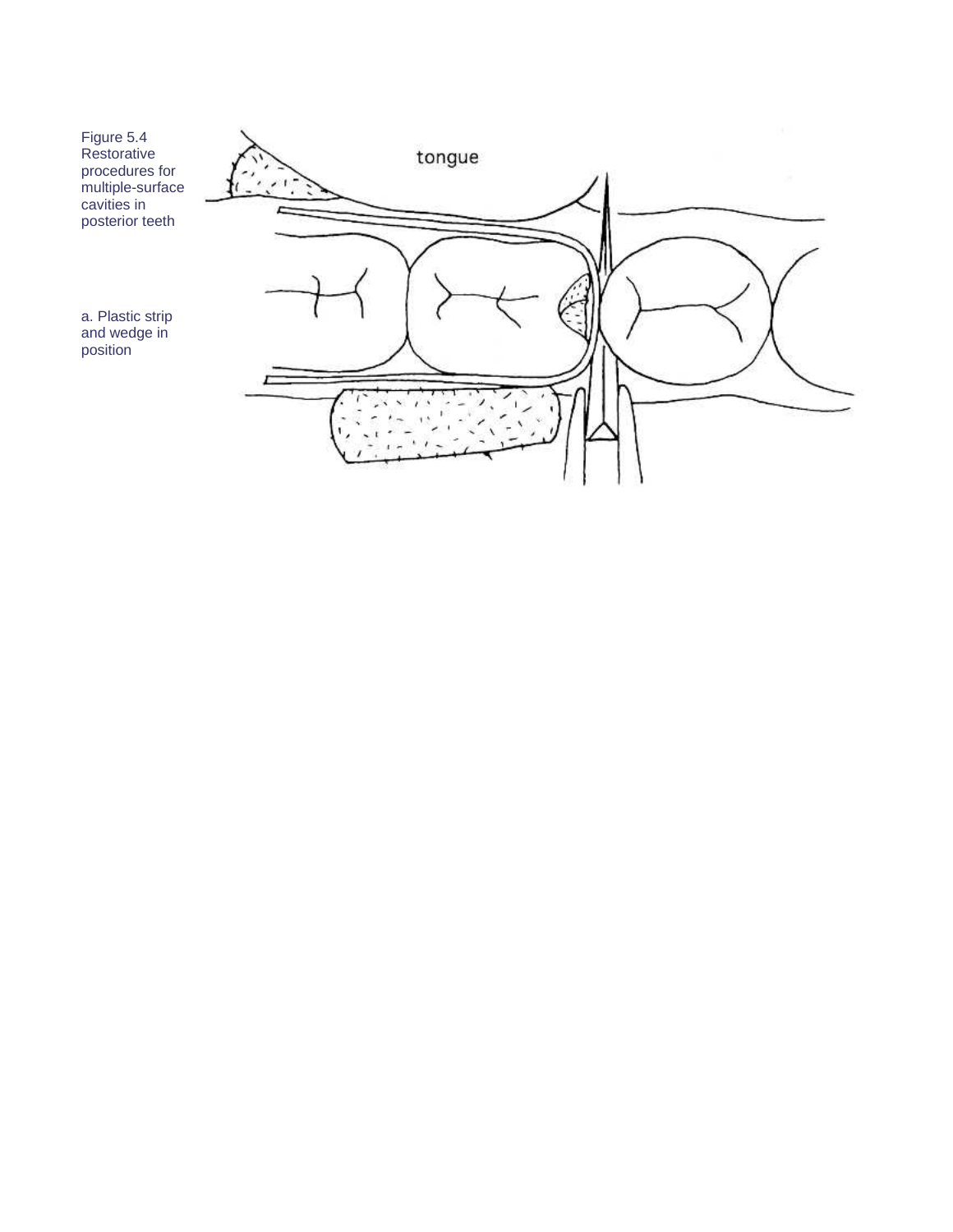

b. Restorative material pushed into place under unsupported enamel



c. Slightly overfilled sealed restoration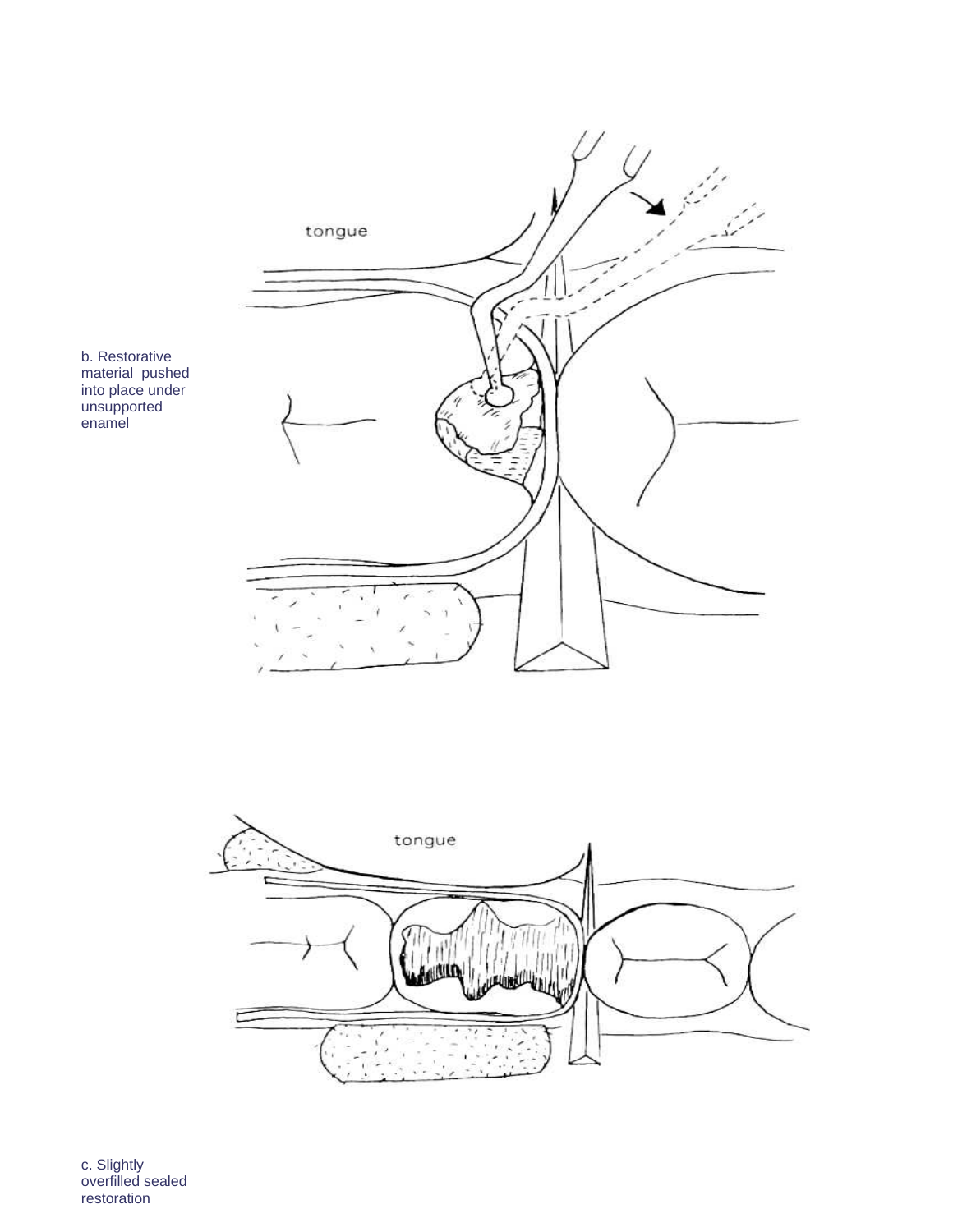

d. Finished sealed restoration

### **The procedure for restoring multiple-surface cavities in posterior teeth step-by-step**

- 1. Work in a dry environment using cotton wool rolls. Replace these as required.
- 2. Clean the cavity and ensure that the outline is smooth and free of caries.

 3. Place the strip between the teeth. Insert a wedge to support the strip under the contact point at the gum margin.

 4. Condition the cleaned cavity and adjacent fissures as described for the one-surface cavity.

 5. Fill the cavity completely with glass-ionomer. Insert material into corners and under unsupported enamel first. Make sure that there is enough restoration material to fill the entire cavity and the adjacent fissures. If material mixed is not enough to fill the cavity, mix a new lot and insert a second filling on top of the first material (avoid contamination with saliva or blood).

6. Handle the plastic strip as explained for cavities in anterior teeth.

 7. Try to place a petroleum jelly coated, gloved index finger on top of restoration and press slightly for a few seconds. Remove finger sideways.

 8. Remove excess glass-ionomer with a medium or large excavator. Leave the restoration to harden for 1-2 minutes, then remove wedge and strip.

- 9. Check bite with articulation paper.
- 10. If necessary, remove excess restorative material with the carver.
- 11. Check that the cusps of the opposite tooth will not destroy the restoration. It is better to have no occluding contacts than a contact that is too high.
- 12. Trim the proximal margins with the carver and apply new petroleum jelly.

13. Check the height of the restoration again with articulation paper and apply petroleum jelly if necessary.

- 14. Remove cotton wool rolls.
- 15. Advise the patient not to eat for at least one hour.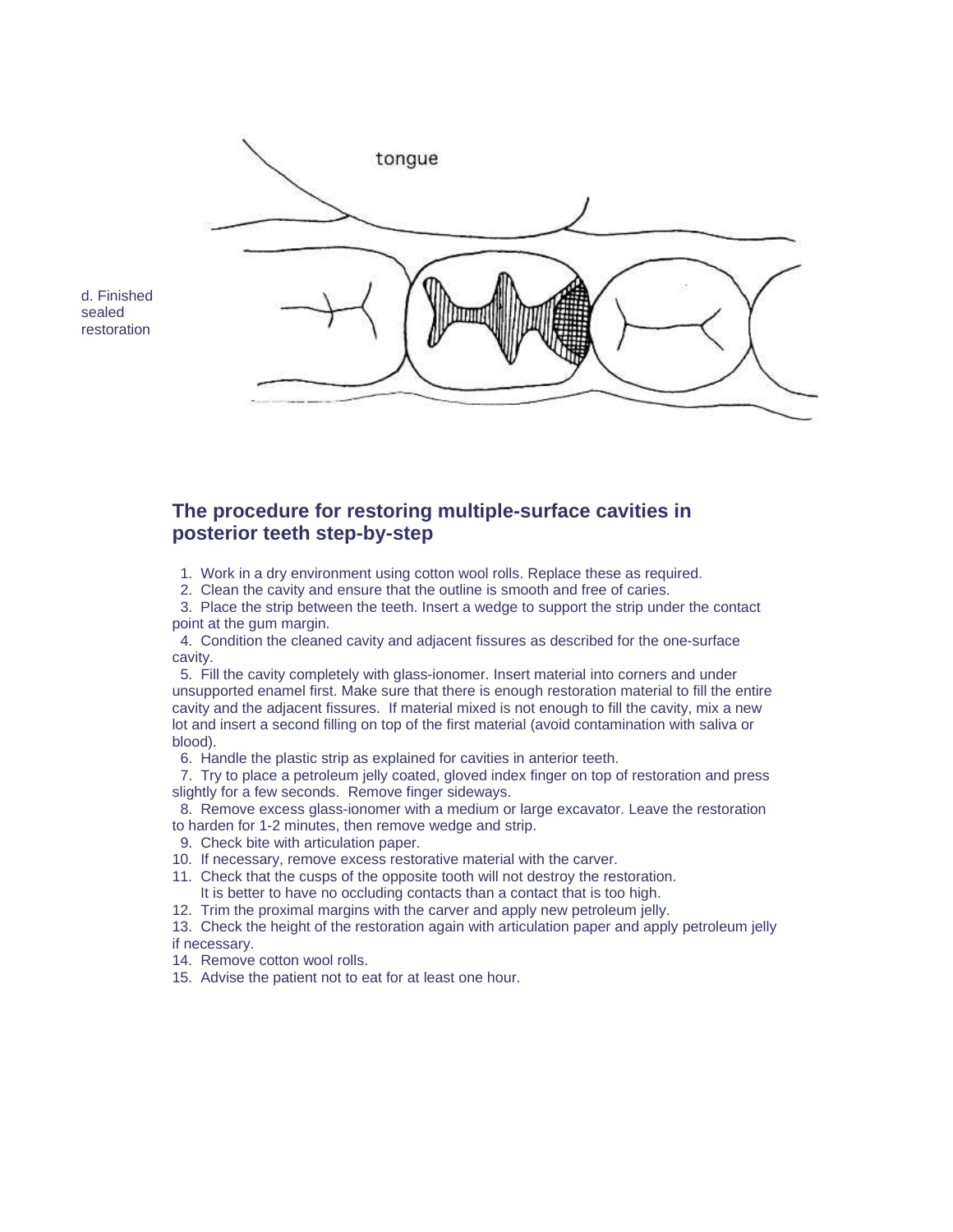# **Chapter 6 - Glass-Ionomer Used as a Sealant**

**Besides being used as a restorative material, glass-ionomer can also be used as a sealant. The ART approach uses the same glass-ionomer for both restorations and sealants. This chapter describes the rationale, indications and procedures for using glass-ionomer as a sealant. Rationale**

It is not always easy to see early dental caries. Its progression can be rapid, particularly in young people who have already untreated cavities and/or restorations. If nothing is done, early dental caries can develop to a cavity in less than 1 year.

Sealing pits and fissures with glass-ionomer can control dental caries and prevent it from occurring. The presence and viability of microorganisms under pit and fissure sealants has been investigated. It has been shown that when the sealant remains intact, the number of viable microorganisms left beneath the sealant decreases with time. The destructive activity of the remaining bacteria is reduced, leaving the bacteria incapable of causing tooth destruction. This is logical since remaining bacteria are now cut off from their source of nutrients. There is convincing evidence that pit and fissure sealants are capable of arresting the carious process.

Even when glass-ionomer sealants have been partly or completely lost, there is usually a benefit to the patient because the fluoride released from the material will have made the enamel harder.

#### **Indications**

As glass-ionomer sticks chemically to enamel, it is useful as a sealant. It also releases fluoride into the enamel and this may stop further development of caries. Experience has shown that sealants of glass-ionomer remain in the deeper pit and fissures that are most at risk for decay. In contrast, sealants may be lost rather quickly in shallow pits and fissures.

# **Therefore, only place sealants in deep pits and fissures, which show signs of early tooth decay**.

Do not place sealants in pits and fissures, which are deep and colored dark. The dark color is usually a sign that caries has come to a halt. It can, however, also be a superficial stain. You only should place a sealant when the dark colored pits and fissures are surrounded with a clear whitish discoloration. The latter is a sign of early tooth decay.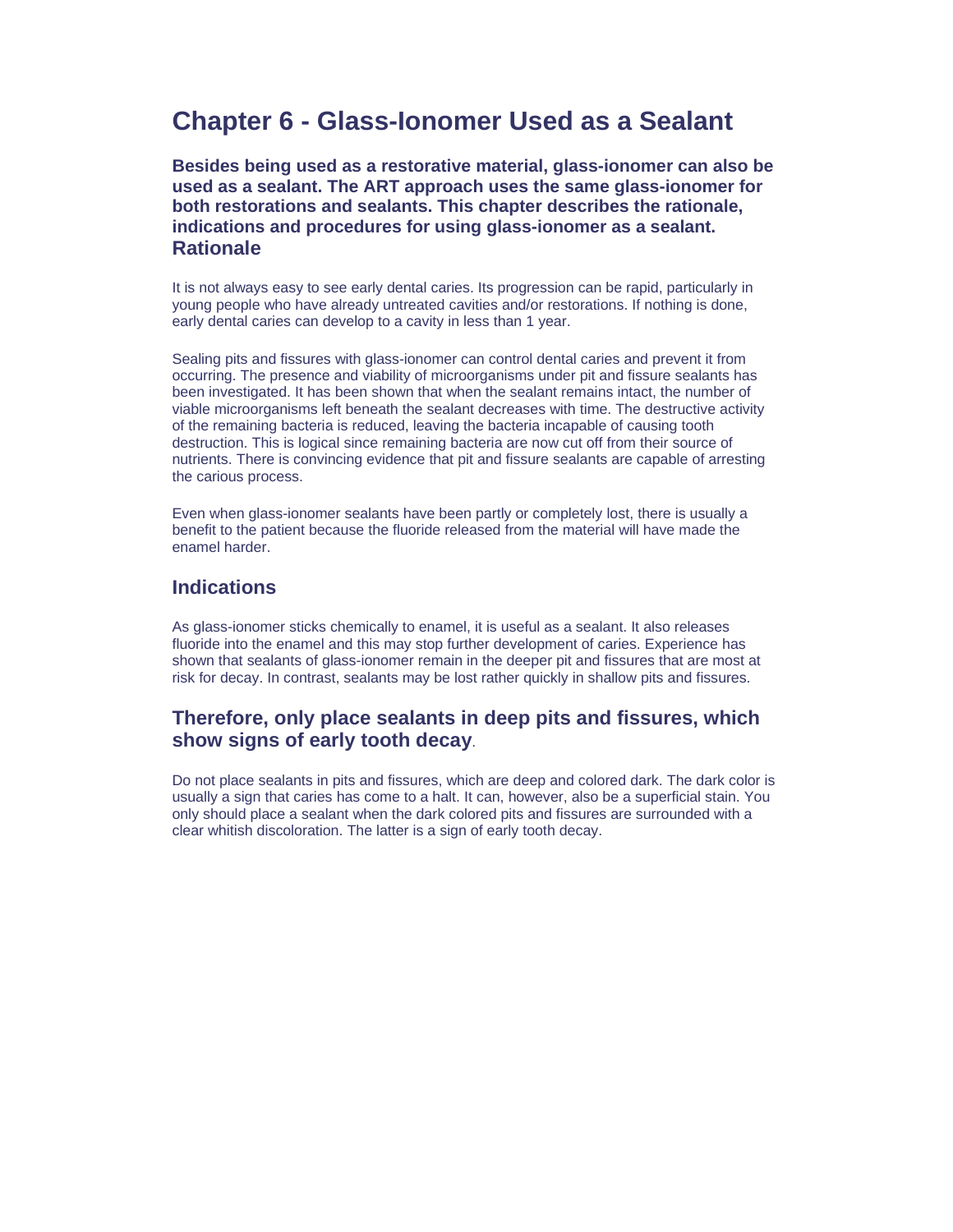#### **Procedures**

Place the sealant only in the pit and fissures. **Take care not to cover the cusps of the tooth.** 

- 1. Isolate the tooth with cotton wool rolls. Keep the treatment area dry.
- 2. Clean the surface from debris with a cotton wool pellet dipped in water.
- 3. Gently remove debris from deepest parts of pit and fissures with an explorer.
- 4. Apply dentine conditioner or diluted glass-ionomer liquid into the pits and fissures for 10-15 seconds.
- 5. Immediately wash the pits and fissures, using wet cotton wool pellets to clean off the conditioner. Wash 2-3 times.
- 6. Dry the pits and fissures with cotton wool pellets.
- 7. Mix the glass-ionomer and apply it in all pits and fissures with the blunt blade of the applier/carver. Overfill slightly.
- 8. Rub some petroleum jelly on the gloved index finger.
- 9. Put the index finger on the mixture, press and remove finger sideways after a few seconds.
- 10. Remove visible excess of mixture with a large excavator.
- 11. Wait 1-2 minutes till the material feels hard, whilst keeping the tooth dry.
- 12. Check the bite using the articulation paper and adjust the amount of sealant with the carver if needed.
- 13. Apply a new layer of petroleum jelly.
- 14. Remove cotton wool rolls.
- 15. Ask the patient not to eat for at least one hour.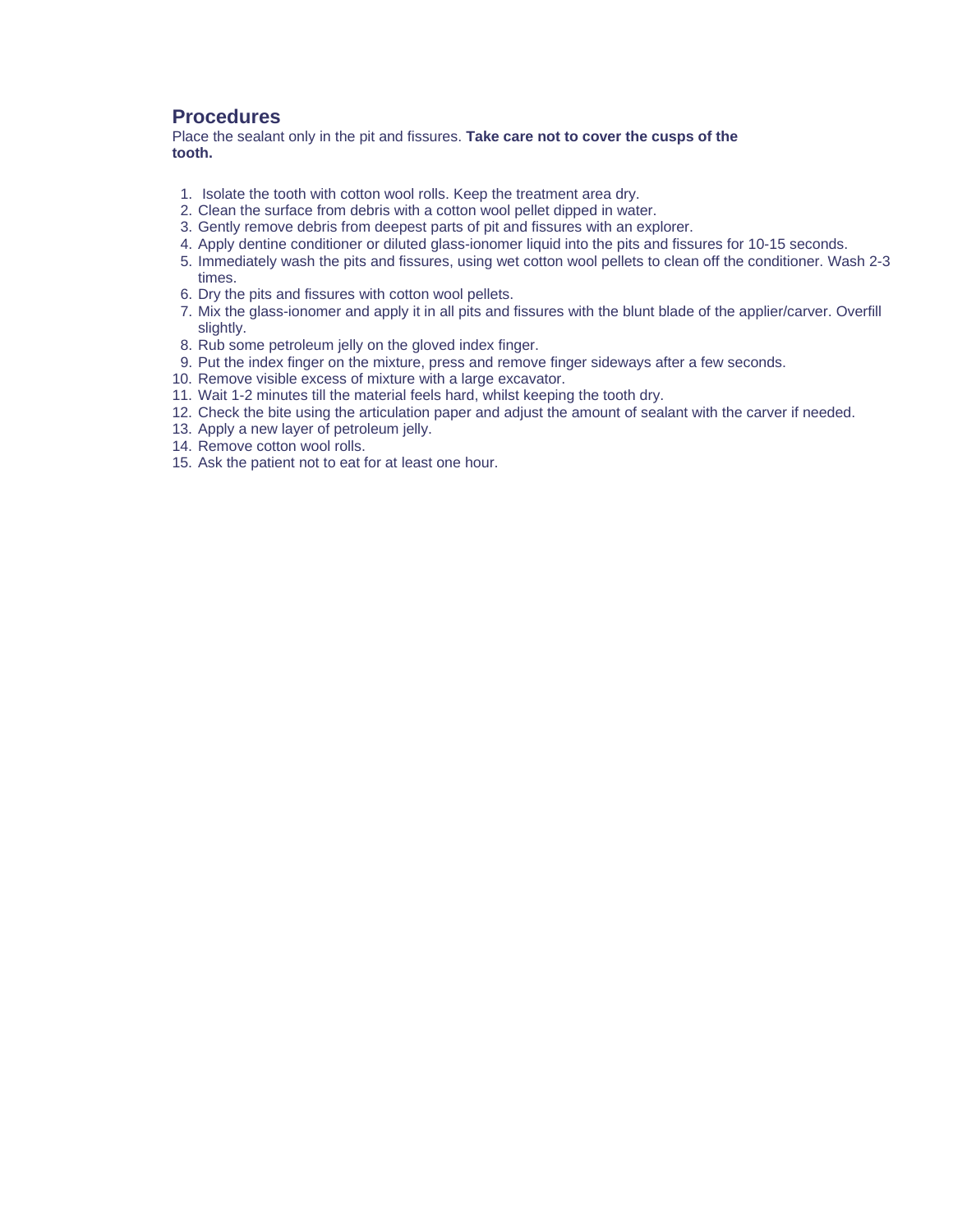# **Chapter 7 - Monitoring ART Restorations and Sealants**

**Careful monitoring of restorations and sealants is important. Methods for monitoring and ways to replace or repair restorations or sealants that have been judged to be defective are briefly described in this chapter.** 

### **Monitoring Restorations and Sealants**

ART can be used both in the dental clinic and in communities where no clinic exist. For example, ART restorations and sealants can be performed in schools and health centres in urban and remote areas.

No restoration or sealant, irrespective of the material used, lasts forever. Some restorations will last for many years, others may fail earlier. For ART restorations always follow the instructions in this manual to obtain the best results. It will reduce the number of restorations and sealants which fail. Faulty restorations and sealants need to be identified and repaired. Keeping records of the kind of treatment which has been performed will help in understanding how well people have been treated. Monitoring is more easily undertaken in schools than in clinics, since students/pupils will normally be available when you visit the school.

#### **When to Monitor**

It is useful to collect information about any pain experienced and whether ART was accepted. Therefore, ask patients about pain felt during and after treatment, and their overall satisfaction within a period of 4 weeks after being treated. As any serious problems tend to occur soon after the treatment is finished, the first clinical evaluation could take place after half a year. Further evaluations can be planned on an annual or biannual basis depending on factors such as expected caries development, length of time students stay at school and the possibility of seeing the individuals again (remote areas).

# **What to do with failed or defective Sealants and Restorations**

#### **Failed or Defective Sealant**

**A sealant appears to be defective or has disappeared completely.** Examine the tooth carefully for signs of caries. If the surface is hard, leave it alone. If the surface is carious, reseal or make a small restoration. What to do depends on the extent of the defective sealant or of the caries present. Resealing is done in the same way as described for sealing in chapter 6. If a cavity continues to extend under an old sealant, follow the instructions for the one-surface cavity procedure in chapter 4.

#### **Failed or Defective Restoration**

#### **A restoration may not be acceptable or unsatisfactory anymore for several reasons:**

- 1. it is completely missing,
- 2. a large part of it has broken away,
- 3. the restoration is fractured,
- 4. much of the restorative material has worn away,
- 5. caries has developed at the restoration margin or elsewhere on the tooth surface.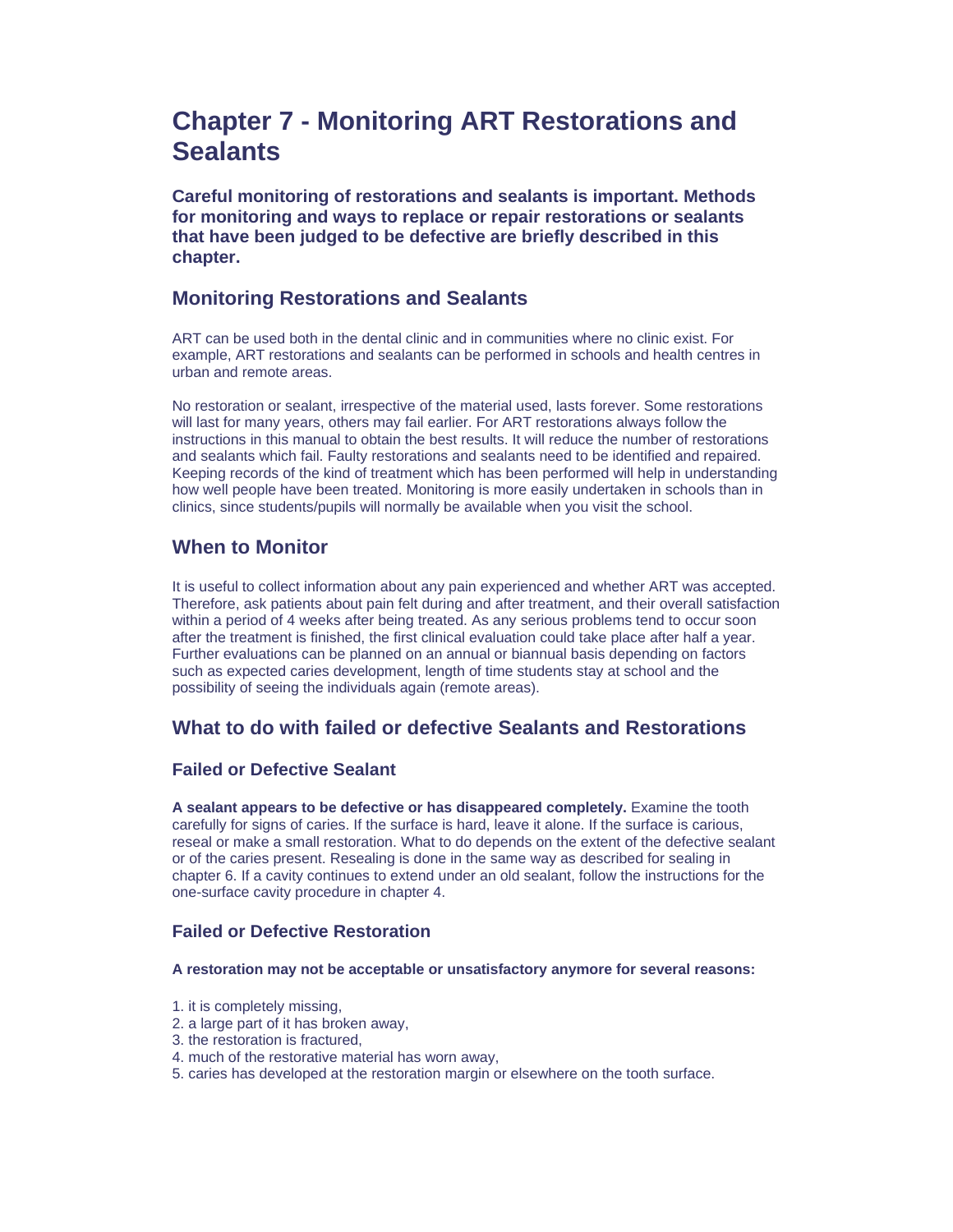#### **1. Restoration is completely missing**

Some of the reasons for failure could be:

- contamination with saliva or blood during the restorative procedure,
- mix of material was too wet or too dry,
- not all the soft caries had been removed,
- thin undermined enamel had been left behind, and this later broke off.

Whatever the reason, clean the cavity completely, apply dentine conditioner and refill the cavity according to the description in chapter 4 or 5.

#### **2. Part of the Restoration has Broken away**

It is probable that the restoration was too high or air bubbles were trapped in the material during placement of the restoration. Whatever the reason, clean the tooth surface and/or remaining restorative material with an explorer or small excavator and wet cotton wool pellets first, before conditioning the entire surface and material. Fill the gap with a new mixture of glass-ionomer and ensure that the restoration is not too high.

#### **3. The Restoration has fractured**

This most commonly happens in a multiple-surface restoration which was too high. The way to repair it very much depends on the location of the fracture line and the mobility of the fractured part. If the fractured part is loose and can be removed, repair the gap as described under point 2. However, if the fractured part cannot be removed, repair through ART is not possible and traditional treatment using a drill is needed.

#### **4. The Restoration has worn away**

Possible reasons for this are the patient eats very hard food frequently, the patients clenches his/her teeth frequently or the mixture had been too wet or dry. It may take years, but it is possible that so much material has been lost that the restoration should be rebuilt. Ensure that all the surfaces of the tooth and the remaining restoration are clean and free from soft tooth tissues. Apply dentine conditioner over the glass-ionomer and the cavity walls. Place a new layer of glass-ionomer on top of the old one. Finish the restoration as described in chapter 4.

#### **5. Caries has Developed in the adjacent Fissures or Surface**

Remove the soft tooth tissues. After all decay has been removed, clean and fill the new cavity adjacent to the restoration according to the standard procedures.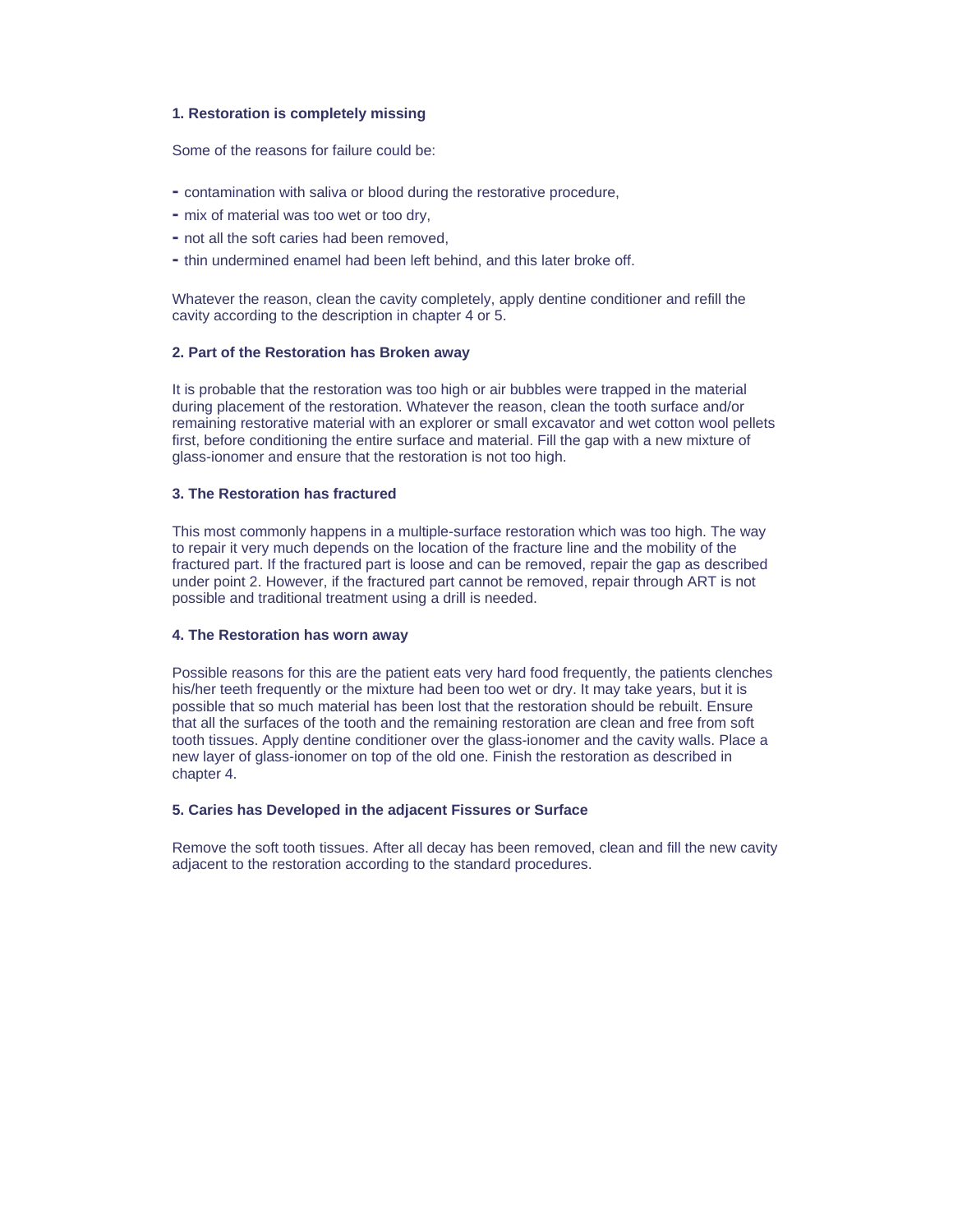# **Chapter 8 - ART: What not to Forget**

**Restoration of decayed teeth is part of a total package of oral care which should always be based on preventive measures, health education and health promotion activities.**

### **Prevention**

Prevention of diseases is most important for developing and maintaining good health. Unfortunately, prevention alone is not always sufficient. If people have a disease, they like to be cured because the disease bothers them. After being cured people may be willing to listen to preventive advice.

**That means prevention and cure should go hand in hand. In other words, neither prevention nor cure should be presented to the people separately.**

This manual emphasises ART **as a combined preventive and curative oral care procedure.**

Treating dental caries using the ART approach without emphasis on preventive measures is a job only half done. It is important to explain to people how they can prevent dental caries from affecting other teeth. Prevention of dental caries is based on the following elements:

- 1. removal of plaque,
- 2. counselling on proper diet,
- 3. application of fluorides,
- 4. application of antimicrobial agents.
- 5. application of sealants

Many people are not aware of how to take care of their teeth properly and have come to you for the treatment of a painful tooth. What can you do after the tooth has been treated The answer is: give oral health education. Instruct the patient how best to take care of the teeth. If toothpaste with fluoride is available and affordable, advise them to use it. Inform them about food which is good and which is bad for teeth. Apply fluorides, sealants or antimicrobial agents when indicated and available.

#### **1. Removal of Plaque**

Tooth cleaning not only helps in preventing dental caries, it is essential in preventing gum diseases. Proper tooth cleaning is very important but it may also be difficult for some people. They need clear instructions and demonstrations: Clean your teeth either by tooth brush or chewing stick at least once a day, preferably twice. If only once a day is a realistic goal, then advise them to clean before going to bed. The teeth are thus plaque free for a long period of time. A good cleaning once a day is better than a poor job several times a day.

#### **2. Diet Counselling**

People should eat a well-balanced diet, high in fibres and rich in vitamins. A lot of luxury and convenience foods and drinks contain sugars. These and the refined table sugars are the main reason for getting tooth decay. Eating sugar in small quantities and only two or three times a day, will limit the harm caused to the teeth.

#### **But, if a lot of sugar is consumed, on many occasions over the day, dental caries is very likely to develop.**

If this happens daily over a long period, it is almost certain that cavities will be formed. If sugary foods or drinks are to be taken, people should be advised to do this at a particular moment of the day. For example, before a meal, not after. Also inform them about food that is low in sugar.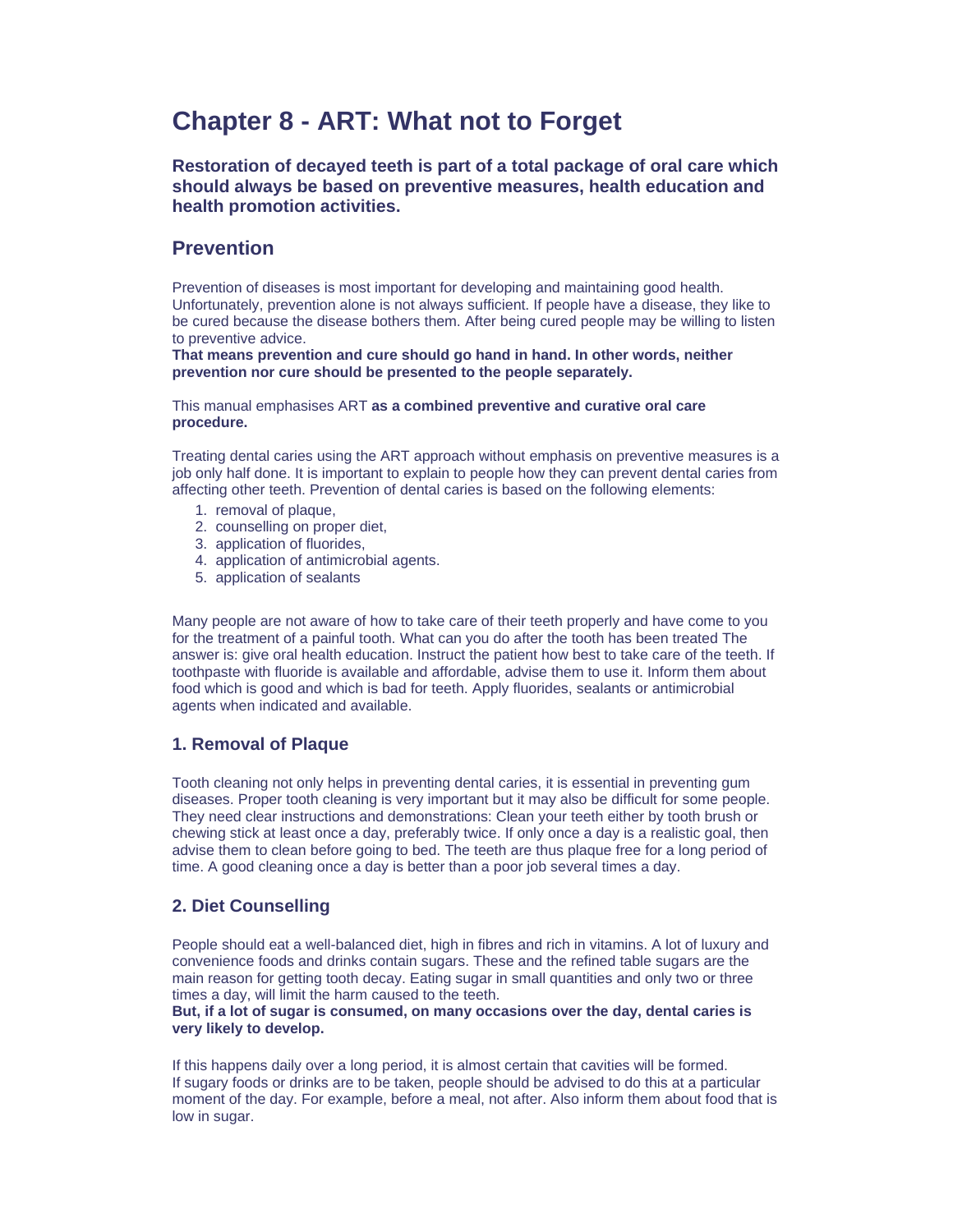#### **3. Use of Fluorides**

Fluorides make the enamel stronger. It stops the growth of bacteria which causes dental caries and helps in stopping early tooth decay. Fluoride is often incorporated in toothpaste. So toothpaste with fluoride should be recommended for cleaning teeth. Fluoride gel or varnish is recommended for tooth surfaces which are not indicated for sealants. For example the buccal/palatal/lingual smooth surfaces.

Fluoride mouthrinsing reduces dental caries. This can be done at school. Try to find out whether it is possible to introduce fluoride mouthrinsing programmes at schools.

#### **4. Use of Antimicrobial Agents**

There are many antimicrobial agents but fluoride is most accepted. The next best known antimicrobial is chlorehexidine which is available as a solution, a gel and as a varnish. However, there is some reservation against the use of chlorehexidine amongst professionals. The reasons are to do with the bad taste, the chance of staining the teeth black and the fact that its effect on preventing tooth decay is not conclusive.

Consult dental professionals in your region regarding the use of antimicrobial agents.